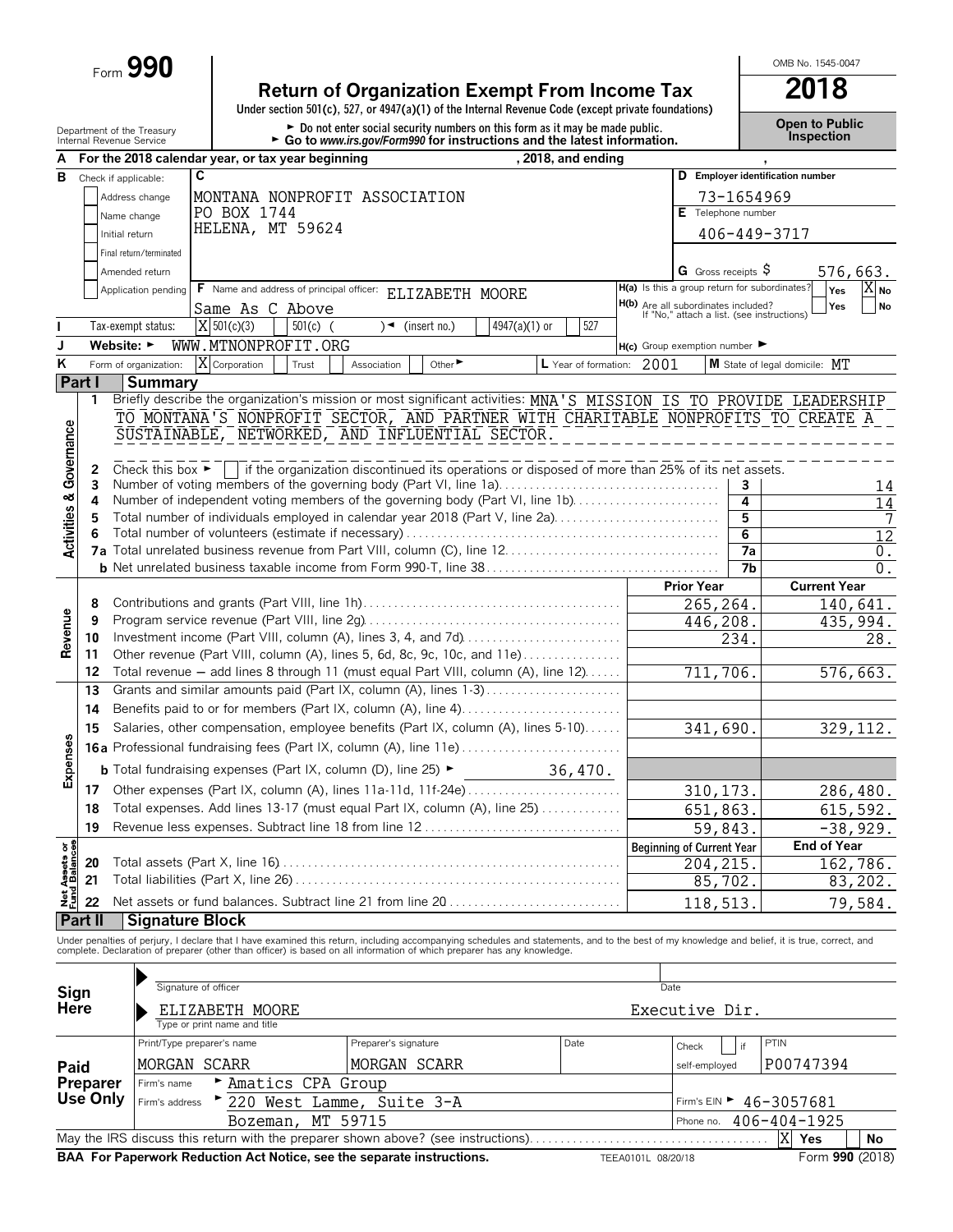|          | Form 990 (2018)<br>MONTANA NONPROFIT ASSOCIATION                                                                                                                                                                                                                                             | 73-1654969               | Page 2    |
|----------|----------------------------------------------------------------------------------------------------------------------------------------------------------------------------------------------------------------------------------------------------------------------------------------------|--------------------------|-----------|
| Part III | <b>Statement of Program Service Accomplishments</b>                                                                                                                                                                                                                                          |                          | X         |
| 1.       | Briefly describe the organization's mission:                                                                                                                                                                                                                                                 |                          |           |
|          | See Schedule O                                                                                                                                                                                                                                                                               |                          |           |
|          |                                                                                                                                                                                                                                                                                              |                          |           |
|          |                                                                                                                                                                                                                                                                                              |                          |           |
|          | 2 Did the organization undertake any significant program services during the year which were not listed on the prior                                                                                                                                                                         |                          |           |
|          | Form 990 or 990-EZ?                                                                                                                                                                                                                                                                          | Yes                      | X<br>No   |
| 3        | If "Yes," describe these new services on Schedule O.<br>Did the organization cease conducting, or make significant changes in how it conducts, any program services?                                                                                                                         | Yes                      | X<br>No   |
|          | If "Yes," describe these changes on Schedule O.                                                                                                                                                                                                                                              |                          |           |
|          | Describe the organization's program service accomplishments for each of its three largest program services, as measured by expenses.<br>Section 501(c)(3) and 501(c)(4) organizations are required to report the amount of grants<br>and revenue, if any, for each program service reported. |                          |           |
|          | 4a (Code:<br>351, 285. including grants of $$$<br>) (Expenses \$                                                                                                                                                                                                                             | ) (Revenue $\frac{1}{2}$ | 209,000.  |
|          | PROFESSIONAL AND ORGANIZATIONAL DEVELOPMENT (POD): In 2018, 1107 people from across                                                                                                                                                                                                          |                          |           |
|          | Montana participated in one or more of MNA's community workshops. 400 attended the                                                                                                                                                                                                           |                          |           |
|          | Annual Conference. MNA held 9 focus groups in communities large and small as part of<br>our Next Generation Nonprofit Leadership Initiative, and developed and delivered                                                                                                                     |                          |           |
|          | curriculum based on the information gathered. MNA hosted Nonprofit Management Series                                                                                                                                                                                                         |                          |           |
|          | workshops in two communities in 2018, serving 45 nonprofit employees. MNA hosted a                                                                                                                                                                                                           |                          |           |
|          | statewide tour of a nationally recognized nonprofit author, and coordinated                                                                                                                                                                                                                  |                          |           |
|          | additional training tours on Volunteer Management and the Mission Money Matrix. MNA<br>connected 74 nonprofit leaders to funders by reinstituting the Voices of Philanthropy                                                                                                                 |                          |           |
|          | webinar series. Our POD program is supported by a broad array of implementation                                                                                                                                                                                                              |                          |           |
|          | resources including self-help tools and 1:1 technical assistance.                                                                                                                                                                                                                            |                          |           |
|          |                                                                                                                                                                                                                                                                                              |                          |           |
|          | $4b$ (Code:<br>) (Expenses \$<br>102, 925. including grants of \$<br>MEMBERSHIP/COMMUNICATIONS: Through our 673 members, MNA builds visibility, voice and                                                                                                                                    | \$<br>) (Revenue         | 139, 911. |
|          | cohesiveness within Montana's nonprofit sector. On behalf of our members, MNA deepens                                                                                                                                                                                                        |                          |           |
|          | awareness and understanding of nonprofits in Montana through advocacy and                                                                                                                                                                                                                    |                          |           |
|          | information. MNA's e-news is distributed monthly to a listserve of over 2500,                                                                                                                                                                                                                |                          |           |
|          | ensuring timely and useful nonprofit information and resources are disseminated<br>across the MNA network. MNA informs and engages nonprofits in advocacy on broad,                                                                                                                          |                          |           |
|          | sector-wide issues that impact them, including tax exemption and charitable giving                                                                                                                                                                                                           |                          |           |
|          | issues.                                                                                                                                                                                                                                                                                      |                          |           |
|          |                                                                                                                                                                                                                                                                                              |                          |           |
|          |                                                                                                                                                                                                                                                                                              |                          |           |
|          |                                                                                                                                                                                                                                                                                              |                          |           |
|          | 21, 203. including grants of $$$<br>) (Expenses \$<br>$4c$ (Code:                                                                                                                                                                                                                            | ) (Revenue $\frac{1}{2}$ |           |
|          | ADVOCACY AND PUBLIC POLICY: MNA serves as the voice for the charitable nonprofit                                                                                                                                                                                                             |                          |           |
|          | community, shapes public policy through action, and builds the capacity of nonprofits<br>to be strong advocates. MNA's advocacy and public policy program includes: (1)                                                                                                                      |                          |           |
|          | educatino and lobbying on public policy issues that impact all nonprofits, and (2)                                                                                                                                                                                                           |                          |           |
|          | training, education and tools to build the nonprofit community's advocacy and public                                                                                                                                                                                                         |                          |           |
|          | policy skills.                                                                                                                                                                                                                                                                               |                          |           |
|          |                                                                                                                                                                                                                                                                                              |                          |           |
|          |                                                                                                                                                                                                                                                                                              |                          |           |
|          |                                                                                                                                                                                                                                                                                              |                          |           |
|          |                                                                                                                                                                                                                                                                                              |                          |           |
|          | 4d Other program services (Describe in Schedule O.)<br>See Schedule O                                                                                                                                                                                                                        |                          |           |
|          | S<br>19, 244. including grants of<br>S<br>) (Revenue $\sqrt{5}$<br>(Expenses                                                                                                                                                                                                                 | $87,083.$ )              |           |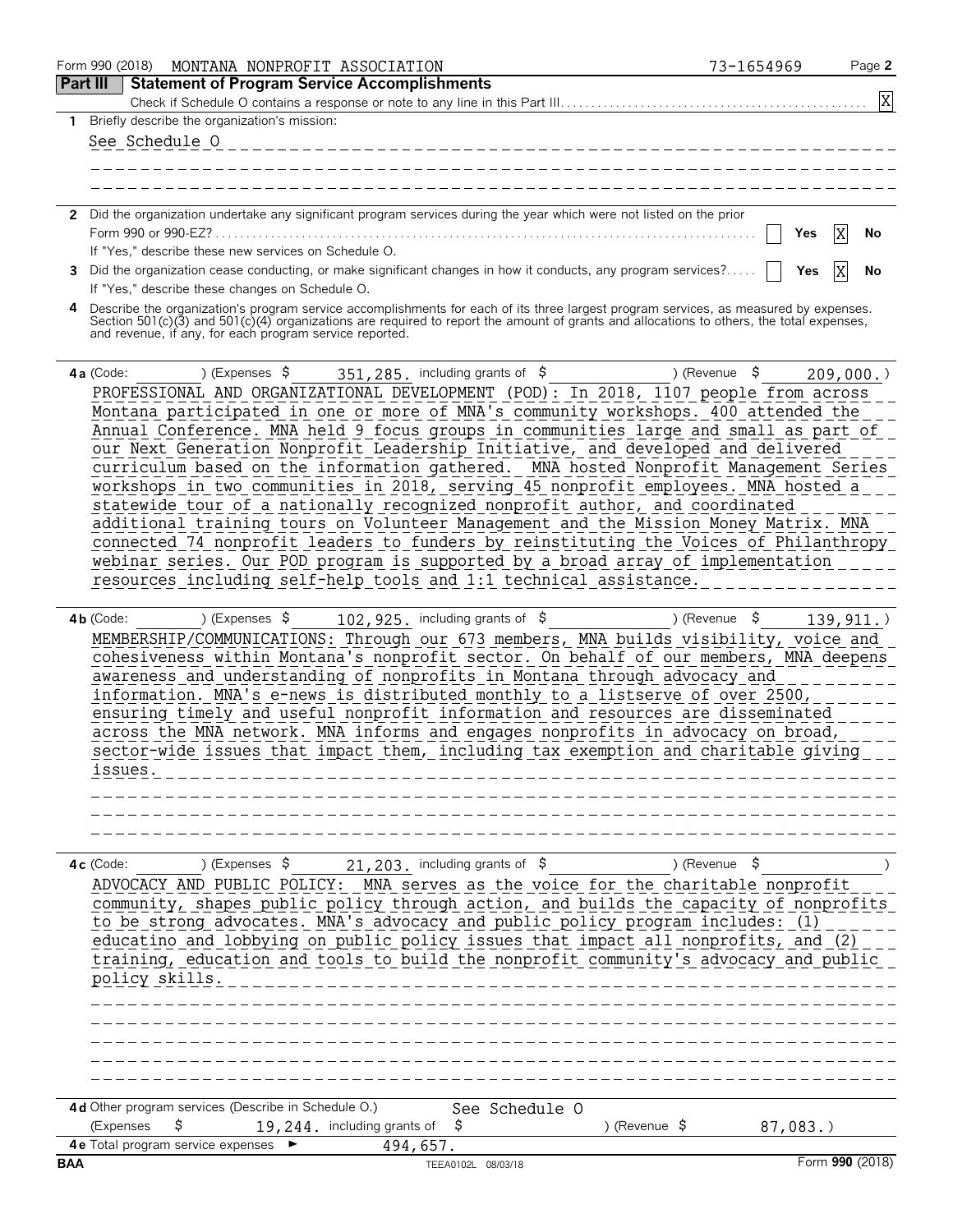Form 990 (2018) Page **3** MONTANA NONPROFIT ASSOCIATION 73-1654969

|            |                                                                                                                                                                                                                                                     |                 | Yes | No              |
|------------|-----------------------------------------------------------------------------------------------------------------------------------------------------------------------------------------------------------------------------------------------------|-----------------|-----|-----------------|
|            | Is the organization described in section $501(c)(3)$ or $4947(a)(1)$ (other than a private foundation)? If 'Yes,' complete                                                                                                                          | 1               | Χ   |                 |
| 2          | Is the organization required to complete Schedule B, Schedule of Contributors (see instructions)?                                                                                                                                                   | $\overline{2}$  | X   |                 |
| 3          | Did the organization engage in direct or indirect political campaign activities on behalf of or in opposition to candidates                                                                                                                         | 3               |     | Χ               |
| 4          | Section 501(c)(3) organizations. Did the organization engage in lobbying activities, or have a section 501(h) election                                                                                                                              | 4               | X   |                 |
|            | Is the organization a section 501(c)(4), 501(c)(5), or 501(c)(6) organization that receives membership dues,<br>assessments, or similar amounts as defined in Revenue Procedure 98-19? If 'Yes,' complete Schedule C, Part III                      | 5               |     | X               |
|            | Did the organization maintain any donor advised funds or any similar funds or accounts for which donors have the right to provide advice on the distribution or investment of amounts in such funds or accounts? If 'Yes,' com                      | 6               |     | X               |
| 7          | Did the organization receive or hold a conservation easement, including easements to preserve open space, the                                                                                                                                       | $\overline{7}$  |     | Χ               |
|            | Did the organization maintain collections of works of art, historical treasures, or other similar assets? If 'Yes,'                                                                                                                                 | 8               |     | X               |
| 9          | Did the organization report an amount in Part X, line 21, for escrow or custodial account liability, serve as a custodian<br>for amounts not listed in Part X; or provide credit counseling, debt management, credit repair, or debt negotiation    | 9               |     | X               |
|            | 10 Did the organization, directly or through a related organization, hold assets in temporarily restricted endowments,                                                                                                                              | 10              |     | X               |
|            | 11 If the organization's answer to any of the following questions is 'Yes', then complete Schedule D, Parts VI, VII, VIII, IX,<br>or X as applicable.                                                                                               |                 |     |                 |
|            | a Did the organization report an amount for land, buildings, and equipment in Part X, line 10? If 'Yes,' complete Schedule                                                                                                                          | 11a             | X   |                 |
|            | <b>b</b> Did the organization report an amount for investments – other securities in Part X, line 12 that is 5% or more of its total                                                                                                                | 11 b            |     | Χ               |
|            | c Did the organization report an amount for investments - program related in Part X, line 13 that is 5% or more of its total                                                                                                                        | 11c             |     | Χ               |
|            | d Did the organization report an amount for other assets in Part X, line 15 that is 5% or more of its total assets reported                                                                                                                         | 11d             |     | Χ               |
|            | e Did the organization report an amount for other liabilities in Part X, line 25? If 'Yes,' complete Schedule D, Part X                                                                                                                             | 11e             |     | X               |
|            | f Did the organization's separate or consolidated financial statements for the tax year include a footnote that addresses<br>the organization's liability for uncertain tax positions under FIN 48 (ASC 740)? If 'Yes,' complete Schedule D, Part X | 11 f            |     | X               |
|            | 12a Did the organization obtain separate, independent audited financial statements for the tax year? If 'Yes,' complete                                                                                                                             | 12a             |     | Χ               |
|            | <b>b</b> Was the organization included in consolidated, independent audited financial statements for the tax year? If 'Yes,' and                                                                                                                    | 12 <sub>b</sub> |     | X               |
|            |                                                                                                                                                                                                                                                     | 13              |     | Χ               |
|            | 14a Did the organization maintain an office, employees, or agents outside of the United States?                                                                                                                                                     | 14a             |     | Χ               |
|            | <b>b</b> Did the organization have aggregate revenues or expenses of more than \$10,000 from grantmaking, fundraising,<br>business, investment, and program service activities outside the United States, or aggregate foreign investments valued   | 14b             |     | X               |
| 15.        | Did the organization report on Part IX, column (A), line 3, more than \$5,000 of grants or other assistance to or for any                                                                                                                           | 15              |     | X               |
| 16         | Did the organization report on Part IX, column (A), line 3, more than \$5,000 of aggregate grants or other assistance to                                                                                                                            | 16              |     | Χ               |
| 17         | Did the organization report a total of more than \$15,000 of expenses for professional fundraising services on Part IX,                                                                                                                             | 17              |     | Χ               |
| 18.        | Did the organization report more than \$15,000 total of fundraising event gross income and contributions on Part VIII,                                                                                                                              | 18              |     | X               |
|            | 19 Did the organization report more than \$15,000 of gross income from gaming activities on Part VIII, line 9a? If 'Yes,'                                                                                                                           | 19              |     | Χ               |
|            |                                                                                                                                                                                                                                                     | 20a             |     | X               |
|            |                                                                                                                                                                                                                                                     | 20 <sub>b</sub> |     |                 |
| 21         | Did the organization report more than \$5,000 of grants or other assistance to any domestic organization or                                                                                                                                         | 21              |     | X               |
| <b>BAA</b> | TEEA0103L 08/03/18                                                                                                                                                                                                                                  |                 |     | Form 990 (2018) |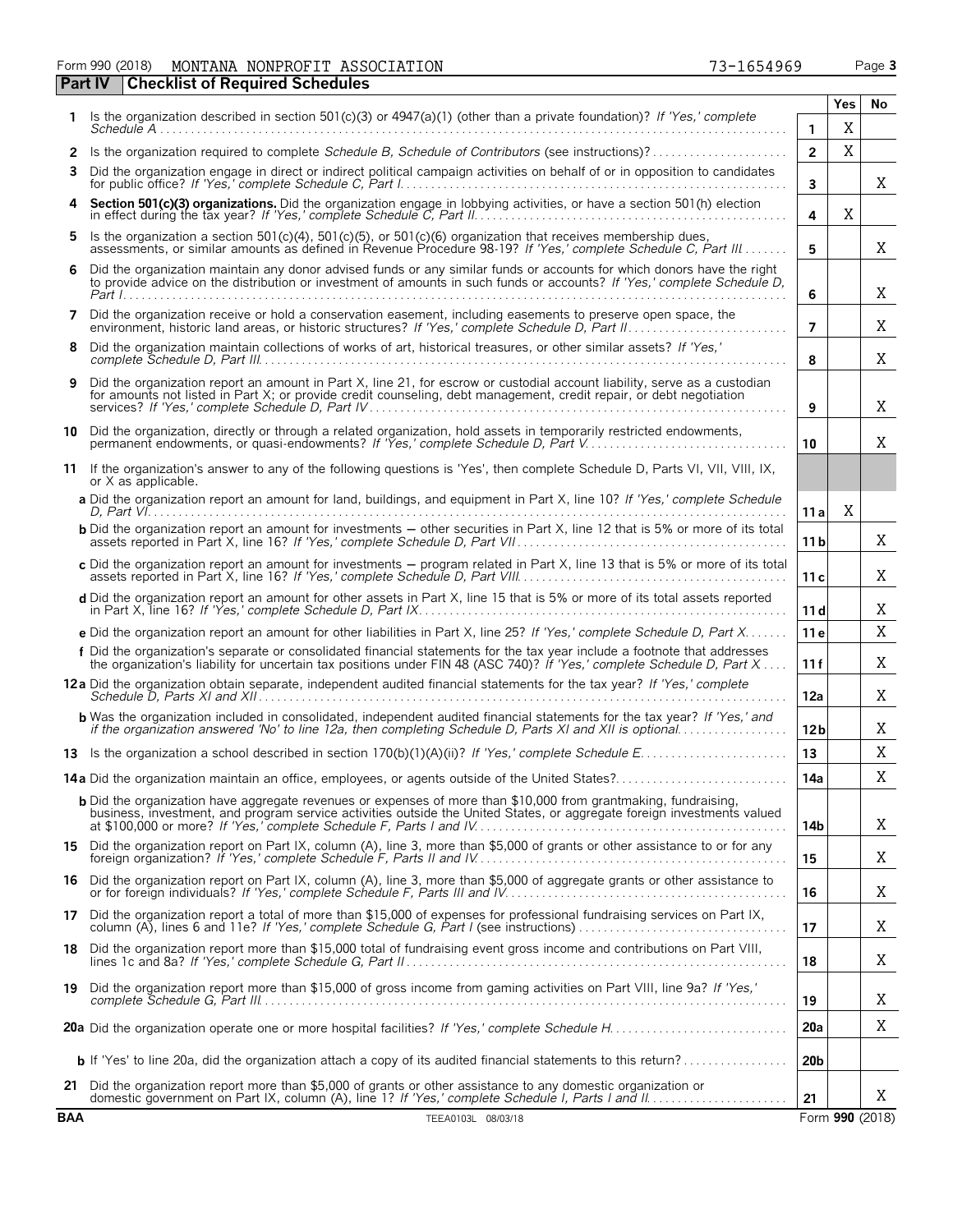|    | Form 990 (2018)<br>MONTANA NONPROFIT ASSOCIATION<br>73-1654969                                                                                                                                                                                |  |    |     | Page 4 |
|----|-----------------------------------------------------------------------------------------------------------------------------------------------------------------------------------------------------------------------------------------------|--|----|-----|--------|
|    | <b>Part IV</b><br><b>Checklist of Required Schedules</b> (continued)                                                                                                                                                                          |  |    |     |        |
|    |                                                                                                                                                                                                                                               |  |    | Yes | No     |
|    | 22 Did the organization report more than \$5,000 of grants or other assistance to or for domestic individuals on Part IX,                                                                                                                     |  | 22 |     |        |
| 23 | Did the organization answer 'Yes' to Part VII, Section A, line 3, 4, or 5 about compensation of the organization's current<br>and formar officers, directors, trustees, less amplesses, and bigheat comparacted employees? If IVan't complete |  |    |     |        |

|    | 23 Did the organization answer 'Yes' to Part VII, Section A, line 3, 4, or 5 about compensation of the organization's current<br>and former officers, directors, trustees, key employees, and highest compensated employees? If 'Yes,' complete       | 23              |   | Χ              |
|----|-------------------------------------------------------------------------------------------------------------------------------------------------------------------------------------------------------------------------------------------------------|-----------------|---|----------------|
|    | 24 a Did the organization have a tax-exempt bond issue with an outstanding principal amount of more than \$100,000 as of<br>the last day of the year, that was issued after December 31, 2002? If Yes,' answer lines 24b through 24d and              | 24a             |   | Χ              |
|    | <b>b</b> Did the organization invest any proceeds of tax-exempt bonds beyond a temporary period exception?                                                                                                                                            | 24 <sub>b</sub> |   |                |
|    | c Did the organization maintain an escrow account other than a refunding escrow at any time during the year to defease                                                                                                                                | 24c             |   |                |
|    | d Did the organization act as an 'on behalf of' issuer for bonds outstanding at any time during the year?                                                                                                                                             | 24d             |   |                |
|    | 25 a Section 501(c)(3), 501(c)(4), and 501(c)(29) organizations. Did the organization engage in an excess benefit<br>transaction with a disqualified person during the year? If 'Yes,' complete Schedule L, Part 1                                    | 25a             |   | Χ              |
|    | b Is the organization aware that it engaged in an excess benefit transaction with a disqualified person in a prior year, and<br>that the transaction has not been reported on any of the organization's prior Forms 990 or 990-EZ? If 'Yes,' complete | 25 <sub>b</sub> |   | X              |
|    | 26 Did the organization report any amount on Part X, line 5, 6, or 22 for receivables from or payables to any current or<br>former officers, directors, trustees, key employees, highest compensated employees, or disqualified persons?              | 26              |   | X              |
| 27 | Did the organization provide a grant or other assistance to an officer, director, trustee, key employee, substantial<br>contributor or employee thereof, a grant selection committee member, or to a 35% controlled entity or family member           | 27              |   | X              |
|    | 28 Was the organization a party to a business transaction with one of the following parties (see Schedule L, Part IV<br>instructions for applicable filing thresholds, conditions, and exceptions):                                                   |                 |   |                |
|    | a A current or former officer, director, trustee, or key employee? If 'Yes,' complete Schedule L, Part IV                                                                                                                                             | 28a             |   | X              |
|    | <b>b</b> A family member of a current or former officer, director, trustee, or key employee? If 'Yes,' complete                                                                                                                                       | 28 <sub>b</sub> |   | X              |
|    | c An entity of which a current or former officer, director, trustee, or key employee (or a family member thereof) was an<br>officer, director, trustee, or direct or indirect owner? If 'Yes,' complete Schedule L, Part IV.                          | 28c             |   | Χ              |
| 29 | Did the organization receive more than \$25,000 in non-cash contributions? If 'Yes,' complete Schedule M                                                                                                                                              | 29              |   | $\overline{X}$ |
|    | 30 Did the organization receive contributions of art, historical treasures, or other similar assets, or qualified conservation                                                                                                                        | 30              |   | Χ              |
| 31 | Did the organization liquidate, terminate, or dissolve and cease operations? If 'Yes,' complete Schedule N, Part I                                                                                                                                    | 31              |   | $\overline{X}$ |
|    | 32 Did the organization sell, exchange, dispose of, or transfer more than 25% of its net assets? If 'Yes,' complete                                                                                                                                   | 32              |   | X              |
|    |                                                                                                                                                                                                                                                       | 33              |   | X              |
|    | 34 Was the organization related to any tax-exempt or taxable entity? If 'Yes,' complete Schedule R, Part II, III, or IV,                                                                                                                              | 34              |   | X              |
|    |                                                                                                                                                                                                                                                       | 35a             |   | $\overline{X}$ |
|    | b If 'Yes' to line 35a, did the organization receive any payment from or engage in any transaction with a controlled                                                                                                                                  | 35 <sub>b</sub> |   |                |
|    | 36 Section 501(c)(3) organizations. Did the organization make any transfers to an exempt non-charitable related                                                                                                                                       | 36              |   | X              |
| 37 | Did the organization conduct more than 5% of its activities through an entity that is not a related organization and that is                                                                                                                          | 37              |   | X              |
| 38 | Did the organization complete Schedule O and provide explanations in Schedule O for Part VI, lines 11b and 19?                                                                                                                                        | 38              | Χ |                |

| <b>Part V Statements Regarding Other IRS Filings and Tax Compliance</b>                   |  |  |              |      |                 |
|-------------------------------------------------------------------------------------------|--|--|--------------|------|-----------------|
|                                                                                           |  |  |              |      |                 |
|                                                                                           |  |  |              | res. |                 |
| <b>1a</b> Enter the number reported in Box 3 of Form 1096. Enter -0- if not applicable 1a |  |  |              |      |                 |
|                                                                                           |  |  |              |      |                 |
|                                                                                           |  |  |              |      |                 |
|                                                                                           |  |  | $\mathbf{C}$ |      |                 |
| <b>BAA</b><br>08/03/18                                                                    |  |  |              |      | Form 990 (2018) |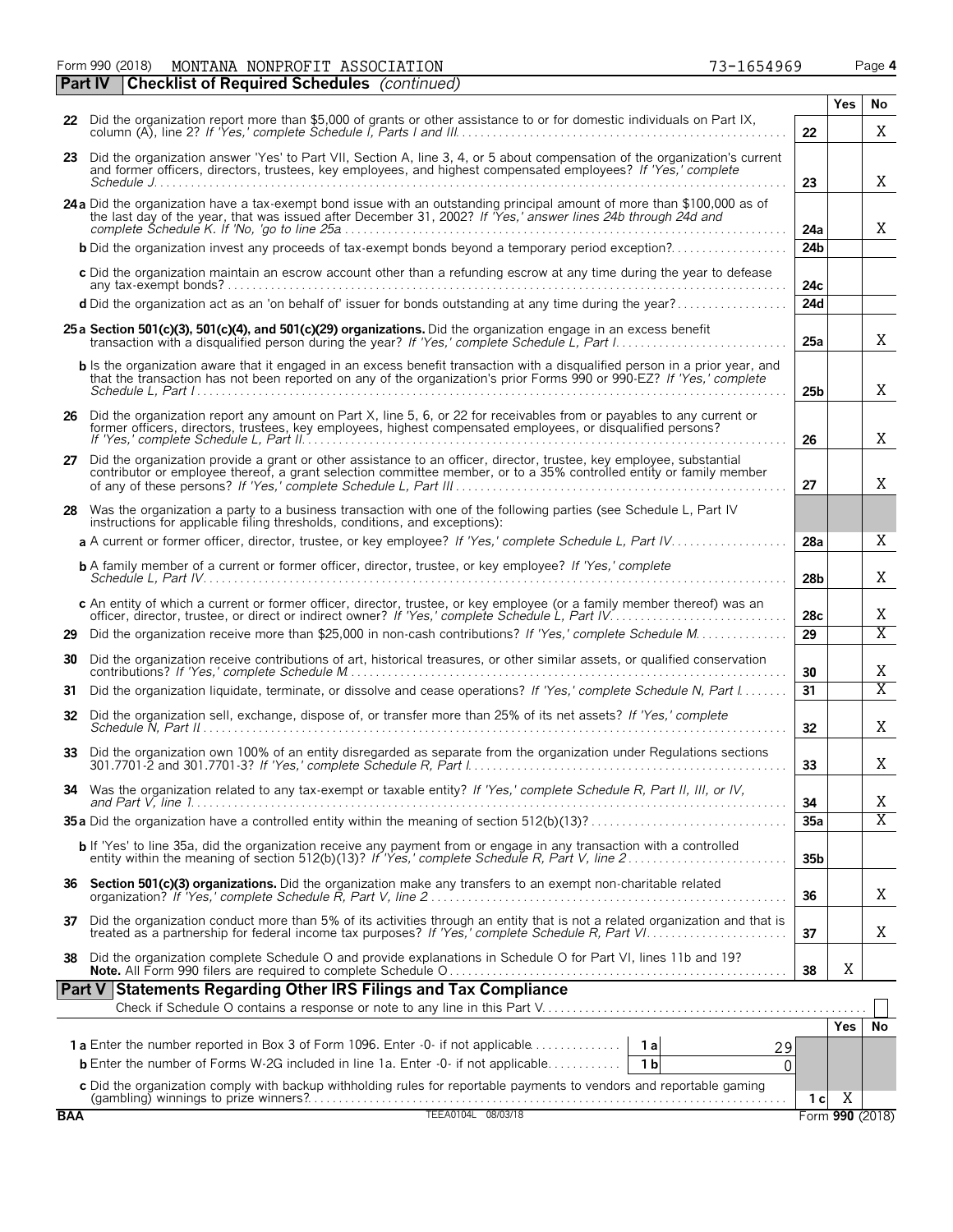|               | MONTANA NONPROFIT ASSOCIATION<br>73-1654969<br>Form 990 (2018)                                                                                                                                                                 |                |     | Page 5                  |
|---------------|--------------------------------------------------------------------------------------------------------------------------------------------------------------------------------------------------------------------------------|----------------|-----|-------------------------|
| <b>Part V</b> | Statements Regarding Other IRS Filings and Tax Compliance (continued)                                                                                                                                                          |                |     |                         |
|               |                                                                                                                                                                                                                                |                | Yes | No                      |
|               | 2a Enter the number of employees reported on Form W-3, Transmittal of Wage and Tax State-<br>ments, filed for the calendar year ending with or within the year covered by this return<br>2a<br>7                               |                |     |                         |
|               | <b>b</b> If at least one is reported on line 2a, did the organization file all required federal employment tax returns?                                                                                                        | 2 <sub>b</sub> | Χ   |                         |
|               | Note. If the sum of lines 1a and 2a is greater than 250, you may be required to e-file (see instructions)                                                                                                                      |                |     |                         |
|               | 3a Did the organization have unrelated business gross income of \$1,000 or more during the year?                                                                                                                               | За             |     | X                       |
|               |                                                                                                                                                                                                                                | 3 <sub>b</sub> |     |                         |
|               | 4a At any time during the calendar year, did the organization have an interest in, or a signature or other authority over, a financial account in a foreign country (such as a bank account, securities account, or other fina | 4a             |     | X                       |
|               | <b>b</b> If 'Yes,' enter the name of the foreign country: ►                                                                                                                                                                    |                |     |                         |
|               | See instructions for filing requirements for FinCEN Form 114, Report of Foreign Bank and Financial Accounts (FBAR).                                                                                                            |                |     |                         |
|               | 5a Was the organization a party to a prohibited tax shelter transaction at any time during the tax year?                                                                                                                       | 5 a            |     | Χ                       |
|               | <b>b</b> Did any taxable party notify the organization that it was or is a party to a prohibited tax shelter transaction?                                                                                                      | 5 b            |     | $\overline{\mathrm{X}}$ |
|               |                                                                                                                                                                                                                                | 5 c            |     |                         |
|               | 6a Does the organization have annual gross receipts that are normally greater than \$100,000, and did the organization                                                                                                         | 6a             |     | X                       |
|               | b If 'Yes,' did the organization include with every solicitation an express statement that such contributions or gifts were                                                                                                    | 6b             |     |                         |
|               | 7 Organizations that may receive deductible contributions under section 170(c).                                                                                                                                                |                |     |                         |
|               | a Did the organization receive a payment in excess of \$75 made partly as a contribution and partly for goods and                                                                                                              |                |     |                         |
|               | services provided to the payor?                                                                                                                                                                                                | 7а             |     | Χ                       |
|               |                                                                                                                                                                                                                                | 7 <sub>b</sub> |     |                         |
|               | c Did the organization sell, exchange, or otherwise dispose of tangible personal property for which it was required to file                                                                                                    | 7 с            |     | X                       |
|               |                                                                                                                                                                                                                                |                |     |                         |
|               | e Did the organization receive any funds, directly or indirectly, to pay premiums on a personal benefit contract?                                                                                                              | 7е             |     | Χ                       |
|               | f Did the organization, during the year, pay premiums, directly or indirectly, on a personal benefit contract?                                                                                                                 | 7f             |     | $\overline{\mathrm{X}}$ |
|               | g If the organization received a contribution of qualified intellectual property, did the organization file Form 8899                                                                                                          | 7 g            |     |                         |
|               | h If the organization received a contribution of cars, boats, airplanes, or other vehicles, did the organization file a                                                                                                        | 7 h            |     |                         |
| 8             | Sponsoring organizations maintaining donor advised funds. Did a donor advised fund maintained by the sponsoring                                                                                                                | 8              |     |                         |
| 9             | Sponsoring organizations maintaining donor advised funds.                                                                                                                                                                      |                |     |                         |
|               |                                                                                                                                                                                                                                | 9a             |     |                         |
|               | <b>b</b> Did the sponsoring organization make a distribution to a donor, donor advisor, or related person?                                                                                                                     | 9 b            |     |                         |
|               | 10 Section 501(c)(7) organizations. Enter:                                                                                                                                                                                     |                |     |                         |
|               | a Initiation fees and capital contributions included on Part VIII, line 12<br>10a                                                                                                                                              |                |     |                         |
|               | <b>b</b> Gross receipts, included on Form 990, Part VIII, line 12, for public use of club facilities<br>10 <sub>b</sub>                                                                                                        |                |     |                         |
|               | 11 Section 501(c)(12) organizations. Enter:                                                                                                                                                                                    |                |     |                         |
|               | 11a                                                                                                                                                                                                                            |                |     |                         |
|               | <b>b</b> Gross income from other sources (Do not net amounts due or paid to other sources<br>11 b                                                                                                                              |                |     |                         |
|               | 12a Section 4947(a)(1) non-exempt charitable trusts. Is the organization filing Form 990 in lieu of Form 1041?                                                                                                                 | 12a            |     |                         |
|               | <b>b</b> If 'Yes,' enter the amount of tax-exempt interest received or accrued during the year<br>12b                                                                                                                          |                |     |                         |
|               | 13 Section 501(c)(29) qualified nonprofit health insurance issuers.                                                                                                                                                            |                |     |                         |
|               |                                                                                                                                                                                                                                | 13a            |     |                         |
|               | <b>Note.</b> See the instructions for additional information the organization must report on Schedule O.                                                                                                                       |                |     |                         |
|               | <b>b</b> Enter the amount of reserves the organization is required to maintain by the states in<br>which the organization is licensed to issue qualified health plans<br>13 <sub>b</sub>                                       |                |     |                         |
|               | 13c                                                                                                                                                                                                                            |                |     |                         |
|               |                                                                                                                                                                                                                                | 14 a           |     | Χ                       |
|               | <b>b</b> If 'Yes,' has it filed a Form 720 to report these payments? If 'No,' provide an explanation in Schedule Q                                                                                                             | 14 b           |     |                         |
|               | 15 Is the organization subject to the section 4960 tax on payment(s) of more than \$1,000,000 in remuneration or                                                                                                               | 15             |     | Χ                       |
|               | If 'Yes,' see instructions and file Form 4720, Schedule N.                                                                                                                                                                     |                |     |                         |
|               | 16 Is the organization an educational institution subject to the section 4968 excise tax on net investment income?<br>If 'Yes,' complete Form 4720, Schedule O.                                                                | 16             |     | Χ                       |
| <b>BAA</b>    | TEEA0105L 12/31/18                                                                                                                                                                                                             |                |     | Form 990 (2018)         |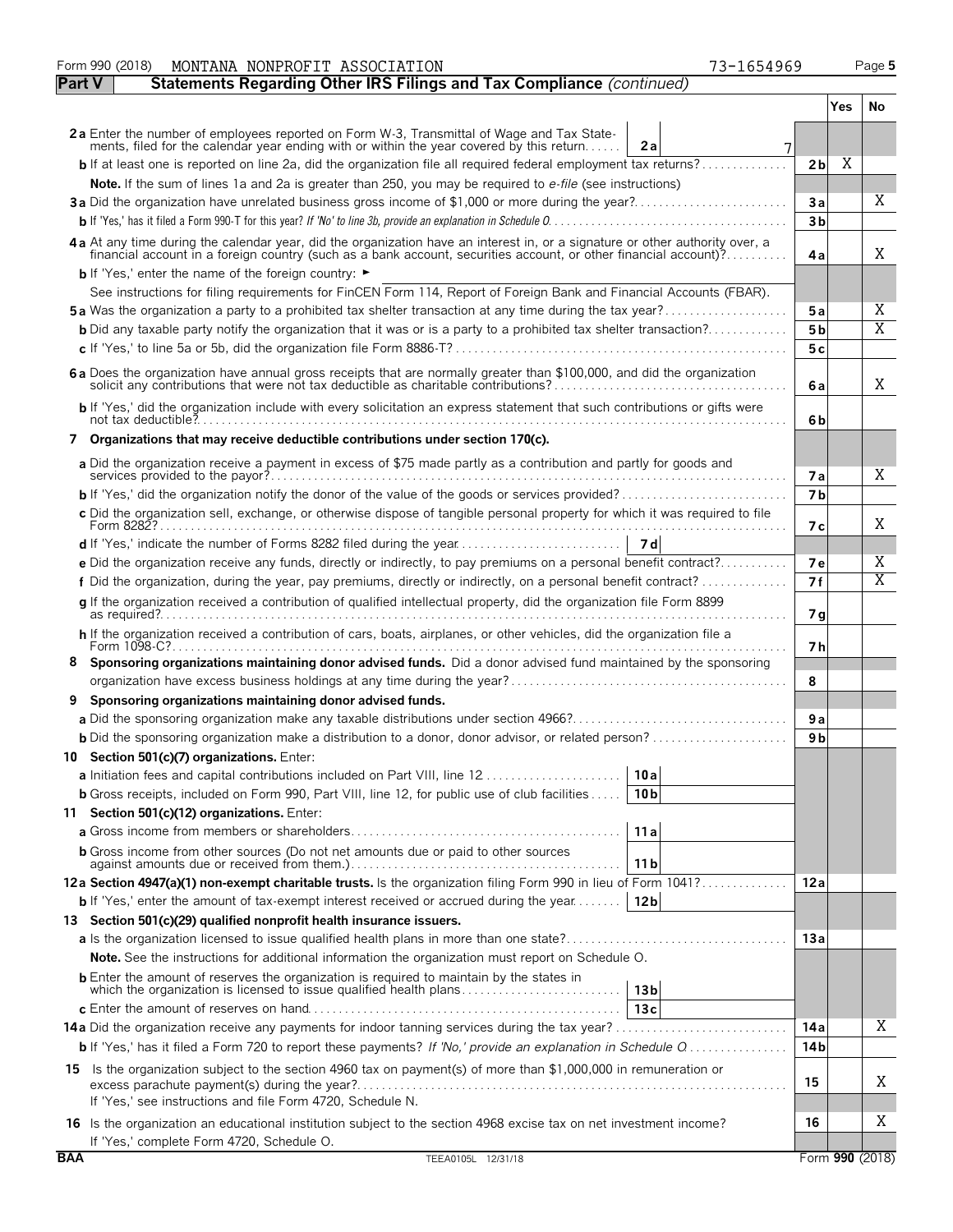**Part VI Governance, Management, and Disclosure** *For each 'Yes' response to lines 2 through 7b below, and for*

*a 'No' response to line 8a, 8b, or 10b below, describe the circumstances, processes, or changes in Schedule O. See instructions.* Check if Schedule O contains a response or note to any line in this Part VI . . . . . . . . . . . . . . . . . . . . . . . . . . . . . . . . . . . . . . . . . . . . . . . . . .

| <b>Section A. Governing Body and Management</b>                                                                                                                                                                                                                                                                             |                 |                |                |
|-----------------------------------------------------------------------------------------------------------------------------------------------------------------------------------------------------------------------------------------------------------------------------------------------------------------------------|-----------------|----------------|----------------|
|                                                                                                                                                                                                                                                                                                                             |                 | Yes            | No             |
| 1a Enter the number of voting members of the governing body at the end of the tax year<br>1 a<br>14<br>If there are material differences in voting rights among members<br>of the governing body, or if the governing body delegated broad authority to an executive committee or similar committee, explain in Schedule O. |                 |                |                |
| <b>b</b> Enter the number of voting members included in line 1a, above, who are independent<br>1 b<br>14                                                                                                                                                                                                                    |                 |                |                |
| 2 Did any officer, director, trustee, or key employee have a family relationship or a business relationship with any other                                                                                                                                                                                                  |                 |                |                |
|                                                                                                                                                                                                                                                                                                                             | 2               |                | X              |
| 3 Did the organization delegate control over management duties customarily performed by or under the direct supervision                                                                                                                                                                                                     | 3               |                | Χ              |
| 4 Did the organization make any significant changes to its governing documents                                                                                                                                                                                                                                              | 4               |                | Χ              |
| Did the organization become aware during the year of a significant diversion of the organization's assets?<br>5.                                                                                                                                                                                                            | 5               |                | $\overline{X}$ |
| 6                                                                                                                                                                                                                                                                                                                           | 6               | $\overline{X}$ |                |
| 7a Did the organization have members, stockholders, or other persons who had the power to elect or appoint one or more                                                                                                                                                                                                      | 7 a             | X              |                |
| <b>b</b> Are any governance decisions of the organization reserved to (or subject to approval by) members, See Sch O                                                                                                                                                                                                        | 7 b             | X              |                |
| 8 Did the organization contemporaneously document the meetings held or written actions undertaken during the year by<br>the following:                                                                                                                                                                                      |                 |                |                |
|                                                                                                                                                                                                                                                                                                                             | 8 a             | X              |                |
|                                                                                                                                                                                                                                                                                                                             | 8b              | X              |                |
| 9 Is there any officer, director, trustee, or key employee listed in Part VII, Section A, who cannot be reached at the                                                                                                                                                                                                      | 9               |                | Χ              |
| <b>Section B. Policies</b> (This Section B requests information about policies not required by the Internal Revenue Code.)                                                                                                                                                                                                  |                 |                |                |
|                                                                                                                                                                                                                                                                                                                             |                 | <b>Yes</b>     | No             |
|                                                                                                                                                                                                                                                                                                                             | 10a             |                | X              |
| b If 'Yes,' did the organization have written policies and procedures governing the activities of such chapters, affiliates, and branches to ensure their                                                                                                                                                                   | 10 <sub>b</sub> |                |                |
|                                                                                                                                                                                                                                                                                                                             | 11a             | Χ              |                |
| <b>b</b> Describe in Schedule O the process, if any, used by the organization to review this Form 990. See Schedule O                                                                                                                                                                                                       |                 |                |                |
|                                                                                                                                                                                                                                                                                                                             | 12a             | X              |                |
| <b>b</b> Were officers, directors, or trustees, and key employees required to disclose annually interests that could give rise                                                                                                                                                                                              | 12 <sub>b</sub> | Χ              |                |
| c Did the organization regularly and consistently monitor and enforce compliance with the policy? If 'Yes,' describe in                                                                                                                                                                                                     | 12c             | X              |                |
|                                                                                                                                                                                                                                                                                                                             | 13              | $\overline{X}$ |                |
| 14                                                                                                                                                                                                                                                                                                                          | 14              | $\overline{X}$ |                |
| Did the process for determining compensation of the following persons include a review and approval by independent<br>15<br>persons, comparability data, and contemporaneous substantiation of the deliberation and decision?                                                                                               |                 |                |                |
| a The organization's CEO, Executive Director, or top management official . See Schedule 0                                                                                                                                                                                                                                   | 15 a            | Χ              |                |
|                                                                                                                                                                                                                                                                                                                             | 15 <sub>b</sub> | X              |                |
| If 'Yes' to line 15a or 15b, describe the process in Schedule O (see instructions).                                                                                                                                                                                                                                         |                 |                |                |
| 16a Did the organization invest in, contribute assets to, or participate in a joint venture or similar arrangement with a                                                                                                                                                                                                   | 16 a            |                | Χ              |
| <b>b</b> If 'Yes,' did the organization follow a written policy or procedure requiring the organization to evaluate its<br>participation in joint venture arrangements under applicable federal tax law, and take steps to safeguard the                                                                                    | 16 <sub>b</sub> |                |                |
| <b>Section C. Disclosure</b>                                                                                                                                                                                                                                                                                                |                 |                |                |
| 17 List the states with which a copy of this Form 990 is required to be filed ► None                                                                                                                                                                                                                                        |                 |                |                |
| 18 Section 6104 requires an organization to make its Forms 1023 (1024 or 1024-A if applicable), 990, and 990-T (Section 501(c)(3)s only) available for public inspection. Indicate how you made these available. Check all tha                                                                                              |                 |                |                |
| X<br>Another's website<br>X<br>Own website<br>X<br>Upon request<br>Other (explain in Schedule O)                                                                                                                                                                                                                            |                 |                |                |
| Describe in Schedule O whether (and if so, how) the organization made its governing documents, conflict of interest policy, and financial statements available to<br>19.<br>the public during the tax year.<br>See Schedule O                                                                                               |                 |                |                |
|                                                                                                                                                                                                                                                                                                                             |                 |                |                |

**20** State the name, address, and telephone number of the person who possesses the organization's books and records ► ELIZABETH MOORE 7 W 6TH AVENUE, SUITE 4G HELENA MT 59601 406-449-3717

|--|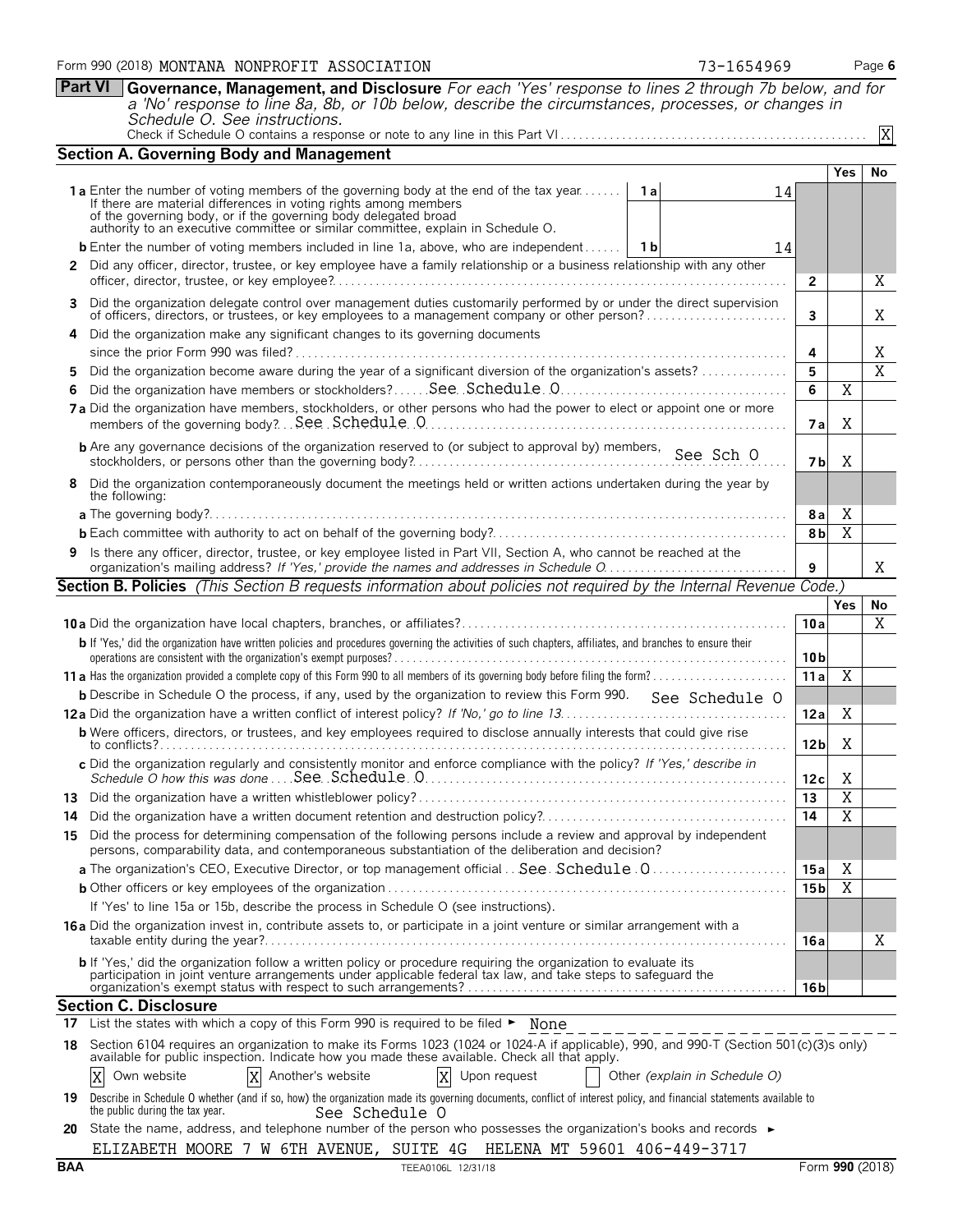| Form 990 (2018) MONTANA NONPROFIT ASSOCIATION                                                                                                                                                                                                           | 73-1654969 | Page 7 |
|---------------------------------------------------------------------------------------------------------------------------------------------------------------------------------------------------------------------------------------------------------|------------|--------|
| Part VII   Compensation of Officers, Directors, Trustees, Key Employees, Highest Compensated Employees, and<br><b>Independent Contractors</b>                                                                                                           |            |        |
|                                                                                                                                                                                                                                                         |            |        |
| Section A. Officers, Directors, Trustees, Key Employees, and Highest Compensated Employees                                                                                                                                                              |            |        |
| 1 a Complete this table for all persons required to be listed. Report compensation for the calendar year ending with or within the<br>organization's tax year.                                                                                          |            |        |
| • List all of the organization's current officers, directors, trustees (whether individuals or organizations), regardless of amount of<br>compensation. Enter -0- in columns (D), $(E)$ , and $(F)$ if no compensation was paid.                        |            |        |
| • List all of the organization's current key employees, if any. See instructions for definition of 'key employee.'<br>A List the exacujuation's five anyward bighest componented employees (ether than an efficer, director, tructes, ex-lisu employee) |            |        |

? List the organization's five **current** highest compensated employees (other than an officer, director, trustee, or key employee) who received reportable compensation (Box 5 of Form W-2 and/or Box 7 of Form 1099-MISC) of more than \$100,000 from the organization and any related organizations.

? List all of the organization's **former** officers, key employees, and highest compensated employees who received more than \$100,000 of reportable compensation from the organization and any related organizations.

? List all of the organization's **former directors or trustees** that received, in the capacity as a former director or trustee of the organization, more than \$10,000 of reportable compensation from the organization and any related organizations.

List persons in the following order: individual trustees or directors; institutional trustees; officers; key employees; highest compensated employees; and former such persons.

Check this box if neither the organization nor any related organization compensated any current officer, director, or trustee.

|                       |                                                                                                                                      |                              |                      | (C)     |                   |                                                                                        |                                                            |                                                                 |                                                          |
|-----------------------|--------------------------------------------------------------------------------------------------------------------------------------|------------------------------|----------------------|---------|-------------------|----------------------------------------------------------------------------------------|------------------------------------------------------------|-----------------------------------------------------------------|----------------------------------------------------------|
| (A)<br>Name and Title | (B)<br>Average<br>hours<br>per                                                                                                       |                              |                      |         | director/trustee) | Position (do not check more<br>than one box, unless person<br>is both an officer and a | (D)<br>Reportable<br>compensation from<br>the organization | (E)<br>Reportable<br>compensation from<br>related organizations | (F)<br>Estimated<br>amount of other<br>compensation      |
|                       | week<br>(list any<br>hours for $\frac{1}{10}$<br>related $\frac{1}{10}$<br>related<br>organiza-<br>tions<br>below<br>dotted<br>line) | ndividual trustee<br>o,<br>Σ | nstitutional trustee | Officer | Key employee      | Former<br>Highest compensated<br>employee                                              | (W-2/1099-MISC)                                            | (W-2/1099-MISC)                                                 | from the<br>organization<br>and related<br>organizations |
| (1) GINA HECKEY       | $\sqrt{2}$                                                                                                                           |                              |                      |         |                   |                                                                                        |                                                            |                                                                 |                                                          |
| Director              | $\mathbf 0$                                                                                                                          | X                            |                      |         |                   |                                                                                        | 0                                                          | $\mathbf 0$                                                     | $0_{.}$                                                  |
| (2) C.B. PEARSON      | $\overline{c}$                                                                                                                       |                              |                      |         |                   |                                                                                        |                                                            |                                                                 |                                                          |
| Chairman              | 0                                                                                                                                    | X                            |                      | Χ       |                   |                                                                                        | 0.                                                         | $\mathbf{0}$                                                    | 0.                                                       |
| (3) SUSAN DENSON GUY  | $\overline{c}$                                                                                                                       |                              |                      |         |                   |                                                                                        |                                                            |                                                                 |                                                          |
| Secretary             | 0                                                                                                                                    | X                            |                      | X       |                   |                                                                                        | $\overline{0}$                                             | $\mathbf{0}$                                                    | $0_{.}$                                                  |
| (4) SHERMAN WEIMER    | $\overline{c}$                                                                                                                       |                              |                      |         |                   |                                                                                        |                                                            |                                                                 |                                                          |
| Treasurer             | 0                                                                                                                                    | $\mathbf X$                  |                      | X       |                   |                                                                                        | $\pmb{0}$                                                  | $\mathbf 0$                                                     | $\boldsymbol{0}$ .                                       |
| (5) JIM BENNETT       | $\overline{c}$                                                                                                                       |                              |                      |         |                   |                                                                                        |                                                            |                                                                 |                                                          |
| Director              | 0                                                                                                                                    | X                            |                      |         |                   |                                                                                        | 0                                                          | $\mathbf 0$                                                     | $\boldsymbol{0}$ .                                       |
| (6) LARRY JOHNSON     | $\overline{c}$                                                                                                                       |                              |                      |         |                   |                                                                                        |                                                            |                                                                 |                                                          |
| Director              | $\mathbf 0$                                                                                                                          | X                            |                      |         |                   |                                                                                        | 0                                                          | $\mathbf 0$                                                     | $\boldsymbol{0}$ .                                       |
| (7) DEE INCORONATO    | $\overline{2}$                                                                                                                       |                              |                      |         |                   |                                                                                        |                                                            |                                                                 |                                                          |
| Director              | 0                                                                                                                                    | X                            |                      |         |                   |                                                                                        | 0                                                          | $\mathbf{0}$                                                    | 0.                                                       |
| (8) ALISON PAUL       | $\overline{c}$                                                                                                                       |                              |                      |         |                   |                                                                                        |                                                            |                                                                 |                                                          |
| Director              | 0                                                                                                                                    | X                            |                      |         |                   |                                                                                        | $\mathbf{0}$                                               | $\mathbf 0$ .                                                   | $\boldsymbol{0}$ .                                       |
| (9) LESLIE MODROW     | $\overline{2}$                                                                                                                       |                              |                      |         |                   |                                                                                        |                                                            |                                                                 |                                                          |
| Director              | 0                                                                                                                                    | X                            |                      |         |                   |                                                                                        | $\mathbf{0}$                                               | $\mathbf 0$                                                     | $0$ .                                                    |
| (10) JASON RITTAL     | $\overline{2}$                                                                                                                       |                              |                      |         |                   |                                                                                        |                                                            |                                                                 |                                                          |
| Vice Chair            | $\overline{0}$                                                                                                                       | X                            |                      | Χ       |                   |                                                                                        | $\Omega$                                                   | 0.                                                              | $\boldsymbol{0}$ .                                       |
| (11) ROB TALLON       | $\mathbf{2}$                                                                                                                         |                              |                      |         |                   |                                                                                        |                                                            |                                                                 |                                                          |
| Director              | 0                                                                                                                                    | Χ                            |                      |         |                   |                                                                                        | $\mathbf{0}$                                               | $\mathbf{0}$                                                    | $0$ .                                                    |
| (12) ANDREA VERNON    | $\overline{2}$                                                                                                                       |                              |                      |         |                   |                                                                                        |                                                            |                                                                 |                                                          |
| Director              | $\mathbf 0$                                                                                                                          | X                            |                      |         |                   |                                                                                        | $\mathbf{0}$                                               | $\mathbf{0}$                                                    | $\boldsymbol{0}$ .                                       |
| (13) BOB WILMOUTH     | $\overline{2}$                                                                                                                       |                              |                      |         |                   |                                                                                        |                                                            |                                                                 |                                                          |
| Director              | $\mathbf 0$                                                                                                                          | Χ                            |                      |         |                   |                                                                                        | $\mathbf{0}$                                               | $\mathbf{0}$                                                    | $0$ .                                                    |
| (14) DAWN WRIGG       | $\overline{2}$                                                                                                                       |                              |                      |         |                   |                                                                                        |                                                            |                                                                 |                                                          |
| Director              | $\Omega$                                                                                                                             | Χ                            |                      |         |                   |                                                                                        | $\overline{0}$                                             | $\mathbf 0$                                                     | 0.                                                       |
| <b>BAA</b>            | TEEA0107L 08/03/18                                                                                                                   |                              |                      |         |                   |                                                                                        |                                                            |                                                                 | Form 990 (2018)                                          |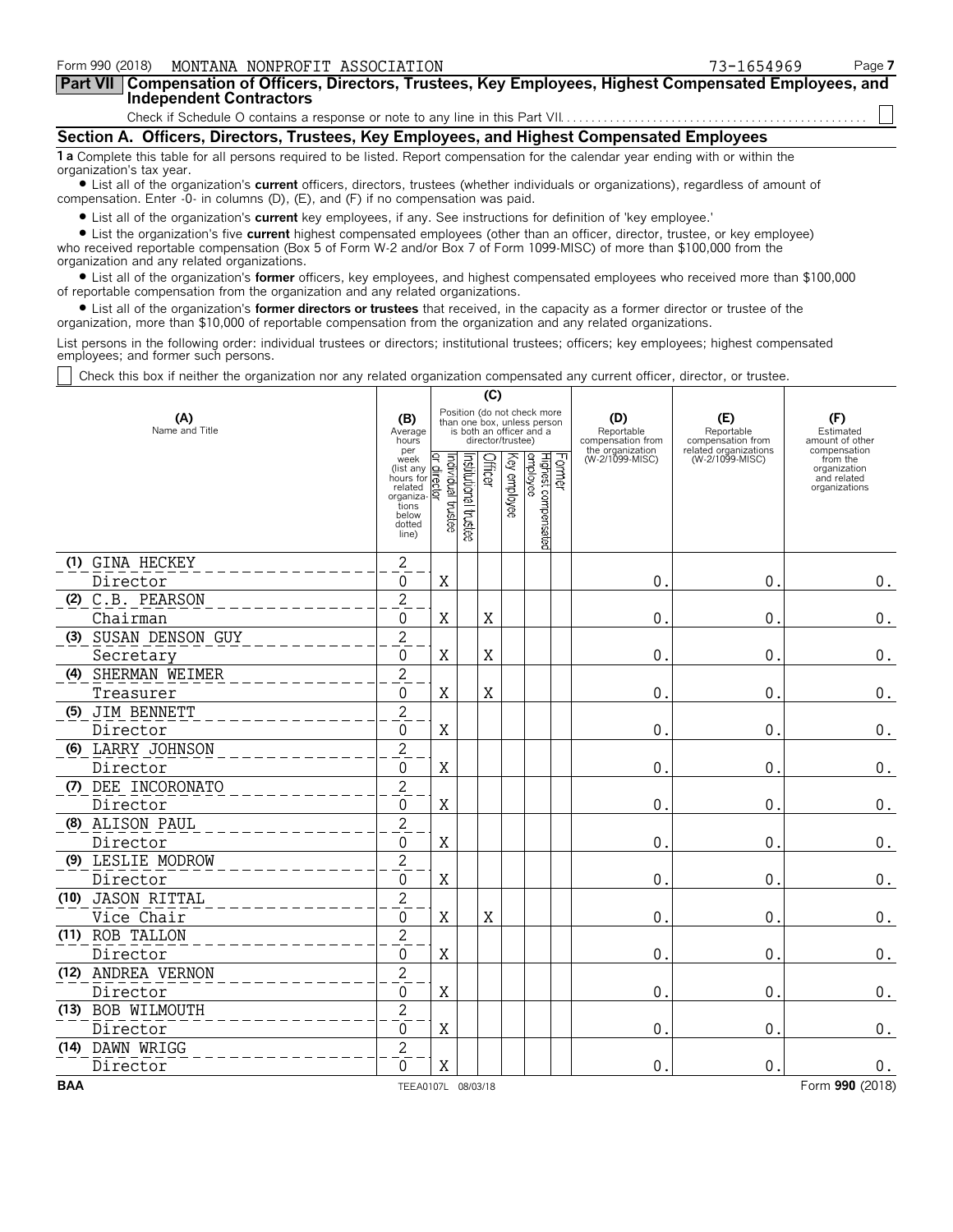| Part VII   Section A. Officers, Directors, Trustees, Key Employees, and Highest Compensated Employees (continued)                                                                                                                                      |                              |                                  |                                                                  |         |              |                                 |        |                                        |                                          |                     |                                          |         |
|--------------------------------------------------------------------------------------------------------------------------------------------------------------------------------------------------------------------------------------------------------|------------------------------|----------------------------------|------------------------------------------------------------------|---------|--------------|---------------------------------|--------|----------------------------------------|------------------------------------------|---------------------|------------------------------------------|---------|
| (B)<br>(C)<br>Position<br>(do not check more than one                                                                                                                                                                                                  |                              |                                  |                                                                  |         |              |                                 |        |                                        |                                          |                     |                                          |         |
| (A)<br>Name and title                                                                                                                                                                                                                                  | Average<br>hours<br>per      |                                  | box, unless person is both an<br>officer and a director/trustee) |         |              |                                 |        | (D)<br>Reportable<br>compensation from | (E)<br>Reportable<br>compensation from   |                     | (F)<br>Estimated<br>amount of other      |         |
|                                                                                                                                                                                                                                                        | week<br>(list any<br>hours   |                                  |                                                                  | Officer |              |                                 | Former | the organization<br>(W-2/1099-MISC)    | related organizations<br>(W-2/1099-MISC) |                     | compensation<br>from the<br>organization |         |
|                                                                                                                                                                                                                                                        | for<br>related               | or director<br>ndividual trustee | nstitutional trustee                                             |         | Key employee |                                 |        |                                        |                                          |                     | and related<br>organizations             |         |
|                                                                                                                                                                                                                                                        | organiza<br>- tions<br>below |                                  |                                                                  |         |              |                                 |        |                                        |                                          |                     |                                          |         |
|                                                                                                                                                                                                                                                        | dotted<br>line)              |                                  |                                                                  |         |              | Highest compensated<br>employee |        |                                        |                                          |                     |                                          |         |
|                                                                                                                                                                                                                                                        |                              |                                  |                                                                  |         |              |                                 |        |                                        |                                          |                     |                                          |         |
| (15) ELIZABETH MOORE                                                                                                                                                                                                                                   | 40                           |                                  |                                                                  |         |              |                                 |        |                                        |                                          |                     |                                          |         |
| Executive Dir.<br>$\overline{(16)}$                                                                                                                                                                                                                    | 0                            |                                  |                                                                  | Χ       |              |                                 |        | 79,170.                                | 0.                                       |                     |                                          | 13,410. |
|                                                                                                                                                                                                                                                        |                              |                                  |                                                                  |         |              |                                 |        |                                        |                                          |                     |                                          |         |
| (17)                                                                                                                                                                                                                                                   |                              |                                  |                                                                  |         |              |                                 |        |                                        |                                          |                     |                                          |         |
| (18)                                                                                                                                                                                                                                                   |                              |                                  |                                                                  |         |              |                                 |        |                                        |                                          |                     |                                          |         |
| (19)                                                                                                                                                                                                                                                   |                              |                                  |                                                                  |         |              |                                 |        |                                        |                                          |                     |                                          |         |
| (20)                                                                                                                                                                                                                                                   |                              |                                  |                                                                  |         |              |                                 |        |                                        |                                          |                     |                                          |         |
| (21)                                                                                                                                                                                                                                                   |                              |                                  |                                                                  |         |              |                                 |        |                                        |                                          |                     |                                          |         |
| (22)                                                                                                                                                                                                                                                   |                              |                                  |                                                                  |         |              |                                 |        |                                        |                                          |                     |                                          |         |
| (23)                                                                                                                                                                                                                                                   |                              |                                  |                                                                  |         |              |                                 |        |                                        |                                          |                     |                                          |         |
|                                                                                                                                                                                                                                                        |                              |                                  |                                                                  |         |              |                                 |        |                                        |                                          |                     |                                          |         |
| (24)                                                                                                                                                                                                                                                   |                              |                                  |                                                                  |         |              |                                 |        |                                        |                                          |                     |                                          |         |
| (25)                                                                                                                                                                                                                                                   |                              |                                  |                                                                  |         |              |                                 |        |                                        |                                          |                     |                                          |         |
| 1 b Sub-total.                                                                                                                                                                                                                                         |                              |                                  |                                                                  |         |              |                                 |        | 79,170.                                | $0$ .                                    |                     |                                          | 13,410. |
| c Total from continuation sheets to Part VII, Section A                                                                                                                                                                                                |                              |                                  |                                                                  |         |              |                                 |        | $0$ .                                  | $0$ .                                    |                     |                                          | 0.      |
| 2 Total number of individuals (including but not limited to those listed above) who received more than \$100,000 of reportable compensation                                                                                                            |                              |                                  |                                                                  |         |              |                                 |        | 79,170.                                | 0.                                       |                     |                                          | 13,410. |
| from the organization $\blacktriangleright$<br>0                                                                                                                                                                                                       |                              |                                  |                                                                  |         |              |                                 |        |                                        |                                          |                     |                                          |         |
|                                                                                                                                                                                                                                                        |                              |                                  |                                                                  |         |              |                                 |        |                                        |                                          |                     | <b>Yes</b>                               | No      |
| Did the organization list any <b>former</b> officer, director, or trustee, key employee, or highest compensated employee                                                                                                                               |                              |                                  |                                                                  |         |              |                                 |        |                                        |                                          | 3                   |                                          | Χ       |
| For any individual listed on line 1a, is the sum of reportable compensation and other compensation from<br>4                                                                                                                                           |                              |                                  |                                                                  |         |              |                                 |        |                                        |                                          |                     |                                          |         |
| the organization and related organizations greater than \$150,000? If 'Yes,' complete Schedule J for                                                                                                                                                   |                              |                                  |                                                                  |         |              |                                 |        |                                        |                                          | 4                   |                                          | Χ       |
| Did any person listed on line 1a receive or accrue compensation from any unrelated organization or individual<br>5.                                                                                                                                    |                              |                                  |                                                                  |         |              |                                 |        |                                        |                                          | 5                   |                                          | Χ       |
| <b>Section B. Independent Contractors</b>                                                                                                                                                                                                              |                              |                                  |                                                                  |         |              |                                 |        |                                        |                                          |                     |                                          |         |
| Complete this table for your five highest compensated independent contractors that received more than \$100,000 of<br>compensation from the organization. Report compensation for the calendar year ending with or within the organization's tax year. |                              |                                  |                                                                  |         |              |                                 |        |                                        |                                          |                     |                                          |         |
| (A)<br>Name and business address                                                                                                                                                                                                                       |                              |                                  |                                                                  |         |              |                                 |        |                                        | (B)<br>Description of services           | (C)<br>Compensation |                                          |         |
|                                                                                                                                                                                                                                                        |                              |                                  |                                                                  |         |              |                                 |        |                                        |                                          |                     |                                          |         |
|                                                                                                                                                                                                                                                        |                              |                                  |                                                                  |         |              |                                 |        |                                        |                                          |                     |                                          |         |
|                                                                                                                                                                                                                                                        |                              |                                  |                                                                  |         |              |                                 |        |                                        |                                          |                     |                                          |         |
|                                                                                                                                                                                                                                                        |                              |                                  |                                                                  |         |              |                                 |        |                                        |                                          |                     |                                          |         |
| 2 Total number of independent contractors (including but not limited to those listed above) who received more than<br>\$100,000 of compensation from the organization ►                                                                                | - 0                          |                                  |                                                                  |         |              |                                 |        |                                        |                                          |                     |                                          |         |
|                                                                                                                                                                                                                                                        |                              |                                  |                                                                  |         |              |                                 |        |                                        |                                          |                     |                                          |         |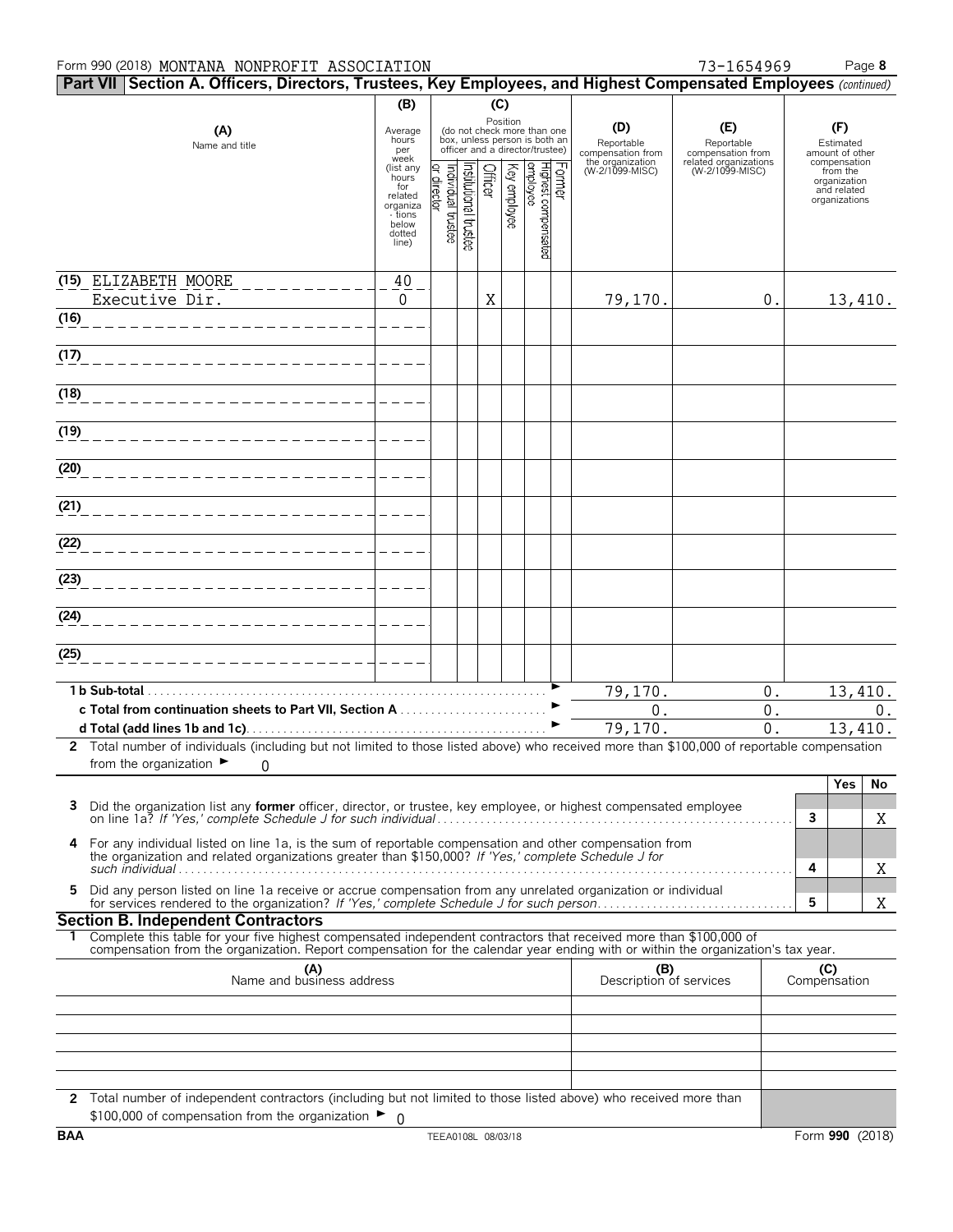### Form 990 (2018) Page **9** MONTANA NONPROFIT ASSOCIATION 73-1654969

## **Part VIII Statement of Revenue**<br>Check if Schedule O contains a res

| II GIL VIII                                               |           | <b>Statement of Revenue</b>                                                                                                                                                                                                                                |                                               |                      |                                                    |                                         |                                                                  |
|-----------------------------------------------------------|-----------|------------------------------------------------------------------------------------------------------------------------------------------------------------------------------------------------------------------------------------------------------------|-----------------------------------------------|----------------------|----------------------------------------------------|-----------------------------------------|------------------------------------------------------------------|
|                                                           |           |                                                                                                                                                                                                                                                            |                                               | (A)<br>Total revenue | (B)<br>Related or<br>exempt<br>function<br>revenue | (C)<br>Unrelated<br>business<br>revenue | (D)<br>Revenue<br>excluded from tax<br>under sections<br>512-514 |
| Contributions, Gifts, Grants<br>and Other Similar Amounts |           | <b>1a</b> Federated campaigns $\ldots$<br>1a<br><b>b</b> Membership dues<br>1 <sub>b</sub><br>c Fundraising events<br>1 <sub>c</sub><br>d Related organizations<br>1 <sub>d</sub><br><b>e</b> Government grants (contributions) $\ldots$<br>1 <sub>e</sub> |                                               |                      |                                                    |                                         |                                                                  |
|                                                           |           | f All other contributions, gifts, grants, and<br>similar amounts not included above<br>1 f<br>g Noncash contributions included in lines 1a-1f: \$                                                                                                          | 140,641.<br>10,500.                           |                      |                                                    |                                         |                                                                  |
|                                                           |           | h Total. Add lines 1a-1f                                                                                                                                                                                                                                   | $\blacktriangleright$<br><b>Business Code</b> | 140,641              |                                                    |                                         |                                                                  |
| Program Service Revenue                                   |           | 2a MEMBERSHIP DUES<br><b>b</b> TRAINING & CONFERENCE REG                                                                                                                                                                                                   | 611430<br>611430                              | 139,086.<br>115,660. | 139,086.<br>115,660.                               |                                         |                                                                  |
|                                                           |           | C DISCOUNT PRODUCT FEES                                                                                                                                                                                                                                    | 611430                                        | 94,410.              | 94,410.                                            |                                         |                                                                  |
|                                                           | d         | CONFERENCE SPONSORSHIPS                                                                                                                                                                                                                                    | 611430                                        | 86,838.              | 86,838.                                            |                                         |                                                                  |
|                                                           |           | f All other program service revenue                                                                                                                                                                                                                        |                                               |                      |                                                    |                                         |                                                                  |
|                                                           | 3         | Investment income (including dividends, interest and                                                                                                                                                                                                       | $\blacktriangleright$                         | 435,994.             |                                                    |                                         |                                                                  |
|                                                           | 4<br>5    | Income from investment of tax-exempt bond proceeds▶                                                                                                                                                                                                        |                                               | 28.                  |                                                    |                                         | 28.                                                              |
|                                                           |           | (i) Real<br><b>6a</b> Gross rents<br><b>b</b> Less: rental expenses<br><b>c</b> Rental income or (loss) $\ldots$<br>d Net rental income or (loss)                                                                                                          | (ii) Personal<br>▶                            |                      |                                                    |                                         |                                                                  |
|                                                           |           | (i) Securities<br>7 a Gross amount from sales of<br>assets other than inventory                                                                                                                                                                            | (ii) Other                                    |                      |                                                    |                                         |                                                                  |
|                                                           |           | <b>b</b> Less: cost or other basis<br>and sales expenses<br>c Gain or (loss)                                                                                                                                                                               |                                               |                      |                                                    |                                         |                                                                  |
| <b>Other Revenue</b>                                      |           | 8 a Gross income from fundraising events<br>(not including $\sharp$<br>of contributions reported on line 1c).                                                                                                                                              |                                               |                      |                                                    |                                         |                                                                  |
|                                                           |           | See Part IV, line 18. a<br><b>b</b> Less: direct expenses <b>b</b><br>c Net income or (loss) from fundraising events                                                                                                                                       |                                               |                      |                                                    |                                         |                                                                  |
|                                                           |           | 9 a Gross income from gaming activities.                                                                                                                                                                                                                   |                                               |                      |                                                    |                                         |                                                                  |
|                                                           |           | <b>b</b> Less: direct expenses <b>b</b>                                                                                                                                                                                                                    |                                               |                      |                                                    |                                         |                                                                  |
|                                                           |           | c Net income or (loss) from gaming activities<br>10a Gross sales of inventory, less returns                                                                                                                                                                |                                               |                      |                                                    |                                         |                                                                  |
|                                                           |           | <b>b</b> Less: cost of goods sold <b>b</b>                                                                                                                                                                                                                 |                                               |                      |                                                    |                                         |                                                                  |
|                                                           |           | <b>c</b> Net income or (loss) from sales of inventory                                                                                                                                                                                                      |                                               |                      |                                                    |                                         |                                                                  |
|                                                           |           | Miscellaneous Revenue                                                                                                                                                                                                                                      | <b>Business Code</b>                          |                      |                                                    |                                         |                                                                  |
|                                                           | 11 a<br>b |                                                                                                                                                                                                                                                            |                                               |                      |                                                    |                                         |                                                                  |
|                                                           | С         | d All other revenue                                                                                                                                                                                                                                        |                                               |                      |                                                    |                                         |                                                                  |
|                                                           |           | e Total. Add lines 11a-11d                                                                                                                                                                                                                                 |                                               |                      |                                                    |                                         |                                                                  |
|                                                           | 12        | Total revenue. See instructions                                                                                                                                                                                                                            |                                               | 576,663.             | 435,994.                                           | 0.                                      | 28.                                                              |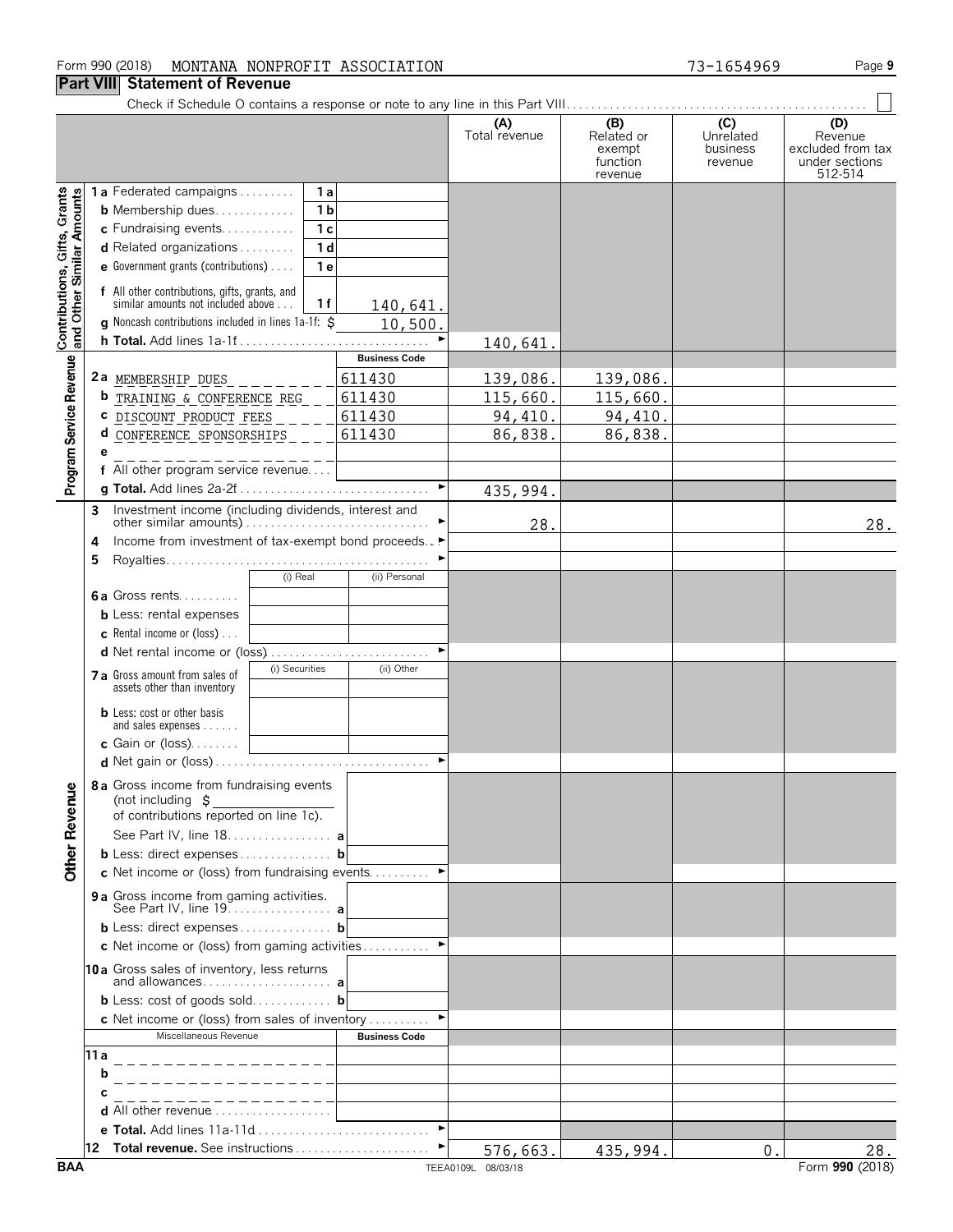| 990 (2018)<br>-<br>r orm | NONPROFIT<br>MONTANA | ASSOCIATION | 54969<br>$\overline{\phantom{a}}$<br>. U J | 10<br>Page |
|--------------------------|----------------------|-------------|--------------------------------------------|------------|
|                          |                      |             |                                            |            |

**Part IX Statement of Functional Expenses** 

|                | Section 501(c)(3) and 501(c)(4) organizations must complete all columns. All other organizations must complete column (A).                                                                                       |                       |                                    |                                                      | X                              |
|----------------|------------------------------------------------------------------------------------------------------------------------------------------------------------------------------------------------------------------|-----------------------|------------------------------------|------------------------------------------------------|--------------------------------|
|                | Do not include amounts reported on lines<br>6b. 7b. 8b. 9b. and 10b of Part VIII.                                                                                                                                | (A)<br>Total expenses | (B)<br>Program service<br>expenses | $\overline{C}$<br>Management and<br>general expenses | (D)<br>Fundraising<br>expenses |
| 1.             | Grants and other assistance to domestic<br>organizations and domestic governments.                                                                                                                               |                       |                                    |                                                      |                                |
| $\overline{2}$ | Grants and other assistance to domestic<br>individuals. See Part IV, line 22                                                                                                                                     |                       |                                    |                                                      |                                |
| 3              | Grants and other assistance to foreign<br>organizations, foreign governments, and for-<br>eign individuals. See Part IV, lines 15 and 16.                                                                        |                       |                                    |                                                      |                                |
| 4<br>5         | Benefits paid to or for members<br>Compensation of current officers, directors,<br>trustees, and key employees                                                                                                   | 92,580.               | 71,965.                            | 11,935.                                              | 8,680.                         |
|                | Compensation not included above, to<br>disqualified persons (as defined under<br>section $4958(f)(1)$ and persons described                                                                                      | 0.                    | 0.                                 | $\mathbf 0$                                          | 0.                             |
| 7              | Other salaries and wages                                                                                                                                                                                         | 165, 363.             | 128,540.                           | 21,318.                                              | 15,505.                        |
| 8              | Pension plan accruals and contributions<br>(include section $401(k)$ and $403(b)$                                                                                                                                | 14,848.               | 11,541.                            | 1,926.                                               | 1,381.                         |
| 9              | Other employee benefits                                                                                                                                                                                          | 32,194.               | 24,376.                            | 4,813.                                               | $\overline{3}$ , 005.          |
| 10             | Payroll taxes                                                                                                                                                                                                    | 24, 127.              | 17,242.                            | 5,088.                                               | $\overline{1}$ , 797.          |
| 11             | Fees for services (non-employees):                                                                                                                                                                               |                       |                                    |                                                      |                                |
|                | a Management                                                                                                                                                                                                     |                       |                                    |                                                      |                                |
|                |                                                                                                                                                                                                                  |                       |                                    |                                                      |                                |
|                |                                                                                                                                                                                                                  | 23,895.               |                                    | 23,895.                                              |                                |
|                |                                                                                                                                                                                                                  |                       |                                    |                                                      |                                |
|                | e Professional fundraising services. See Part IV, line 17                                                                                                                                                        |                       |                                    |                                                      |                                |
|                | f Investment management fees                                                                                                                                                                                     |                       |                                    |                                                      |                                |
|                | g Other. (If line 11g amount exceeds 10% of line 25, column                                                                                                                                                      | 127,930.              | 125,288.                           | 2,633.                                               | 9.                             |
|                | (A) amount, list line 11g expenses on Schedule $0.5ch$ . $0$<br>12 Advertising and promotion                                                                                                                     | 245.                  | 245.                               |                                                      |                                |
| 13             | Office expenses                                                                                                                                                                                                  | 37,991.               | 33, 327.                           | 3,652.                                               | 1,012.                         |
| 14             | Information technology                                                                                                                                                                                           |                       |                                    |                                                      |                                |
| 15             |                                                                                                                                                                                                                  |                       |                                    |                                                      |                                |
| 16             | Occupancy                                                                                                                                                                                                        |                       |                                    |                                                      |                                |
| 17             |                                                                                                                                                                                                                  | 31,108.<br>14,584.    | 24,008.                            | 4,156.                                               | 2,944.                         |
| 18             | Payments of travel or entertainment                                                                                                                                                                              |                       | 13,326.                            | 139.                                                 | 1,119.                         |
|                | expenses for any federal, state, or local<br>public officials                                                                                                                                                    |                       |                                    |                                                      |                                |
| 19             | Conferences, conventions, and meetings                                                                                                                                                                           |                       |                                    |                                                      |                                |
| 20             | $Interest \dots \dots \dots \dots \dots \dots \dots \dots \dots \dots \dots \dots \dots \dots$                                                                                                                   |                       |                                    |                                                      |                                |
| 21             | Payments to affiliates                                                                                                                                                                                           |                       |                                    |                                                      |                                |
| 22             | Depreciation, depletion, and amortization                                                                                                                                                                        |                       |                                    |                                                      |                                |
| 23             | $Insurance \ldots \ldots \ldots \ldots \ldots \ldots \ldots \ldots \ldots$                                                                                                                                       | 1,856.                |                                    | 1,856.                                               |                                |
|                | 24 Other expenses. Itemize expenses not<br>covered above (List miscellaneous expenses<br>in line 24e. If line 24e amount exceeds 10%<br>of line 25, column (A) amount, list line 24e<br>expenses on Schedule O.) |                       |                                    |                                                      |                                |
|                | a Property and Equipment                                                                                                                                                                                         | 21,647                | 19,521                             | 1,437                                                | 689.                           |
|                | b Printing and Publications                                                                                                                                                                                      | 17,117                | 15,783.                            | 1,005                                                | 329.                           |
|                | c Grants Awarded                                                                                                                                                                                                 | 7,325                 | 7,325                              |                                                      |                                |
|                | d Postage and Shipping                                                                                                                                                                                           | 2,782                 | 2,170                              | 612                                                  |                                |
|                | e All other expenses                                                                                                                                                                                             |                       |                                    |                                                      |                                |
|                | 25 Total functional expenses. Add lines 1 through 24e                                                                                                                                                            | 615,592.              | 494,657.                           | 84,465.                                              | 36,470.                        |
|                | 26 Joint costs. Complete this line only if<br>the organization reported in column (B)                                                                                                                            |                       |                                    |                                                      |                                |
|                | joint costs from a combined educational<br>campaign and fundraising solicitation.<br>Check here $\blacktriangleright$<br>if following                                                                            |                       |                                    |                                                      |                                |

SOP 98-2 (ASC 958-720). . . . . . . . . . . . . . . . .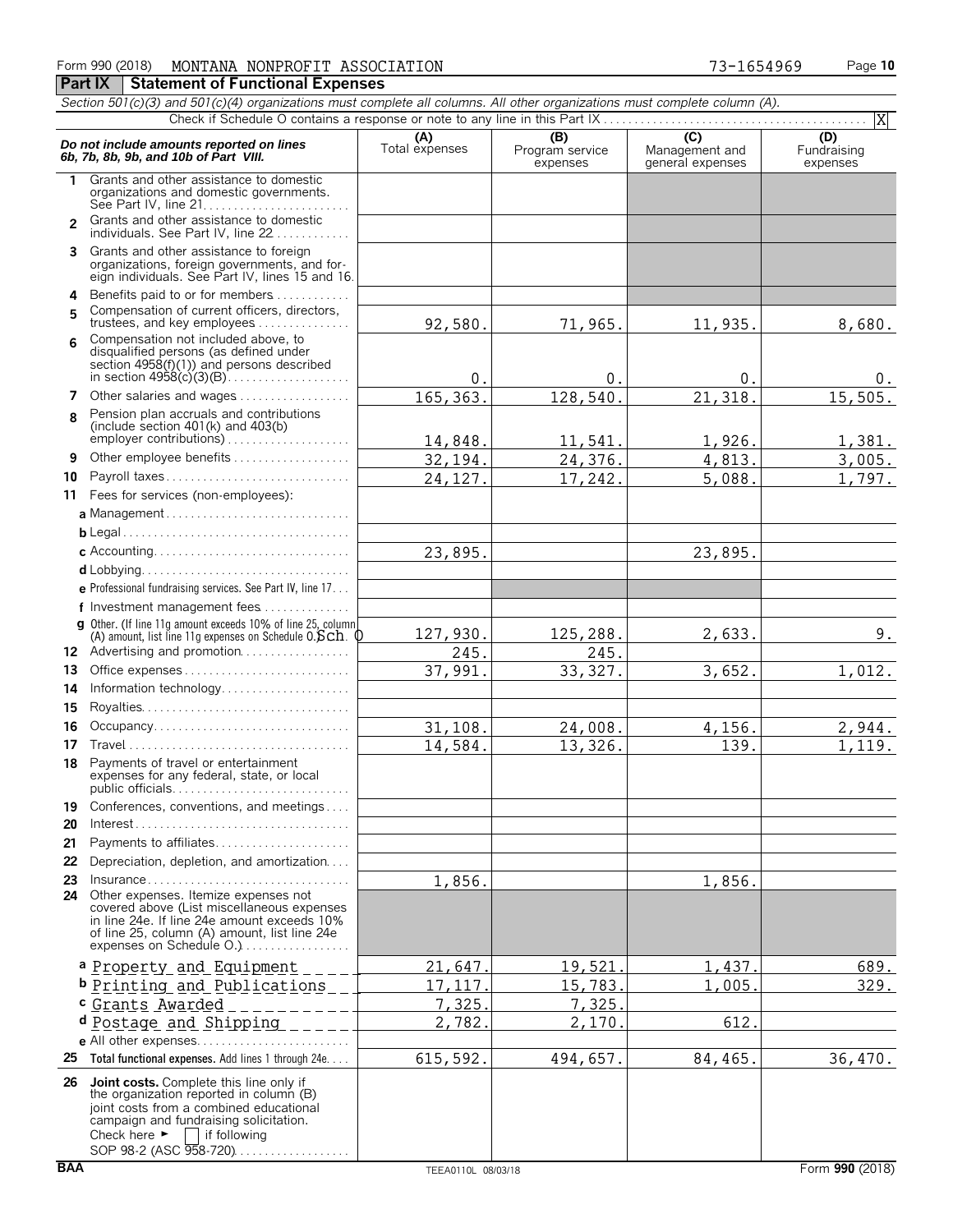### Form 990 (2018) Page **11** MONTANA NONPROFIT ASSOCIATION 73-1654969

|                             | <b>Part X</b> | Balance Sheet                                                                                                                                                                                                                                                                                                         |  |                    |                          |                 |                    |  |  |  |
|-----------------------------|---------------|-----------------------------------------------------------------------------------------------------------------------------------------------------------------------------------------------------------------------------------------------------------------------------------------------------------------------|--|--------------------|--------------------------|-----------------|--------------------|--|--|--|
|                             |               |                                                                                                                                                                                                                                                                                                                       |  |                    |                          |                 |                    |  |  |  |
|                             |               |                                                                                                                                                                                                                                                                                                                       |  |                    | (A)<br>Beginning of year |                 | (B)<br>End of year |  |  |  |
|                             | 1             |                                                                                                                                                                                                                                                                                                                       |  |                    | 25,144.                  | 1               | 29,207.            |  |  |  |
|                             | 2             |                                                                                                                                                                                                                                                                                                                       |  |                    | 6,630.                   | $\mathbf{2}$    | 6,658.             |  |  |  |
|                             | 3             |                                                                                                                                                                                                                                                                                                                       |  |                    | 115,109.                 | 3               | 68,828.            |  |  |  |
|                             | 4             |                                                                                                                                                                                                                                                                                                                       |  |                    | 27,421                   | 4               | 35,618.            |  |  |  |
|                             | 5             | Loans and other receivables from current and former officers, directors,<br>trustees, key employees, and highest compensated employees. Complete                                                                                                                                                                      |  |                    |                          | 5               |                    |  |  |  |
|                             | 6             | Loans and other receivables from other disqualified persons (as defined under<br>section 4958(f)(1)), persons described in section 4958(c)(3)(B), and contributing<br>employers and sponsoring organizations of section 501(c)(9) voluntary employees'<br>beneficiary organizations (see instructions). Complete Part |  |                    | 6                        |                 |                    |  |  |  |
|                             | 7             |                                                                                                                                                                                                                                                                                                                       |  |                    | $\overline{7}$           |                 |                    |  |  |  |
| Assets                      | 8             |                                                                                                                                                                                                                                                                                                                       |  |                    |                          | 8               |                    |  |  |  |
|                             | 9             |                                                                                                                                                                                                                                                                                                                       |  |                    | 368                      | 9               |                    |  |  |  |
|                             |               |                                                                                                                                                                                                                                                                                                                       |  | 84,840.            |                          |                 |                    |  |  |  |
|                             |               |                                                                                                                                                                                                                                                                                                                       |  | 68,595.            | 23,513.                  | 10c             | 16, 245.           |  |  |  |
|                             | 11            |                                                                                                                                                                                                                                                                                                                       |  |                    |                          | 11              |                    |  |  |  |
|                             | 12            | Investments - other securities. See Part IV, line 11                                                                                                                                                                                                                                                                  |  |                    |                          | 12              |                    |  |  |  |
|                             | 13            |                                                                                                                                                                                                                                                                                                                       |  |                    |                          |                 |                    |  |  |  |
|                             | 14            |                                                                                                                                                                                                                                                                                                                       |  | 14                 |                          |                 |                    |  |  |  |
|                             | 15            |                                                                                                                                                                                                                                                                                                                       |  |                    | 6,030                    | 15              | 6, 230.            |  |  |  |
|                             | 16            | Total assets. Add lines 1 through 15 (must equal line 34)                                                                                                                                                                                                                                                             |  |                    | 204,215                  | 16              | 162,786.           |  |  |  |
|                             | 17            |                                                                                                                                                                                                                                                                                                                       |  |                    | 37,042.                  | $\overline{17}$ | 33, 353.           |  |  |  |
|                             | 18            |                                                                                                                                                                                                                                                                                                                       |  |                    |                          | 18              |                    |  |  |  |
|                             | 19            |                                                                                                                                                                                                                                                                                                                       |  |                    | 48,660                   | 19              | 49,849.            |  |  |  |
|                             | 20            |                                                                                                                                                                                                                                                                                                                       |  |                    |                          | 20              |                    |  |  |  |
|                             | 21            | Escrow or custodial account liability. Complete Part IV of Schedule D                                                                                                                                                                                                                                                 |  |                    |                          | 21              |                    |  |  |  |
| Liabilities                 | 22            | Loans and other payables to current and former officers, directors, trustees,<br>key employees, highest compensated employees, and disqualified persons.                                                                                                                                                              |  |                    |                          | 22              |                    |  |  |  |
|                             | 23            | Secured mortgages and notes payable to unrelated third parties                                                                                                                                                                                                                                                        |  |                    |                          | 23              |                    |  |  |  |
|                             | 24            |                                                                                                                                                                                                                                                                                                                       |  |                    |                          | 24              |                    |  |  |  |
|                             | 25            | Other liabilities (including federal income tax, payables to related third parties, and other liabilities not included on lines 17-24). Complete Part X of Schedule D.                                                                                                                                                |  |                    |                          | 25              |                    |  |  |  |
|                             | 26            |                                                                                                                                                                                                                                                                                                                       |  |                    | 85,702.                  | 26              | 83,202.            |  |  |  |
|                             |               | Organizations that follow SFAS 117 (ASC 958), check here $\blacktriangleright \boxed{X}$ and complete<br>lines 27 through 29, and lines 33 and 34.                                                                                                                                                                    |  |                    |                          |                 |                    |  |  |  |
|                             | 27            |                                                                                                                                                                                                                                                                                                                       |  |                    | 1,713.                   | 27              | 9,778.             |  |  |  |
|                             | 28            |                                                                                                                                                                                                                                                                                                                       |  |                    | 116,800                  | 28              | 69,806.            |  |  |  |
|                             | 29            |                                                                                                                                                                                                                                                                                                                       |  |                    |                          | 29              |                    |  |  |  |
| Net Assets or Fund Balances |               | Organizations that do not follow SFAS 117 (ASC 958), check here ►  <br>and complete lines 30 through 34.                                                                                                                                                                                                              |  |                    |                          |                 |                    |  |  |  |
|                             | 30            | Capital stock or trust principal, or current funds                                                                                                                                                                                                                                                                    |  |                    | 30                       |                 |                    |  |  |  |
|                             | 31            | Paid-in or capital surplus, or land, building, or equipment fund                                                                                                                                                                                                                                                      |  |                    |                          | 31              |                    |  |  |  |
|                             | 32            | Retained earnings, endowment, accumulated income, or other funds                                                                                                                                                                                                                                                      |  |                    |                          | 32              |                    |  |  |  |
|                             | 33            |                                                                                                                                                                                                                                                                                                                       |  |                    | 118,513.                 | 33              | 79,584.            |  |  |  |
|                             | 34            | Total liabilities and net assets/fund balances                                                                                                                                                                                                                                                                        |  |                    | 204, 215.                | 34              | 162,786.           |  |  |  |
| <b>BAA</b>                  |               |                                                                                                                                                                                                                                                                                                                       |  | TEEA0111L 08/03/18 |                          |                 | Form 990 (2018)    |  |  |  |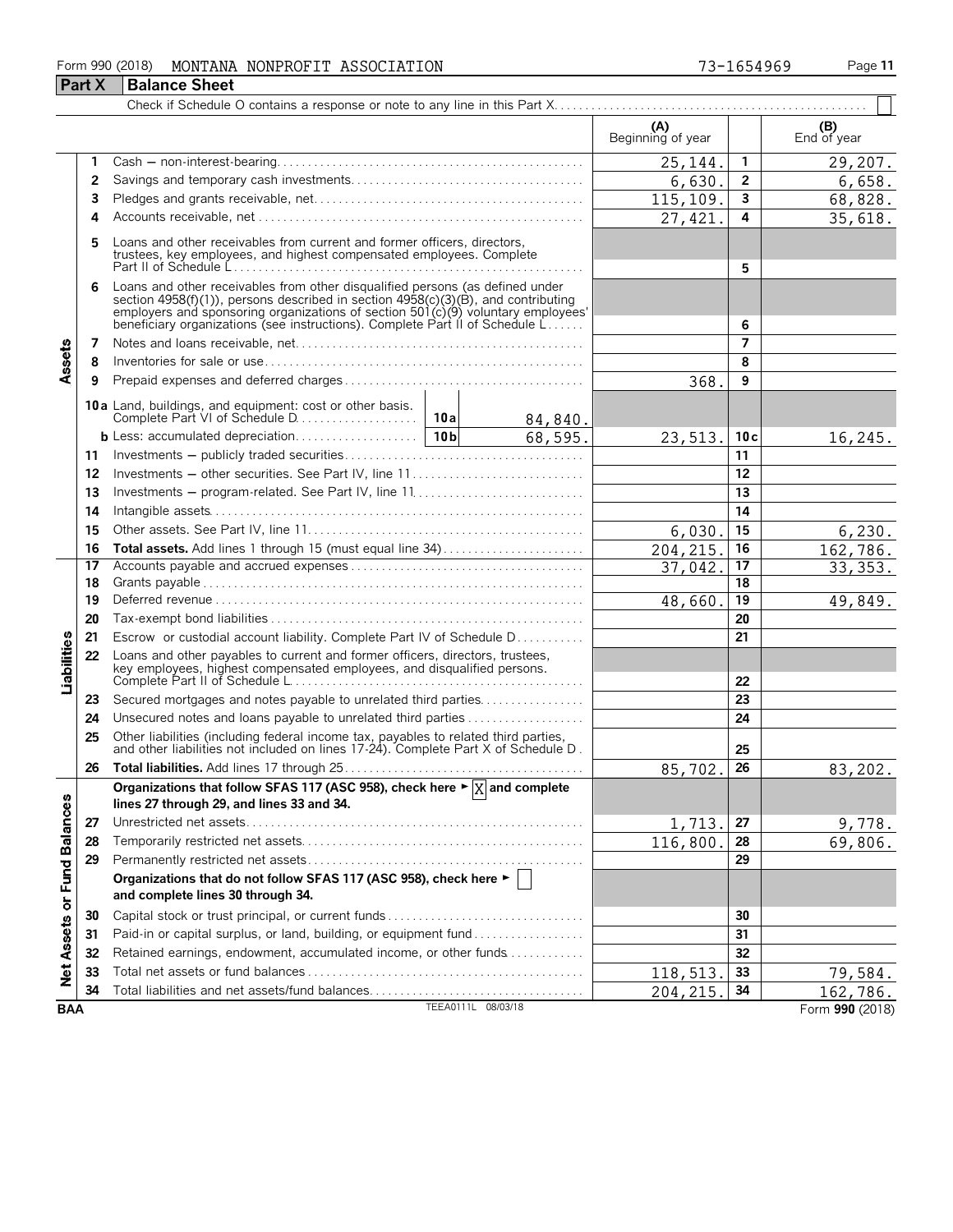|            |                | Form 990 (2018) |                                                       | MONTANA NONPROFIT ASSOCIATION                                                                                                                                                                                                 | 73-1654969        |                |            | Page 12         |
|------------|----------------|-----------------|-------------------------------------------------------|-------------------------------------------------------------------------------------------------------------------------------------------------------------------------------------------------------------------------------|-------------------|----------------|------------|-----------------|
|            | <b>Part XI</b> |                 |                                                       | <b>Reconciliation of Net Assets</b>                                                                                                                                                                                           |                   |                |            |                 |
|            |                |                 |                                                       |                                                                                                                                                                                                                               |                   |                |            |                 |
| 1          |                |                 |                                                       |                                                                                                                                                                                                                               | $\overline{1}$    |                |            | 576,663.        |
| 2          |                |                 |                                                       |                                                                                                                                                                                                                               | $\overline{2}$    |                |            | 615,592.        |
| 3          |                |                 |                                                       |                                                                                                                                                                                                                               | $\overline{3}$    |                |            | $-38,929.$      |
| Δ          |                |                 |                                                       | Net assets or fund balances at beginning of year (must equal Part X, line 33, column (A))                                                                                                                                     | 4                 |                |            | 118,513.        |
| 5          |                |                 |                                                       |                                                                                                                                                                                                                               | 5                 |                |            |                 |
| 6          |                |                 |                                                       |                                                                                                                                                                                                                               | 6                 |                |            |                 |
| 7          |                |                 |                                                       |                                                                                                                                                                                                                               | $\overline{\tau}$ |                |            |                 |
| 8          |                |                 |                                                       |                                                                                                                                                                                                                               | 8                 |                |            |                 |
| 9          |                |                 |                                                       |                                                                                                                                                                                                                               | 9                 |                |            | 0.              |
| 10         |                |                 |                                                       | Net assets or fund balances at end of year. Combine lines 3 through 9 (must equal Part X, line 33,                                                                                                                            |                   |                |            |                 |
|            |                |                 |                                                       |                                                                                                                                                                                                                               | 10                |                |            | 79,584.         |
|            |                |                 |                                                       | <b>Part XII Financial Statements and Reporting</b>                                                                                                                                                                            |                   |                |            |                 |
|            |                |                 |                                                       |                                                                                                                                                                                                                               |                   |                |            |                 |
|            |                |                 |                                                       |                                                                                                                                                                                                                               |                   |                | <b>Yes</b> | No              |
| 1.         |                |                 |                                                       | Accounting method used to prepare the Form 990:<br>  Cash<br>X Accrual<br>Other                                                                                                                                               |                   |                |            |                 |
|            |                | in Schedule O.  |                                                       | If the organization changed its method of accounting from a prior year or checked 'Other,' explain                                                                                                                            |                   |                |            |                 |
|            |                |                 |                                                       | 2a Were the organization's financial statements compiled or reviewed by an independent accountant?                                                                                                                            |                   | 2a             | X          |                 |
|            |                |                 |                                                       | If 'Yes,' check a box below to indicate whether the financial statements for the year were compiled or reviewed on a<br>separate basis, consolidated basis, or both:                                                          |                   |                |            |                 |
|            | X              |                 | Separate basis                                        | Consolidated basis<br>Both consolidated and separate basis                                                                                                                                                                    |                   |                |            |                 |
|            |                |                 |                                                       | <b>b</b> Were the organization's financial statements audited by an independent accountant?                                                                                                                                   |                   | 2 <sub>b</sub> |            | X               |
|            |                |                 | basis, consolidated basis, or both:<br>Separate basis | If 'Yes,' check a box below to indicate whether the financial statements for the year were audited on a separate<br>Consolidated basis<br>Both consolidated and separate basis                                                |                   |                |            |                 |
|            |                |                 |                                                       | c If 'Yes' to line 2a or 2b, does the organization have a committee that assumes responsibility for oversight of the audit,<br>review, or compilation of its financial statements and selection of an independent accountant? |                   | 2c             | X          |                 |
|            |                | in Schedule O.  |                                                       | If the organization changed either its oversight process or selection process during the tax year, explain                                                                                                                    |                   |                |            |                 |
|            |                |                 |                                                       | 3a As a result of a federal award, was the organization required to undergo an audit or audits as set forth in the Single                                                                                                     |                   | Зa             |            | X               |
|            |                |                 |                                                       | b If 'Yes,' did the organization undergo the required audit or audits? If the organization did not undergo the required audit                                                                                                 |                   |                |            |                 |
|            |                |                 |                                                       | or audits, explain why in Schedule O and describe any steps taken to undergo such audits                                                                                                                                      |                   | 3 <sub>b</sub> |            |                 |
| <b>BAA</b> |                |                 |                                                       | TEEA0112L 08/03/18                                                                                                                                                                                                            |                   |                |            | Form 990 (2018) |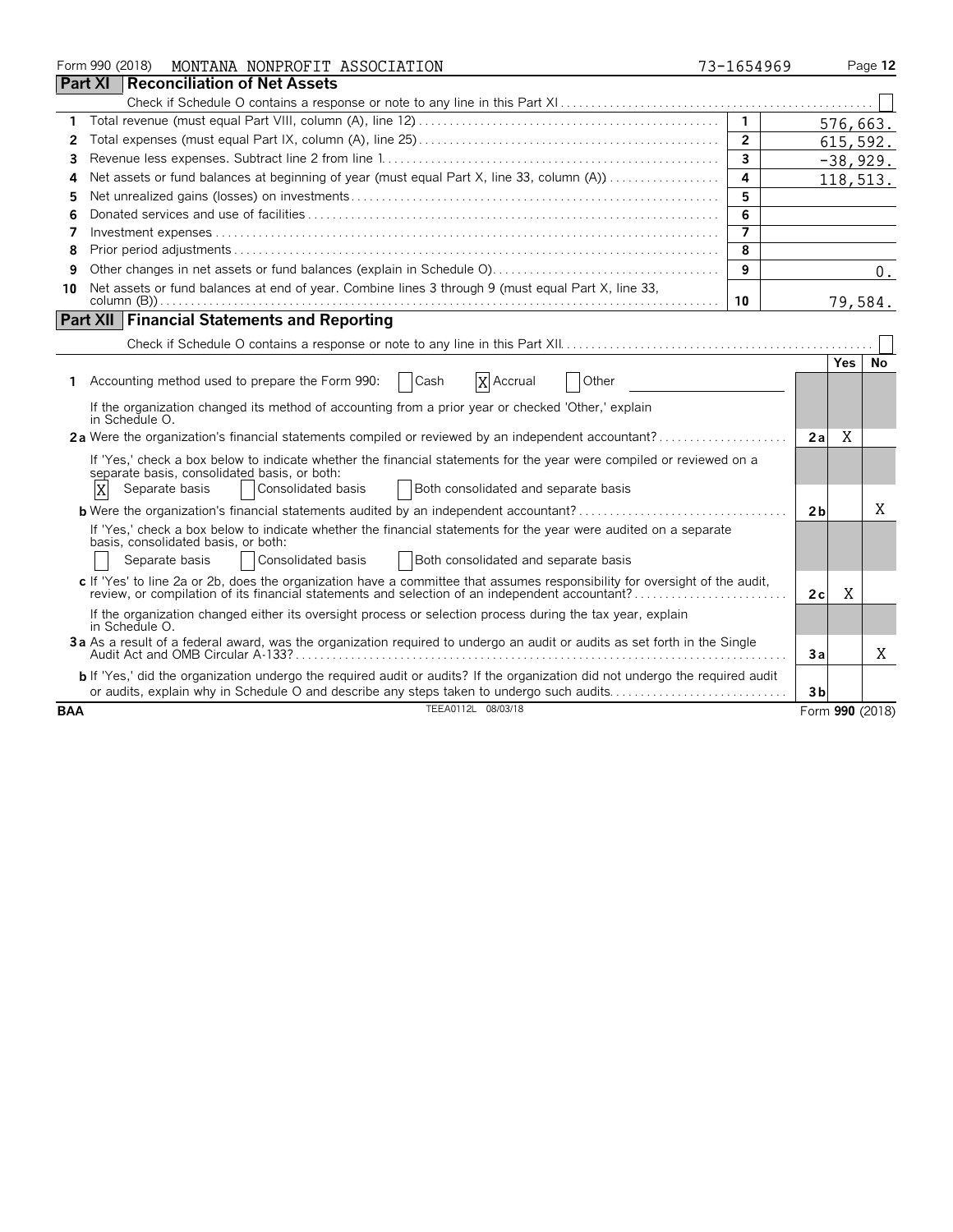| <b>SCHEDULE A</b>                     |
|---------------------------------------|
| $(F_{\alpha r}$ 990 $\alpha r$ 990-FZ |

## **Public Charity Status and Public Support**<br>Dete if the organization is a section 501(c)(3) organization or a section **2018**

**COMPOUTE A**<br>
(Form 990 or 990-EZ) Complete if the organization is a section 501(c)(3) organization or a section<br>
4947(a)(1) nonexempt charitable trust.

| Attach to Form 990 or Form 990-EZ.<br><b>Open to Public</b> |                                                                                                                                                                                                                                                                                                                                                                                                                                                                                                                                                       |  |                                          |                                                                          |                                                                                                                                                                                                                                                                                                                                                                                                                                                                                                                                                           |     |                                                                      |                                                      |  |  |                                                    |
|-------------------------------------------------------------|-------------------------------------------------------------------------------------------------------------------------------------------------------------------------------------------------------------------------------------------------------------------------------------------------------------------------------------------------------------------------------------------------------------------------------------------------------------------------------------------------------------------------------------------------------|--|------------------------------------------|--------------------------------------------------------------------------|-----------------------------------------------------------------------------------------------------------------------------------------------------------------------------------------------------------------------------------------------------------------------------------------------------------------------------------------------------------------------------------------------------------------------------------------------------------------------------------------------------------------------------------------------------------|-----|----------------------------------------------------------------------|------------------------------------------------------|--|--|----------------------------------------------------|
|                                                             | Department of the Treasury<br>Internal Revenue Service                                                                                                                                                                                                                                                                                                                                                                                                                                                                                                |  |                                          |                                                                          | ► Go to www.irs.gov/Form990 for instructions and the latest information.                                                                                                                                                                                                                                                                                                                                                                                                                                                                                  |     |                                                                      |                                                      |  |  | <b>Inspection</b>                                  |
|                                                             | Name of the organization                                                                                                                                                                                                                                                                                                                                                                                                                                                                                                                              |  |                                          |                                                                          |                                                                                                                                                                                                                                                                                                                                                                                                                                                                                                                                                           |     |                                                                      | <b>Employer identification number</b>                |  |  |                                                    |
|                                                             |                                                                                                                                                                                                                                                                                                                                                                                                                                                                                                                                                       |  | MONTANA NONPROFIT ASSOCIATION            |                                                                          |                                                                                                                                                                                                                                                                                                                                                                                                                                                                                                                                                           |     |                                                                      | 73-1654969                                           |  |  |                                                    |
|                                                             |                                                                                                                                                                                                                                                                                                                                                                                                                                                                                                                                                       |  |                                          |                                                                          | <b>Part I Reason for Public Charity Status</b> (All organizations must complete this part.) See instructions.                                                                                                                                                                                                                                                                                                                                                                                                                                             |     |                                                                      |                                                      |  |  |                                                    |
| 1<br>2<br>3<br>4                                            |                                                                                                                                                                                                                                                                                                                                                                                                                                                                                                                                                       |  |                                          |                                                                          | The organization is not a private foundation because it is: (For lines 1 through 12, check only one box.)<br>A church, convention of churches, or association of churches described in section 170(b)(1)(A)(i).<br>A school described in section 170(b)(1)(A)(ii). (Attach Schedule E (Form 990 or 990-EZ).)<br>A hospital or a cooperative hospital service organization described in section 170(b)(1)(A)(iii).<br>A medical research organization operated in conjunction with a hospital described in section 170(b)(1)(A)(iii). Enter the hospital's |     |                                                                      |                                                      |  |  |                                                    |
|                                                             |                                                                                                                                                                                                                                                                                                                                                                                                                                                                                                                                                       |  | name, city, and state:                   |                                                                          |                                                                                                                                                                                                                                                                                                                                                                                                                                                                                                                                                           |     |                                                                      |                                                      |  |  |                                                    |
| 5                                                           | An organization operated for the benefit of a college or university owned or operated by a governmental unit described in<br>section 170(b)(1)(A)(iv). (Complete Part II.)                                                                                                                                                                                                                                                                                                                                                                            |  |                                          |                                                                          |                                                                                                                                                                                                                                                                                                                                                                                                                                                                                                                                                           |     |                                                                      |                                                      |  |  |                                                    |
| 6<br>7                                                      |                                                                                                                                                                                                                                                                                                                                                                                                                                                                                                                                                       |  |                                          |                                                                          | A federal, state, or local government or governmental unit described in section 170(b)(1)(A)(v).<br>An organization that normally receives a substantial part of its support from a governmental unit or from the general public described                                                                                                                                                                                                                                                                                                                |     |                                                                      |                                                      |  |  |                                                    |
| 8                                                           |                                                                                                                                                                                                                                                                                                                                                                                                                                                                                                                                                       |  |                                          | in section 170(b)(1)(A)(vi). (Complete Part II.)                         |                                                                                                                                                                                                                                                                                                                                                                                                                                                                                                                                                           |     |                                                                      |                                                      |  |  |                                                    |
| 9                                                           | A community trust described in section 170(b)(1)(A)(vi). (Complete Part II.)<br>An agricultural research organization described in section 170(b)(1)(A)(ix) operated in conjunction with a land-grant college<br>or university or a non-land-grant college of agriculture (see instructions). Enter the name, city, and state of the college or<br>university:<br>___________________________                                                                                                                                                         |  |                                          |                                                                          |                                                                                                                                                                                                                                                                                                                                                                                                                                                                                                                                                           |     |                                                                      |                                                      |  |  |                                                    |
| 10                                                          | X<br>An organization that normally receives: (1) more than 33-1/3% of its support from contributions, membership fees, and gross receipts<br>from activities related to its exempt functions—subject to certain exceptions, and (2) no more than 33-1/3% of its support from gross<br>investment income and unrelated business taxable income (less section 511 tax) from businesses acquired by the organization after<br>June 30, 1975. See section 509(a)(2). (Complete Part III.)                                                                 |  |                                          |                                                                          |                                                                                                                                                                                                                                                                                                                                                                                                                                                                                                                                                           |     |                                                                      |                                                      |  |  |                                                    |
| 11                                                          | An organization organized and operated exclusively to test for public safety. See section 509(a)(4).                                                                                                                                                                                                                                                                                                                                                                                                                                                  |  |                                          |                                                                          |                                                                                                                                                                                                                                                                                                                                                                                                                                                                                                                                                           |     |                                                                      |                                                      |  |  |                                                    |
| a                                                           | 12<br>An organization organized and operated exclusively for the benefit of, to perform the functions of, or to carry out the purposes of one<br>or more publicly supported organizations described in section 509(a)(1) or section 509(a)(2). See section 509(a)(3). Check the box in<br>lines 12a through 12d that describes the type of supporting organization and complete lines 12e, 12f, and 12g.<br>Type I. A supporting organization operated, supervised, or controlled by its supported organization(s), typically by giving the supported |  |                                          |                                                                          |                                                                                                                                                                                                                                                                                                                                                                                                                                                                                                                                                           |     |                                                                      |                                                      |  |  |                                                    |
|                                                             |                                                                                                                                                                                                                                                                                                                                                                                                                                                                                                                                                       |  | complete Part IV, Sections A and B.      |                                                                          | organization(s) the power to regularly appoint or elect a majority of the directors or trustees of the supporting organization. You must                                                                                                                                                                                                                                                                                                                                                                                                                  |     |                                                                      |                                                      |  |  |                                                    |
| b                                                           |                                                                                                                                                                                                                                                                                                                                                                                                                                                                                                                                                       |  | must complete Part IV, Sections A and C. |                                                                          | Type II. A supporting organization supervised or controlled in connection with its supported organization(s), by having control or<br>management of the supporting organization vested in the same persons that control or manage the supported organization(s). You                                                                                                                                                                                                                                                                                      |     |                                                                      |                                                      |  |  |                                                    |
| с                                                           |                                                                                                                                                                                                                                                                                                                                                                                                                                                                                                                                                       |  |                                          |                                                                          | Type III functionally integrated. A supporting organization operated in connection with, and functionally integrated with, its supported<br>organization(s) (see instructions). You must complete Part IV, Sections A, D, and E.                                                                                                                                                                                                                                                                                                                          |     |                                                                      |                                                      |  |  |                                                    |
| d                                                           |                                                                                                                                                                                                                                                                                                                                                                                                                                                                                                                                                       |  |                                          |                                                                          | Type III non-functionally integrated. A supporting organization operated in connection with its supported organization(s) that is not<br>functionally integrated. The organization generally must satisfy a distribution requirement and an attentiveness requirement (see<br>instructions). You must complete Part IV, Sections A and D, and Part V.                                                                                                                                                                                                     |     |                                                                      |                                                      |  |  |                                                    |
| е                                                           |                                                                                                                                                                                                                                                                                                                                                                                                                                                                                                                                                       |  |                                          | Enter the number of supported organizations                              | Check this box if the organization received a written determination from the IRS that it is a Type I, Type II, Type III functionally<br>integrated, or Type III non-functionally integrated supporting organization.                                                                                                                                                                                                                                                                                                                                      |     |                                                                      |                                                      |  |  |                                                    |
|                                                             |                                                                                                                                                                                                                                                                                                                                                                                                                                                                                                                                                       |  |                                          | g Provide the following information about the supported organization(s). |                                                                                                                                                                                                                                                                                                                                                                                                                                                                                                                                                           |     |                                                                      |                                                      |  |  |                                                    |
|                                                             | (i) Name of supported organization                                                                                                                                                                                                                                                                                                                                                                                                                                                                                                                    |  |                                          | $(ii)$ $EIN$                                                             | (iii) Type of organization<br>described on lines 1-10<br>above (see instructions))                                                                                                                                                                                                                                                                                                                                                                                                                                                                        |     | (iv) is the<br>organization listed<br>in your governing<br>document? | (v) Amount of monetary<br>support (see instructions) |  |  | (vi) Amount of other<br>support (see instructions) |
|                                                             |                                                                                                                                                                                                                                                                                                                                                                                                                                                                                                                                                       |  |                                          |                                                                          |                                                                                                                                                                                                                                                                                                                                                                                                                                                                                                                                                           | Yes | No                                                                   |                                                      |  |  |                                                    |
| (A)                                                         |                                                                                                                                                                                                                                                                                                                                                                                                                                                                                                                                                       |  |                                          |                                                                          |                                                                                                                                                                                                                                                                                                                                                                                                                                                                                                                                                           |     |                                                                      |                                                      |  |  |                                                    |
| (B)                                                         |                                                                                                                                                                                                                                                                                                                                                                                                                                                                                                                                                       |  |                                          |                                                                          |                                                                                                                                                                                                                                                                                                                                                                                                                                                                                                                                                           |     |                                                                      |                                                      |  |  |                                                    |
| (C)                                                         |                                                                                                                                                                                                                                                                                                                                                                                                                                                                                                                                                       |  |                                          |                                                                          |                                                                                                                                                                                                                                                                                                                                                                                                                                                                                                                                                           |     |                                                                      |                                                      |  |  |                                                    |
| (D)                                                         |                                                                                                                                                                                                                                                                                                                                                                                                                                                                                                                                                       |  |                                          |                                                                          |                                                                                                                                                                                                                                                                                                                                                                                                                                                                                                                                                           |     |                                                                      |                                                      |  |  |                                                    |
| (E)                                                         |                                                                                                                                                                                                                                                                                                                                                                                                                                                                                                                                                       |  |                                          |                                                                          |                                                                                                                                                                                                                                                                                                                                                                                                                                                                                                                                                           |     |                                                                      |                                                      |  |  |                                                    |
|                                                             |                                                                                                                                                                                                                                                                                                                                                                                                                                                                                                                                                       |  |                                          |                                                                          |                                                                                                                                                                                                                                                                                                                                                                                                                                                                                                                                                           |     |                                                                      |                                                      |  |  |                                                    |

**Total**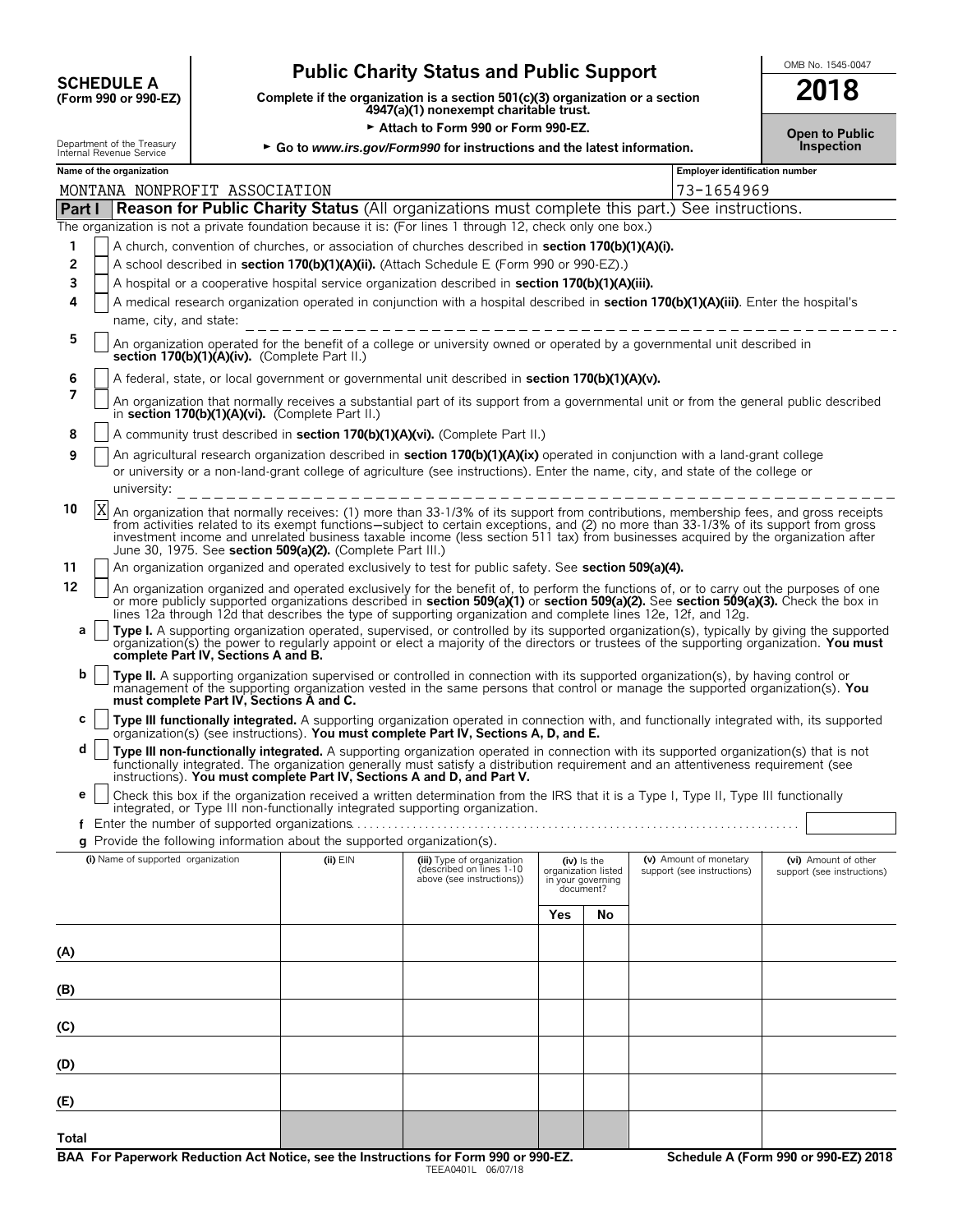| Schedule A (Form 990 or 990-EZ) 2018  MONTANA NONPROFIT ASSOCIATION |  |  | 73-1654969 |
|---------------------------------------------------------------------|--|--|------------|
|---------------------------------------------------------------------|--|--|------------|

73-1654969 Page 2

### **Part II Support Schedule for Organizations Described in Sections 170(b)(1)(A)(iv) and 170(b)(1)(A)(vi)**

(Complete only if you checked the box on line 5, 7, or 8 of Part I or if the organization failed to qualify under Part III. If the organization fails to qualify under the tests listed below, please complete Part III.)

| <b>Section A. Public Support</b> |  |  |  |  |
|----------------------------------|--|--|--|--|
|----------------------------------|--|--|--|--|

|              | occuon A. I upilo oupport                                                                                                                                                                                                                                                                                                                                                                                 |            |            |            |            |            |    |           |
|--------------|-----------------------------------------------------------------------------------------------------------------------------------------------------------------------------------------------------------------------------------------------------------------------------------------------------------------------------------------------------------------------------------------------------------|------------|------------|------------|------------|------------|----|-----------|
|              | Calendar year (or fiscal year<br>beginning in) $\rightarrow$                                                                                                                                                                                                                                                                                                                                              | (a) $2014$ | (b) $2015$ | $(c)$ 2016 | $(d)$ 2017 | (e) $2018$ |    | (f) Total |
| $\mathbf{1}$ | Gifts, grants, contributions, and<br>membership fees received. (Do not<br>include any 'unusual grants.') $\ldots \ldots$                                                                                                                                                                                                                                                                                  |            |            |            |            |            |    |           |
| 2            | Tax revenues levied for the<br>organization's benefit and<br>either paid to or expended<br>on its behalf                                                                                                                                                                                                                                                                                                  |            |            |            |            |            |    |           |
| 3            | The value of services or<br>facilities furnished by a<br>governmental unit to the<br>organization without charge                                                                                                                                                                                                                                                                                          |            |            |            |            |            |    |           |
| 4            | <b>Total.</b> Add lines 1 through 3                                                                                                                                                                                                                                                                                                                                                                       |            |            |            |            |            |    |           |
| 5            | The portion of total<br>contributions by each person<br>(other than a governmental<br>unit or publicly supported<br>organization) included on line 1<br>that exceeds 2% of the amount<br>shown on line 11, column $(f)$                                                                                                                                                                                   |            |            |            |            |            |    |           |
|              | <b>Public support.</b> Subtract line 5<br>from line $4$                                                                                                                                                                                                                                                                                                                                                   |            |            |            |            |            |    |           |
|              | <b>Section B. Total Support</b>                                                                                                                                                                                                                                                                                                                                                                           |            |            |            |            |            |    |           |
|              | Calendar year (or fiscal year<br>beginning in) $\blacktriangleright$                                                                                                                                                                                                                                                                                                                                      | (a) $2014$ | (b) $2015$ | $(c)$ 2016 | (d) $2017$ | (e) $2018$ |    | (f) Total |
| 7            | Amounts from line 4                                                                                                                                                                                                                                                                                                                                                                                       |            |            |            |            |            |    |           |
| 8            | Gross income from interest.<br>dividends, payments received<br>on securities loans, rents,<br>royalties, and income from<br>similar sources                                                                                                                                                                                                                                                               |            |            |            |            |            |    |           |
| 9            | Net income from unrelated<br>business activities, whether or<br>not the business is regularly<br>carried on                                                                                                                                                                                                                                                                                               |            |            |            |            |            |    |           |
| 10           | Other income. Do not include<br>gain or loss from the sale of<br>capital assets (Explain in                                                                                                                                                                                                                                                                                                               |            |            |            |            |            |    |           |
|              | 11 Total support. Add lines 7                                                                                                                                                                                                                                                                                                                                                                             |            |            |            |            |            |    |           |
| 12           |                                                                                                                                                                                                                                                                                                                                                                                                           |            |            |            |            |            | 12 |           |
| 13           | First five years. If the Form 990 is for the organization's first, second, third, fourth, or fifth tax year as a section $501(c)(3)$                                                                                                                                                                                                                                                                      |            |            |            |            |            |    |           |
|              | <b>Section C. Computation of Public Support Percentage</b>                                                                                                                                                                                                                                                                                                                                                |            |            |            |            |            |    |           |
|              |                                                                                                                                                                                                                                                                                                                                                                                                           |            |            |            |            |            | 14 | ℅         |
| 15           |                                                                                                                                                                                                                                                                                                                                                                                                           |            |            |            |            |            | 15 | %         |
|              | 16a 33-1/3% support test-2018. If the organization did not check the box on line 13, and line 14 is 33-1/3% or more, check this box                                                                                                                                                                                                                                                                       |            |            |            |            |            |    |           |
|              | b 33-1/3% support test-2017. If the organization did not check a box on line 13 or 16a, and line 15 is 33-1/3% or more, check this box                                                                                                                                                                                                                                                                    |            |            |            |            |            |    |           |
|              | 17a 10%-facts-and-circumstances test-2018. If the organization did not check a box on line 13, 16a, or 16b, and line 14 is 10%<br>or more, and if the organization meets the 'facts-and-circumstances' test, check this box and stop here. Explain in Part VI how<br>the organization meets the 'facts-and-circumstances' test. The organization qualifies as a publicly supported organization           |            |            |            |            |            |    |           |
|              | <b>b 10%-facts-and-circumstances test-2017.</b> If the organization did not check a box on line 13, 16a, 16b, or 17a, and line 15 is 10%<br>or more, and if the organization meets the 'facts-and-circumstances' test, check this box and stop here. Explain in Part VI how the<br>organization meets the 'facts-and-circumstances' test. The organization qualifies as a publicly supported organization |            |            |            |            |            |    |           |
|              | 18 Private foundation. If the organization did not check a box on line 13, 16a, 16b, 17a, or 17b, check this box and see instructions                                                                                                                                                                                                                                                                     |            |            |            |            |            |    |           |

**BAA Schedule A (Form 990 or 990-EZ) 2018**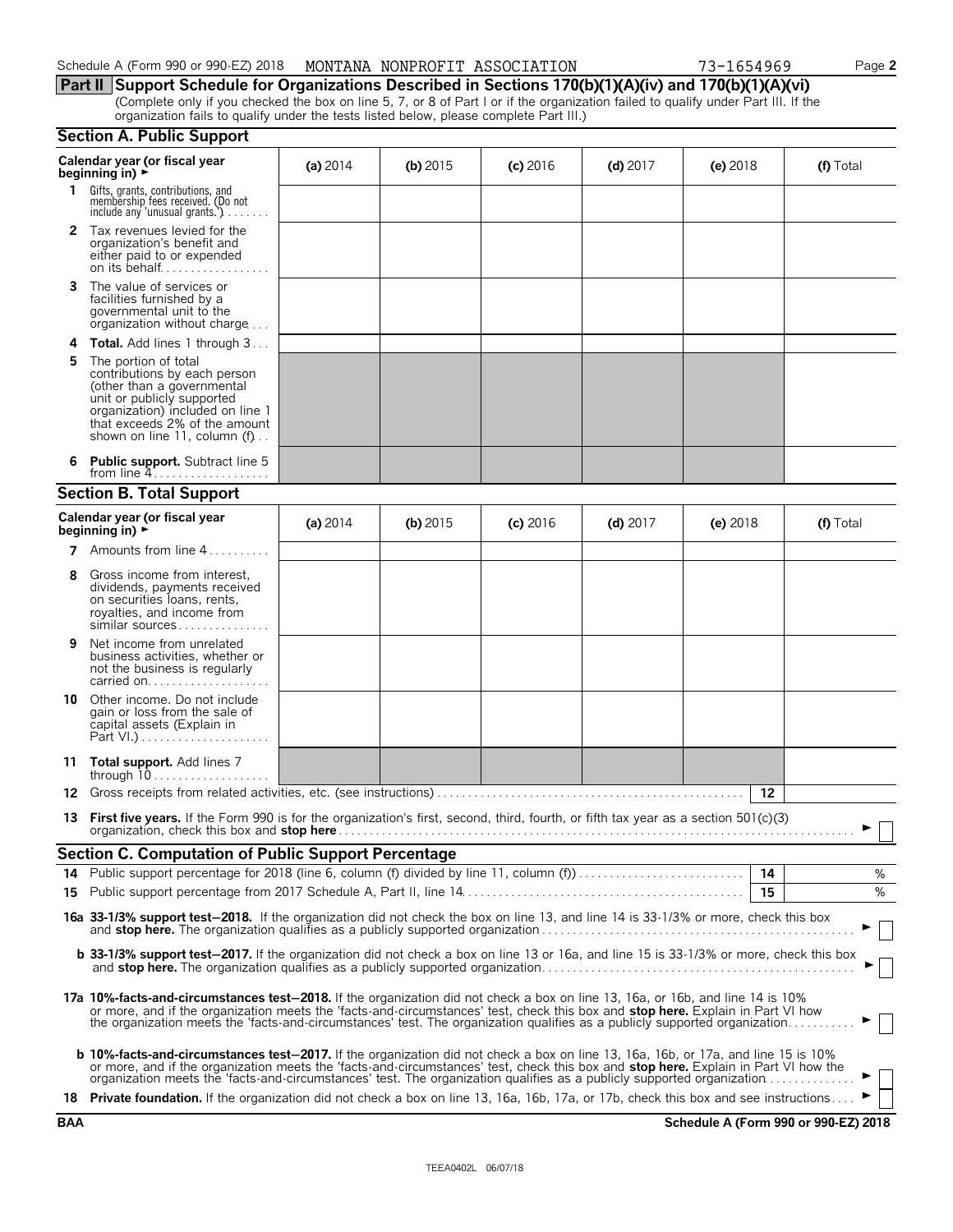**Part III Support Schedule for Organizations Described in Section 509(a)(2)** (Complete only if you checked the box on line 10 of Part I or if the organization failed to qualify under Part II. If the organization fails to qualify under the tests listed below, please complete Part II.)

|    | <b>Section A. Public Support</b>                                                                                                                                                                                                                               |            |            |            |            |            |                                             |
|----|----------------------------------------------------------------------------------------------------------------------------------------------------------------------------------------------------------------------------------------------------------------|------------|------------|------------|------------|------------|---------------------------------------------|
|    | Calendar year (or fiscal year beginning in) ►                                                                                                                                                                                                                  | (a) 2014   | (b) $2015$ | $(c)$ 2016 | (d) $2017$ | (e) 2018   | (f) Total                                   |
|    | 1 Gifts, grants, contributions,<br>and membership fees<br>received. (Do not include                                                                                                                                                                            |            |            |            |            |            |                                             |
|    |                                                                                                                                                                                                                                                                |            |            |            |            |            |                                             |
|    | any 'unusual grants.')<br>2 Gross receipts from admissions,                                                                                                                                                                                                    | 280,946.   | 258,815.   | 191,304.   | 399,927.   | 279,727.   | 1,410,719.                                  |
|    | merchandise sold or services                                                                                                                                                                                                                                   |            |            |            |            |            |                                             |
|    | performed, or facilities                                                                                                                                                                                                                                       |            |            |            |            |            |                                             |
|    | furnished in any activity that is<br>related to the organization's                                                                                                                                                                                             |            |            |            |            |            |                                             |
|    | $tax\text{-}exempt$ purpose                                                                                                                                                                                                                                    | 254,333.   | 284,239.   | 338, 372.  | 311,545.   | 296,908.   | 1,485,397.                                  |
|    | 3 Gross receipts from activities                                                                                                                                                                                                                               |            |            |            |            |            |                                             |
|    | that are not an unrelated trade<br>or business under section 513.                                                                                                                                                                                              |            |            |            |            |            | $0$ .                                       |
|    | 4 Tax revenues levied for the                                                                                                                                                                                                                                  |            |            |            |            |            |                                             |
|    | organization's benefit and<br>either paid to or expended on                                                                                                                                                                                                    |            |            |            |            |            |                                             |
|    | its behalf                                                                                                                                                                                                                                                     |            |            |            |            |            | $0$ .                                       |
|    | 5 The value of services or                                                                                                                                                                                                                                     |            |            |            |            |            |                                             |
|    | facilities furnished by a<br>governmental unit to the                                                                                                                                                                                                          |            |            |            |            |            |                                             |
|    | organization without charge                                                                                                                                                                                                                                    |            |            |            |            |            | $0$ .                                       |
|    | 6 Total. Add lines 1 through 5                                                                                                                                                                                                                                 | 535,279.   | 543,054.   | 529,676.   | 711, 472.  | 576,635.   | 2,896,116.                                  |
|    | <b>7a</b> Amounts included on lines 1,<br>2, and 3 received from                                                                                                                                                                                               |            |            |            |            |            |                                             |
|    | disqualified persons                                                                                                                                                                                                                                           | 105,000    | 39,608     | 0.         | 189,524.   | 25,000     | 359, 132.                                   |
|    | <b>b</b> Amounts included on lines 2                                                                                                                                                                                                                           |            |            |            |            |            |                                             |
|    | and 3 received from other than<br>disqualified persons that                                                                                                                                                                                                    |            |            |            |            |            |                                             |
|    | exceed the greater of \$5,000 or                                                                                                                                                                                                                               |            |            |            |            |            |                                             |
|    | 1% of the amount on line 13                                                                                                                                                                                                                                    |            |            |            |            |            |                                             |
|    | for the year<br>c. Add lines 7a and 7b                                                                                                                                                                                                                         | 7,632.     | 12, 162.   | 12,437.    | 7,883.     | 12,489.    | 52,603.                                     |
|    |                                                                                                                                                                                                                                                                | 112,632.   | 51,770     | 12,437.    | 197,407.   | 37,489.    | $\overline{411, 735}$ .                     |
|    | 8 Public support. (Subtract line                                                                                                                                                                                                                               |            |            |            |            |            | 2,484,381.                                  |
|    | <b>Section B. Total Support</b>                                                                                                                                                                                                                                |            |            |            |            |            |                                             |
|    | Calendar year (or fiscal year beginning in) ►                                                                                                                                                                                                                  | (a) $2014$ | (b) $2015$ | $(c)$ 2016 | $(d)$ 2017 | $(e)$ 2018 | (f) Total                                   |
|    | 9 Amounts from line 6                                                                                                                                                                                                                                          | 535,279.   | 543,054.   | 529,676.   | 711, 472.  | 576,635.   | 2,896,116.                                  |
|    | 10a Gross income from interest, dividends,                                                                                                                                                                                                                     |            |            |            |            |            |                                             |
|    | payments received on securities loans,<br>rents, royalties, and income from                                                                                                                                                                                    |            |            |            |            |            |                                             |
|    | similar sources                                                                                                                                                                                                                                                | 437.       | 30.        | 228.       | 234        | 28.        | 957.                                        |
|    | <b>b</b> Unrelated business taxable                                                                                                                                                                                                                            |            |            |            |            |            |                                             |
|    | income (less section 511<br>taxes) from businesses                                                                                                                                                                                                             |            |            |            |            |            |                                             |
|    | acquired after June 30, 1975                                                                                                                                                                                                                                   |            |            |            |            |            |                                             |
|    | c Add lines 10a and $10b$                                                                                                                                                                                                                                      | 437.       | 30.        | 228.       | 234.       | 28.        | 957.                                        |
| 11 | Net income from unrelated business<br>activities not included in line 10b,                                                                                                                                                                                     |            |            |            |            |            |                                             |
|    | whether or not the business is                                                                                                                                                                                                                                 |            |            |            |            |            |                                             |
|    | regularly carried on                                                                                                                                                                                                                                           |            |            |            |            |            | $0$ .                                       |
|    | 12 Other income. Do not include<br>gain or loss from the sale of                                                                                                                                                                                               |            |            |            |            |            |                                             |
|    | capital assets (Explain in                                                                                                                                                                                                                                     |            |            |            |            |            |                                             |
|    | 13 Total support. (Add lines 9,                                                                                                                                                                                                                                |            |            |            |            |            | $0_{.}$                                     |
|    | 10c, 11, and $12.$ )                                                                                                                                                                                                                                           | 535,716.   | 543,084.   | 529,904.   | 711,706.   | 576,663.   | 2,897,073.                                  |
|    | 14 First five years. If the Form 990 is for the organization's first, second, third, fourth, or fifth tax year as a section 501(c)(3)                                                                                                                          |            |            |            |            |            |                                             |
|    |                                                                                                                                                                                                                                                                |            |            |            |            |            |                                             |
| 15 | Section C. Computation of Public Support Percentage                                                                                                                                                                                                            |            |            |            |            | 15         |                                             |
| 16 |                                                                                                                                                                                                                                                                |            |            |            |            | 16         | $85.75$ $%$<br>$87.10 \text{ } \frac{1}{6}$ |
|    | Section D. Computation of Investment Income Percentage                                                                                                                                                                                                         |            |            |            |            |            |                                             |
|    | Investment income percentage for 2018 (line 10c, column (f), divided by line 13, column (f)                                                                                                                                                                    |            |            |            |            | 17         |                                             |
| 17 |                                                                                                                                                                                                                                                                |            |            |            |            |            | $0.03$ $\frac{8}{3}$                        |
| 18 |                                                                                                                                                                                                                                                                |            |            |            |            | 18         | 0.05 <sup>8</sup>                           |
|    | 19a 33-1/3% support tests-2018. If the organization did not check the box on line 14, and line 15 is more than 33-1/3%, and line 17<br>is not more than 33-1/3%, check this box and stop here. The organization qualifies as a publicly supported organization |            |            |            |            |            | $\mathbf{x}$<br>▶                           |
|    | <b>b</b> 33-1/3% support tests-2017. If the organization did not check a box on line 14 or line 19a, and line 16 is more than 33-1/3%, and                                                                                                                     |            |            |            |            |            |                                             |
|    | line 18 is not more than 33-1/3%, check this box and stop here. The organization qualifies as a publicly supported organization                                                                                                                                |            |            |            |            |            |                                             |
| 20 | <b>Private foundation.</b> If the organization did not check a box on line 14, 19a, or 19b, check this box and see instructions                                                                                                                                |            |            |            |            |            |                                             |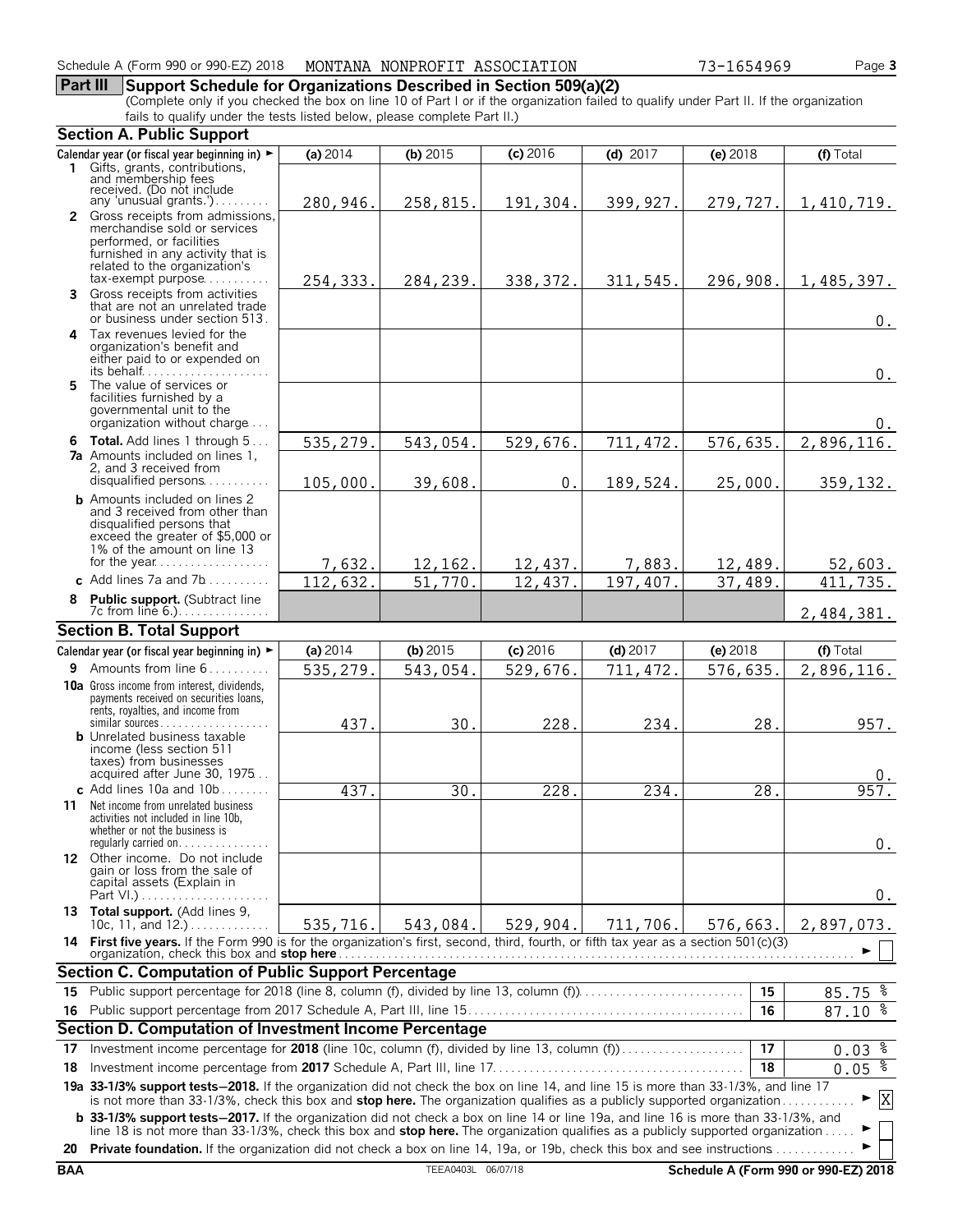### **Part IV Supporting Organizations**

(Complete only if you checked a box in line 12 on Part I. If you checked 12a of Part I, complete Sections A and B. If you checked 12b of Part I, complete Sections A and C. If you checked 12c of Part I, complete Sections A, D, and E. If you checked 12d of Part I, complete Sections A and D, and complete Part V.)

### **Section A. All Supporting Organizations**

|   |                                                                                                                                                                                                                                                                                                                                                                                                                                                                                                                                          |     | Yes | No |  |  |
|---|------------------------------------------------------------------------------------------------------------------------------------------------------------------------------------------------------------------------------------------------------------------------------------------------------------------------------------------------------------------------------------------------------------------------------------------------------------------------------------------------------------------------------------------|-----|-----|----|--|--|
|   | 1 Are all of the organization's supported organizations listed by name in the organization's governing documents?<br>If 'No,' describe in Part VI how the supported organizations are designated. If designated by class or purpose, describe<br>the designation. If historic and continuing relationship, explain.                                                                                                                                                                                                                      | 1   |     |    |  |  |
|   | 2 Did the organization have any supported organization that does not have an IRS determination of status under section                                                                                                                                                                                                                                                                                                                                                                                                                   |     |     |    |  |  |
|   | 509(a)(1) or (2)? If 'Yes,' explain in <b>Part VI</b> how the organization determined that the supported organization was<br>described in section $509(a)(1)$ or (2).                                                                                                                                                                                                                                                                                                                                                                    |     |     |    |  |  |
|   | <b>3a</b> Did the organization have a supported organization described in section 501(c)(4), (5), or (6)? If 'Yes,' answer (b)<br>and (c) below.                                                                                                                                                                                                                                                                                                                                                                                         | За  |     |    |  |  |
|   | <b>b</b> Did the organization confirm that each supported organization qualified under section 501(c)(4), (5), or (6) and<br>satisfied the public support tests under section 509(a)(2)? If 'Yes,' describe in <b>Part VI</b> when and how the organization<br>made the determination.                                                                                                                                                                                                                                                   | 3b  |     |    |  |  |
|   | c Did the organization ensure that all support to such organizations was used exclusively for section $170(c)(2)(B)$<br>purposes? If 'Yes,' explain in Part VI what controls the organization put in place to ensure such use.                                                                                                                                                                                                                                                                                                           | 3c  |     |    |  |  |
|   | 4a Was any supported organization not organized in the United States ('foreign supported organization')? If 'Yes' and<br>if you checked 12a or 12b in Part I, answer (b) and (c) below.                                                                                                                                                                                                                                                                                                                                                  | 4a  |     |    |  |  |
|   | <b>b</b> Did the organization have ultimate control and discretion in deciding whether to make grants to the foreign supported<br>organization? If 'Yes,' describe in Part VI how the organization had such control and discretion despite being controlled<br>or supervised by or in connection with its supported organizations.                                                                                                                                                                                                       | 4b  |     |    |  |  |
|   | c Did the organization support any foreign supported organization that does not have an IRS determination under<br>sections 501(c)(3) and 509(a)(1) or (2)? If 'Yes,' explain in <b>Part VI</b> what controls the organization used to ensure that<br>all support to the foreign supported organization was used exclusively for section $170(c)(2)(B)$ purposes.                                                                                                                                                                        | 4c  |     |    |  |  |
|   | 5a Did the organization add, substitute, or remove any supported organizations during the tax year? If 'Yes,' answer (b)<br>and (c) below (if applicable). Also, provide detail in Part VI, including (i) the names and EIN numbers of the supported<br>organizations added, substituted, or removed; (ii) the reasons for each such action; (iii) the authority under the<br>organization's organizing document authorizing such action; and (iv) how the action was accomplished (such as by<br>amendment to the organizing document). | 5а  |     |    |  |  |
|   | <b>b</b> Type I or Type II only. Was any added or substituted supported organization part of a class already designated in the<br>organization's organizing document?                                                                                                                                                                                                                                                                                                                                                                    | 5b  |     |    |  |  |
|   | c Substitutions only. Was the substitution the result of an event beyond the organization's control?                                                                                                                                                                                                                                                                                                                                                                                                                                     | 5с  |     |    |  |  |
| 6 | Did the organization provide support (whether in the form of grants or the provision of services or facilities) to<br>anyone other than (i) its supported organizations, (ii) individuals that are part of the charitable class benefited by one<br>or more of its supported organizations, or (iii) other supporting organizations that also support or benefit one or more of<br>the filing organization's supported organizations? If 'Yes,' provide detail in Part VI.                                                               | 6   |     |    |  |  |
|   | 7 Did the organization provide a grant, loan, compensation, or other similar payment to a substantial contributor<br>(as defined in section $4958(c)(3)(C)$ ), a family member of a substantial contributor, or a 35% controlled entity with<br>regard to a substantial contributor? If 'Yes,' complete Part I of Schedule L (Form 990 or 990-EZ).                                                                                                                                                                                       | 7   |     |    |  |  |
| 8 | Did the organization make a loan to a disqualified person (as defined in section 4958) not described in line 7? If 'Yes,'<br>complete Part I of Schedule L (Form 990 or 990-EZ).                                                                                                                                                                                                                                                                                                                                                         | 8   |     |    |  |  |
|   | 9a Was the organization controlled directly or indirectly at any time during the tax year by one or more disqualified persons<br>as defined in section 4946 (other than foundation managers and organizations described in section 509(a)(1) or (2))?                                                                                                                                                                                                                                                                                    |     |     |    |  |  |
|   | If 'Yes,' provide detail in Part VI.<br><b>b</b> Did one or more disqualified persons (as defined in line 9a) hold a controlling interest in any entity in which the                                                                                                                                                                                                                                                                                                                                                                     | 9a  |     |    |  |  |
|   | supporting organization had an interest? If 'Yes,' provide detail in Part VI.                                                                                                                                                                                                                                                                                                                                                                                                                                                            | 9b  |     |    |  |  |
|   | c Did a disqualified person (as defined in line 9a) have an ownership interest in, or derive any personal benefit from,<br>assets in which the supporting organization also had an interest? If 'Yes,' provide detail in Part VI.                                                                                                                                                                                                                                                                                                        | 9c  |     |    |  |  |
|   | 10a Was the organization subject to the excess business holdings rules of section 4943 because of section 4943(f) (regarding<br>certain Type II supporting organizations, and all Type III non-functionally integrated supporting organizations)? If 'Yes,'<br>answer 10b below.                                                                                                                                                                                                                                                         | 10a |     |    |  |  |
|   | <b>b</b> Did the organization have any excess business holdings in the tax year? (Use Schedule C, Form 4720, to determine<br>whether the organization had excess business holdings.)                                                                                                                                                                                                                                                                                                                                                     | 10b |     |    |  |  |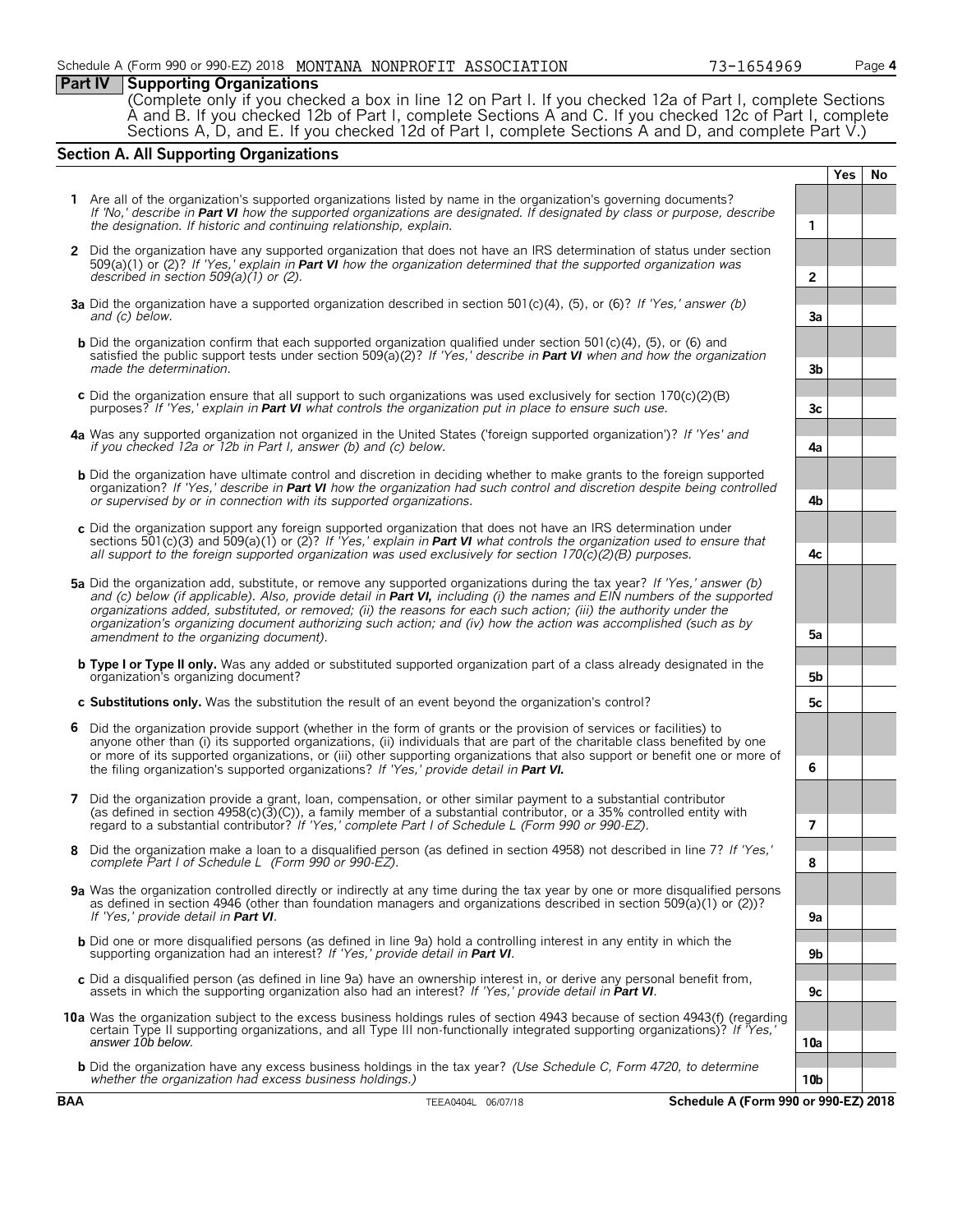### Schedule A (Form 990 or 990-EZ) 2018 MONTANA NONPROFIT ASSOCIATION 73-1654969 Page 5

| <b>Part IV</b> |                                                   | Supporting Organizations (continued)                                                                                      |                 |     |    |  |  |  |
|----------------|---------------------------------------------------|---------------------------------------------------------------------------------------------------------------------------|-----------------|-----|----|--|--|--|
|                |                                                   |                                                                                                                           |                 | Yes | N0 |  |  |  |
| 11             |                                                   | Has the organization accepted a gift or contribution from any of the following persons?                                   |                 |     |    |  |  |  |
|                |                                                   | a A person who directly or indirectly controls, either alone or together with persons described in (b) and (c) below, the |                 |     |    |  |  |  |
|                |                                                   | governing body of a supported organization?                                                                               | 11a             |     |    |  |  |  |
|                |                                                   | <b>b</b> A family member of a person described in (a) above?                                                              | 11 <sub>b</sub> |     |    |  |  |  |
|                |                                                   | c A 35% controlled entity of a person described in (a) or (b) above? If 'Yes' to a, b, or c, provide detail in Part VI.   | 11c             |     |    |  |  |  |
|                | <b>Section B. Type I Supporting Organizations</b> |                                                                                                                           |                 |     |    |  |  |  |

### **1** Did the directors, trustees, or membership of one or more supported organizations have the power to regularly appoint or elect at least a majority of the organization's directors or trustees at all times during the tax year? *If 'No,' describe in Part VI how the supported organization(s) effectively operated, supervised, or controlled the organization's activities. If the organization had more than one supported organization, describe how the powers to appoint and/or remove directors or trustees were allocated among the supported organizations and what conditions or restrictions, if any, applied to such powers during the tax* year. **1**

**2** Did the organization operate for the benefit of any supported organization other than the supported organization(s) that operated, supervised, or controlled the supporting organization? *If 'Yes,' explain in Part VI how providing such benefit carried out the purposes of the supported organization(s) that operated, supervised, or controlled the supporting organization.* **2**

### **Section C. Type II Supporting Organizations**

|                                                                                                                              |                                                                                                                               | <b>Yes</b> | No |
|------------------------------------------------------------------------------------------------------------------------------|-------------------------------------------------------------------------------------------------------------------------------|------------|----|
| Were a majority of the organization's directors or trustees during the tax year also a majority of the directors or trustees |                                                                                                                               |            |    |
| supporting organization was vested in the same persons that controlled or managed the supported organization(s).             | of each of the organization's supported organization(s)? If 'No,' describe in <b>Part VI</b> how control or management of the |            |    |

### **Section D. All Type III Supporting Organizations**

|                                                                                                                                                                                                                                                                                                                                                                             |  | Yes |  |  |
|-----------------------------------------------------------------------------------------------------------------------------------------------------------------------------------------------------------------------------------------------------------------------------------------------------------------------------------------------------------------------------|--|-----|--|--|
| 1 Did the organization provide to each of its supported organizations, by the last day of the fifth month of the<br>organization's tax year, (i) a written notice describing the type and amount of support provided during the prior tax<br>year, (ii) a copy of the Form 990 that was most recently filed as of the date of notification, and (iii) copies of the         |  |     |  |  |
| organization's governing documents in effect on the date of notification, to the extent not previously provided?                                                                                                                                                                                                                                                            |  |     |  |  |
| 2 Were any of the organization's officers, directors, or trustees either (i) appointed or elected by the supported<br>organization(s) or (ii) serving on the governing body of a supported organization? If 'No,' explain in <b>Part VI</b> how                                                                                                                             |  |     |  |  |
| the organization maintained a close and continuous working relationship with the supported organization(s).                                                                                                                                                                                                                                                                 |  |     |  |  |
| 3 By reason of the relationship described in (2), did the organization's supported organizations have a significant<br>voice in the organization's investment policies and in directing the use of the organization's income or assets at<br>all times during the tax year? If 'Yes,' describe in <b>Part VI</b> the role the organization's supported organizations played |  |     |  |  |
| in this regard.                                                                                                                                                                                                                                                                                                                                                             |  |     |  |  |

### **Section E. Type III Functionally Integrated Supporting Organizations**

- **1** *Check the box next to the method that the organization used to satisfy the Integral Part Test during the year (see instructions).*
- **a** The organization satisfied the Activities Test. *Complete line 2 below.*
- **b** The organization is the parent of each of its supported organizations. *Complete line* 3 *below*.
- **c** The organization supported a governmental entity. *Describe in Part VI how you supported a government entity (see instructions).*

### **2** Activities Test. **Answer (a) and (b) below. Yes No**

- **a** Did substantially all of the organization's activities during the tax year directly further the exempt purposes of the supported organization(s) to which the organization was responsive? *If 'Yes,' then in Part VI identify those supported organizations and explain how these activities directly furthered their exempt purposes, how the organization was responsive to those supported organizations, and how the organization determined that these activities constituted substantially all of its activities.* **2a**
- **b** Did the activities described in (a) constitute activities that, but for the organization's involvement, one or more of the organization's supported organization(s) would have been engaged in? *If 'Yes,' explain in Part VI the reasons for the organization's position that its supported organization(s) would have engaged in these activities but for the organization's involvement.* **2b**
- **3** Parent of Supported Organizations. *Answer (a) and (b) below.*
- **a** Did the organization have the power to regularly appoint or elect a majority of the officers, directors, or trustees of each of the supported organizations? *Provide details in Part VI.* **3a**
- **b** Did the organization exercise a substantial degree of direction over the policies, programs, and activities of each of its supported organizations? *If 'Yes,' describe in Part VI the role played by the organization in this regard.* **3b**

**BAA** TEEA0405L 06/07/18 **Schedule A (Form 990 or 990-EZ) 2018** 



|  | 165496 |  |  |
|--|--------|--|--|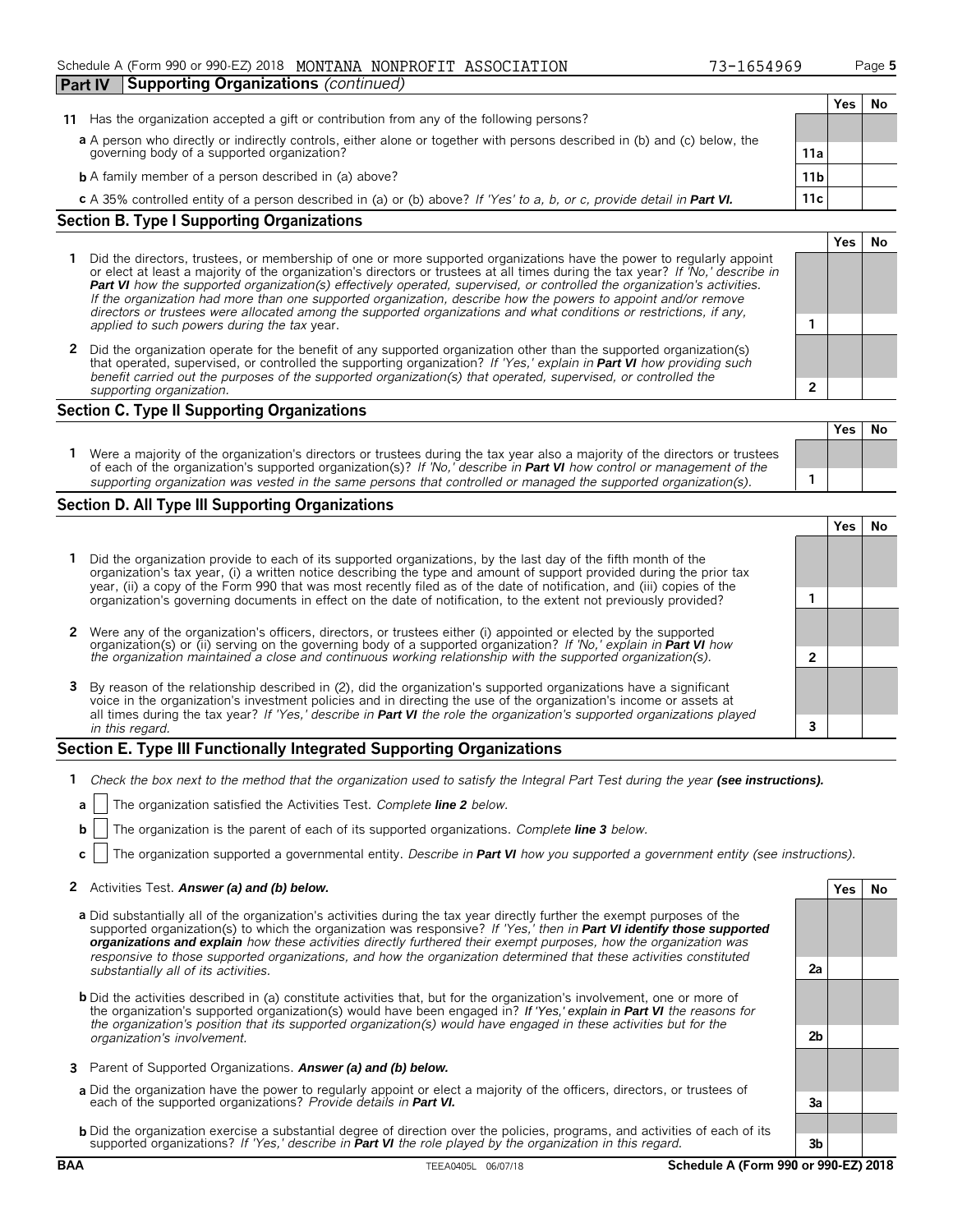### Schedule A (Form 990 or 990-EZ) 2018 MONTANA NONPROFIT ASSOCIATION **73-1654969** Page 6 **Part V Type III Non-Functionally Integrated 509(a)(3) Supporting Organizations**

| 73-1654969 |  |  |  |  |
|------------|--|--|--|--|
|            |  |  |  |  |

| 1              | Check here if the organization satisfied the Integral Part Test as a qualifying trust on Nov. 20, 1970 (explain in Part VI). See<br><b>instructions.</b> All other Type III non-functionally integrated supporting organizations must complete Sections A through E. |                         |                |                                |  |  |  |
|----------------|----------------------------------------------------------------------------------------------------------------------------------------------------------------------------------------------------------------------------------------------------------------------|-------------------------|----------------|--------------------------------|--|--|--|
|                | Section A - Adjusted Net Income                                                                                                                                                                                                                                      |                         | (A) Prior Year | (B) Current Year<br>(optional) |  |  |  |
|                | 1 Net short-term capital gain                                                                                                                                                                                                                                        | 1                       |                |                                |  |  |  |
| 2              | Recoveries of prior-year distributions                                                                                                                                                                                                                               | $\overline{2}$          |                |                                |  |  |  |
| 3.             | Other gross income (see instructions)                                                                                                                                                                                                                                | 3                       |                |                                |  |  |  |
| 4              | Add lines 1 through 3.                                                                                                                                                                                                                                               | 4                       |                |                                |  |  |  |
| 5.             | Depreciation and depletion                                                                                                                                                                                                                                           | 5                       |                |                                |  |  |  |
| 6              | Portion of operating expenses paid or incurred for production or collection of gross<br>income or for management, conservation, or maintenance of property held for<br>production of income (see instructions)                                                       | 6                       |                |                                |  |  |  |
|                | 7 Other expenses (see instructions)                                                                                                                                                                                                                                  | $\overline{7}$          |                |                                |  |  |  |
| 8              | <b>Adjusted Net Income</b> (subtract lines 5, 6, and 7 from line 4)                                                                                                                                                                                                  | 8                       |                |                                |  |  |  |
|                | Section B - Minimum Asset Amount                                                                                                                                                                                                                                     |                         | (A) Prior Year | (B) Current Year<br>(optional) |  |  |  |
|                | 1 Aggregate fair market value of all non-exempt-use assets (see instructions for short<br>tax year or assets held for part of year):                                                                                                                                 |                         |                |                                |  |  |  |
|                | <b>a</b> Average monthly value of securities                                                                                                                                                                                                                         | 1a                      |                |                                |  |  |  |
|                | <b>b</b> Average monthly cash balances                                                                                                                                                                                                                               | 1b                      |                |                                |  |  |  |
|                | c Fair market value of other non-exempt-use assets                                                                                                                                                                                                                   | 1c                      |                |                                |  |  |  |
|                | <b>d Total</b> (add lines 1a, 1b, and 1c)                                                                                                                                                                                                                            | 1 <sub>d</sub>          |                |                                |  |  |  |
|                | <b>e Discount</b> claimed for blockage or other<br>factors (explain in detail in <b>Part VI</b> ):                                                                                                                                                                   |                         |                |                                |  |  |  |
| 2.             | Acquisition indebtedness applicable to non-exempt-use assets                                                                                                                                                                                                         | $\overline{2}$          |                |                                |  |  |  |
| 3              | Subtract line 2 from line 1d.                                                                                                                                                                                                                                        | 3                       |                |                                |  |  |  |
| 4              | Cash deemed held for exempt use. Enter 1-1/2% of line 3 (for greater amount,<br>see instructions).                                                                                                                                                                   | 4                       |                |                                |  |  |  |
| 5.             | Net value of non-exempt-use assets (subtract line 4 from line 3)                                                                                                                                                                                                     | 5                       |                |                                |  |  |  |
| 6              | Multiply line 5 by .035.                                                                                                                                                                                                                                             | 6                       |                |                                |  |  |  |
| 7              | Recoveries of prior-year distributions                                                                                                                                                                                                                               | $\overline{7}$          |                |                                |  |  |  |
| 8              | Minimum Asset Amount (add line 7 to line 6)                                                                                                                                                                                                                          | 8                       |                |                                |  |  |  |
|                | Section C - Distributable Amount                                                                                                                                                                                                                                     |                         |                | <b>Current Year</b>            |  |  |  |
| 1.             | Adjusted net income for prior year (from Section A, line 8, Column A)                                                                                                                                                                                                | 1                       |                |                                |  |  |  |
| $\mathbf{2}^-$ | Enter 85% of line 1.                                                                                                                                                                                                                                                 | $\overline{\mathbf{c}}$ |                |                                |  |  |  |
| 3              | Minimum asset amount for prior year (from Section B, line 8, Column A)                                                                                                                                                                                               | 3                       |                |                                |  |  |  |
| 4              | Enter greater of line 2 or line 3.                                                                                                                                                                                                                                   | 4                       |                |                                |  |  |  |
| 5.             | Income tax imposed in prior year                                                                                                                                                                                                                                     | 5                       |                |                                |  |  |  |
| 6              | <b>Distributable Amount.</b> Subtract line 5 from line 4, unless subject to emergency<br>temporary reduction (see instructions).                                                                                                                                     | 6                       |                |                                |  |  |  |

**7**  $\parallel$  Check here if the current year is the organization's first as a non-functionally integrated Type III supporting organization (see instructions).

**BAA Schedule A (Form 990 or 990-EZ) 2018**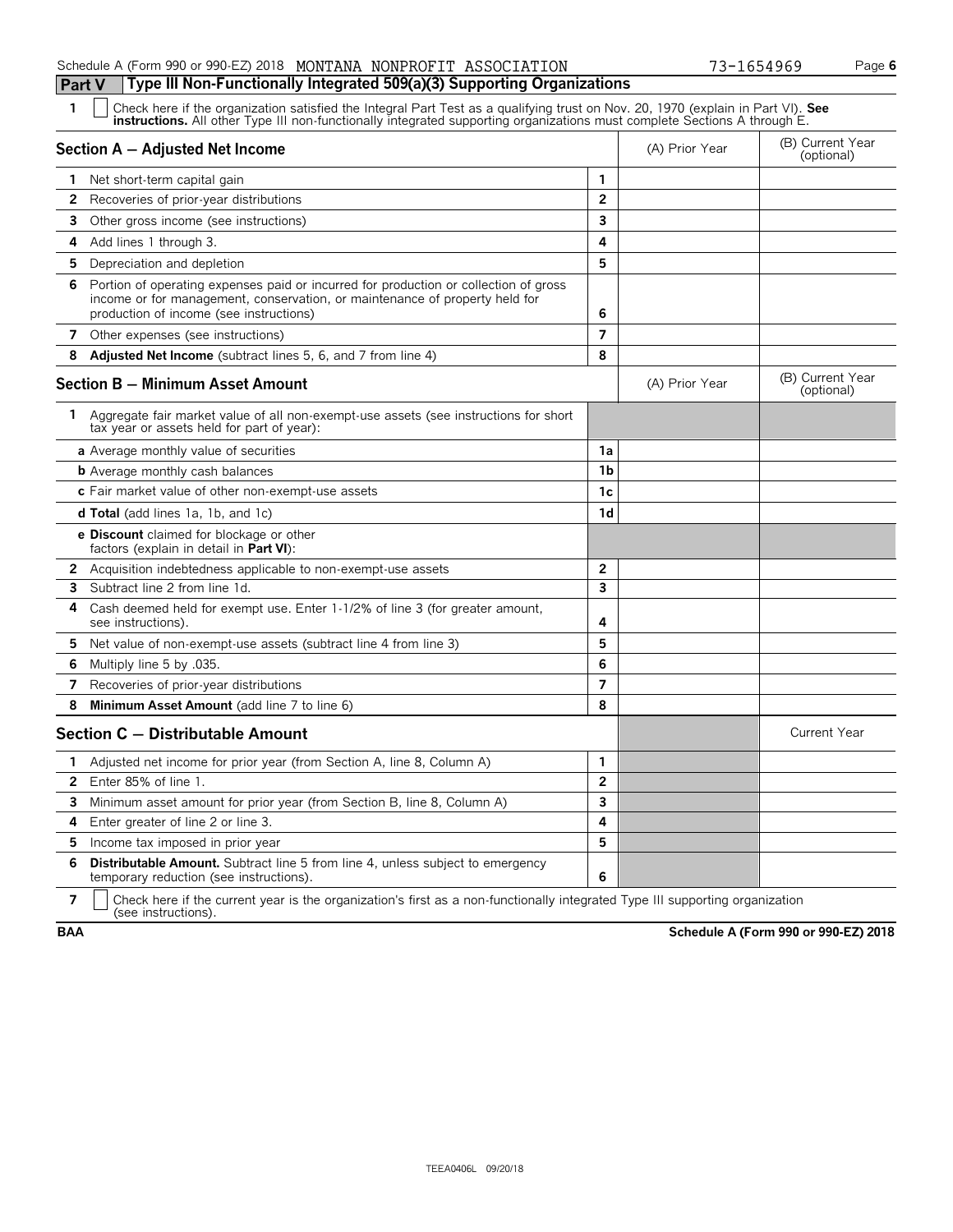| Part V       | Type III Non-Functionally Integrated 509(a)(3) Supporting Organizations (continued)                                                                                           |                                              |                                               |                                                  |
|--------------|-------------------------------------------------------------------------------------------------------------------------------------------------------------------------------|----------------------------------------------|-----------------------------------------------|--------------------------------------------------|
|              | <b>Section D - Distributions</b>                                                                                                                                              |                                              |                                               | <b>Current Year</b>                              |
|              | Amounts paid to supported organizations to accomplish exempt purposes                                                                                                         |                                              |                                               |                                                  |
|              | 2 Amounts paid to perform activity that directly furthers exempt purposes of supported organizations,<br>in excess of income from activity                                    |                                              |                                               |                                                  |
|              | 3 Administrative expenses paid to accomplish exempt purposes of supported organizations                                                                                       |                                              |                                               |                                                  |
| 4            | Amounts paid to acquire exempt-use assets                                                                                                                                     |                                              |                                               |                                                  |
| 5.           | Qualified set-aside amounts (prior IRS approval required)                                                                                                                     |                                              |                                               |                                                  |
| 6            | Other distributions (describe in Part VI). See instructions.                                                                                                                  |                                              |                                               |                                                  |
| 7            | Total annual distributions. Add lines 1 through 6.                                                                                                                            |                                              |                                               |                                                  |
| 8            | Distributions to attentive supported organizations to which the organization is responsive (provide details<br>in Part VI). See instructions.                                 |                                              |                                               |                                                  |
| 9            | Distributable amount for 2018 from Section C, line 6                                                                                                                          |                                              |                                               |                                                  |
|              | 10 Line 8 amount divided by line 9 amount                                                                                                                                     |                                              |                                               |                                                  |
|              | Section E - Distribution Allocations (see instructions)                                                                                                                       | (i)<br><b>Excess</b><br><b>Distributions</b> | (ii)<br><b>Underdistributions</b><br>Pre-2018 | (iii)<br><b>Distributable</b><br>Amount for 2018 |
| 1            | Distributable amount for 2018 from Section C, line 6                                                                                                                          |                                              |                                               |                                                  |
| $\mathbf{2}$ | Underdistributions, if any, for years prior to 2018 (reasonable<br>cause required - explain in Part VI). See instructions.                                                    |                                              |                                               |                                                  |
|              | 3 Excess distributions carryover, if any, to 2018                                                                                                                             |                                              |                                               |                                                  |
|              | a From 2013                                                                                                                                                                   |                                              |                                               |                                                  |
|              | <b>b</b> From 2014                                                                                                                                                            |                                              |                                               |                                                  |
|              | c From 2015                                                                                                                                                                   |                                              |                                               |                                                  |
|              |                                                                                                                                                                               |                                              |                                               |                                                  |
|              | e From 2017                                                                                                                                                                   |                                              |                                               |                                                  |
|              | f Total of lines 3a through e                                                                                                                                                 |                                              |                                               |                                                  |
|              | g Applied to underdistributions of prior years                                                                                                                                |                                              |                                               |                                                  |
|              | h Applied to 2018 distributable amount                                                                                                                                        |                                              |                                               |                                                  |
|              | <i>i</i> Carryover from 2013 not applied (see instructions)                                                                                                                   |                                              |                                               |                                                  |
|              | j Remainder. Subtract lines 3g, 3h, and 3i from 3f.                                                                                                                           |                                              |                                               |                                                  |
| 4            | Distributions for 2018 from Section D,<br>\$<br>line $7:$                                                                                                                     |                                              |                                               |                                                  |
|              | a Applied to underdistributions of prior years                                                                                                                                |                                              |                                               |                                                  |
|              | <b>b</b> Applied to 2018 distributable amount                                                                                                                                 |                                              |                                               |                                                  |
|              | c Remainder. Subtract lines 4a and 4b from 4.                                                                                                                                 |                                              |                                               |                                                  |
| 5.           | Remaining underdistributions for years prior to 2018, if any.<br>Subtract lines 3g and 4a from line 2. For result greater than<br>zero, explain in Part VI. See instructions. |                                              |                                               |                                                  |
|              | 6 Remaining underdistributions for 2018. Subtract lines 3h and 4b<br>from line 1. For result greater than zero, explain in Part VI. See<br>instructions.                      |                                              |                                               |                                                  |
|              | 7 Excess distributions carryover to 2019. Add lines 3j and 4c.                                                                                                                |                                              |                                               |                                                  |
|              | 8 Breakdown of line 7:                                                                                                                                                        |                                              |                                               |                                                  |
|              | $a$ Excess from 2014                                                                                                                                                          |                                              |                                               |                                                  |
|              | <b>b</b> Excess from $2015$ .                                                                                                                                                 |                                              |                                               |                                                  |
|              | $c$ Excess from 2016                                                                                                                                                          |                                              |                                               |                                                  |
|              | <b>d</b> Excess from $2017$                                                                                                                                                   |                                              |                                               |                                                  |
|              | <b>e</b> Excess from $2018$                                                                                                                                                   |                                              |                                               |                                                  |

**BAA Schedule A (Form 990 or 990-EZ) 2018**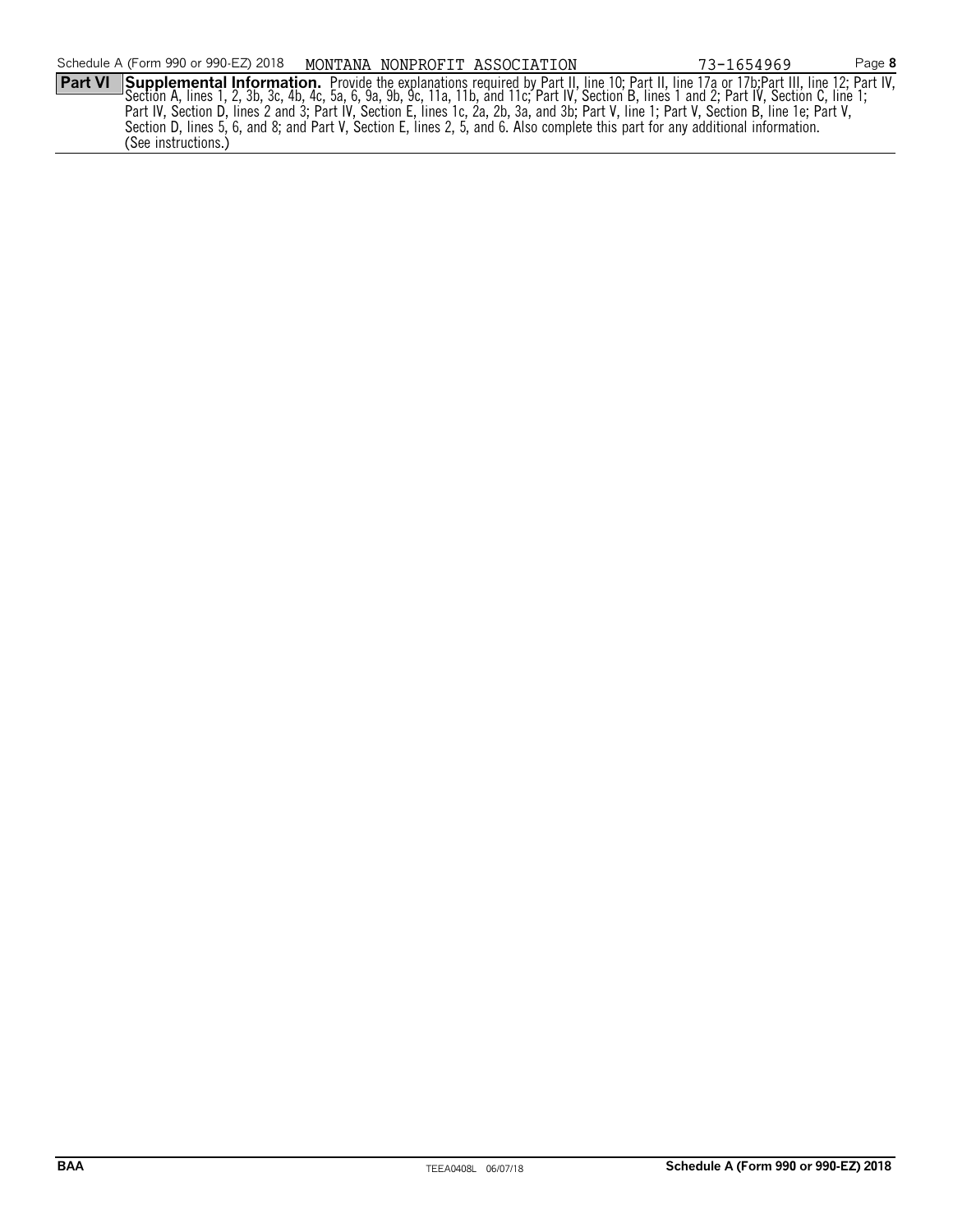| <b>SCHEDULE C</b>    |  |  |
|----------------------|--|--|
| (Form 990 or 990-EZ) |  |  |

# **Political Campaign and Lobbying Activities** <br>
anizations Exempt From Income Tax Under section 501(c) and section 527 **2018**

For Organizations Exempt From Income Tax Under section 501(c) and section 527

**(5)**

**(6)**

Department of the Treasury Letton Departe if the organization is described below. ► Attach to Form 990 or Form 990-EZ.<br>Internal Revenue Service Letton Letton Letton Controller Revenue Service Letton Letton Departement Con

|     |                                                      | If the organization answered 'Yes,' on Form 990, Part IV, line 3, or Form 990-EZ, Part V, line 46 (Political Campaign Activities), then<br>• Section 501(c)(3) organizations: Complete Parts I-A and B. Do not complete Part I-C.                                                                                                                                                                                                                                                                                                                    |           |                                                                            |                                                                                                                                                             |
|-----|------------------------------------------------------|------------------------------------------------------------------------------------------------------------------------------------------------------------------------------------------------------------------------------------------------------------------------------------------------------------------------------------------------------------------------------------------------------------------------------------------------------------------------------------------------------------------------------------------------------|-----------|----------------------------------------------------------------------------|-------------------------------------------------------------------------------------------------------------------------------------------------------------|
|     | · Section 527 organizations: Complete Part I-A only. | • Section 501(c) (other than section 501(c)(3)) organizations: Complete Parts I-A and C below. Do not complete Part I-B.                                                                                                                                                                                                                                                                                                                                                                                                                             |           |                                                                            |                                                                                                                                                             |
|     | Part II-A.                                           | If the organization answered 'Yes,' on Form 990, Part IV, line 4, or Form 990-EZ, Part VI, line 47 (Lobbying Activities), then<br>• Section 501(c)(3) organizations that have filed Form 5768 (election under section 501(h)): Complete Part II-A. Do not complete Part II-B.<br>• Section 501(c)(3) organizations that have NOT filed Form 5768 (election under section 501(h)): Complete Part II-B. Do not complete                                                                                                                                |           |                                                                            |                                                                                                                                                             |
|     | (Proxy Tax) (see separate instructions), then        | If the organization answered 'Yes,' on Form 990, Part IV, line 5 (Proxy Tax) (see separate instructions) or Form 990-EZ, Part V, line 35c                                                                                                                                                                                                                                                                                                                                                                                                            |           |                                                                            |                                                                                                                                                             |
|     | Name of organization                                 | • Section 501(c)(4), (5), or (6) organizations: Complete Part III.                                                                                                                                                                                                                                                                                                                                                                                                                                                                                   |           | Employer identification number                                             |                                                                                                                                                             |
|     |                                                      | MONTANA NONPROFIT ASSOCIATION                                                                                                                                                                                                                                                                                                                                                                                                                                                                                                                        |           | 73-1654969                                                                 |                                                                                                                                                             |
|     |                                                      | Part I-A Complete if the organization is exempt under section 501(c) or is a section 527 organization.                                                                                                                                                                                                                                                                                                                                                                                                                                               |           |                                                                            |                                                                                                                                                             |
|     |                                                      | 1 Provide a description of the organization's direct and indirect political campaign activities in Part IV.<br>(see instructions for definition of 'political campaign activities')                                                                                                                                                                                                                                                                                                                                                                  |           |                                                                            |                                                                                                                                                             |
|     |                                                      |                                                                                                                                                                                                                                                                                                                                                                                                                                                                                                                                                      |           |                                                                            |                                                                                                                                                             |
|     |                                                      |                                                                                                                                                                                                                                                                                                                                                                                                                                                                                                                                                      |           |                                                                            |                                                                                                                                                             |
|     |                                                      | Part I-B Complete if the organization is exempt under section 501(c)(3).                                                                                                                                                                                                                                                                                                                                                                                                                                                                             |           |                                                                            |                                                                                                                                                             |
| 1.  |                                                      |                                                                                                                                                                                                                                                                                                                                                                                                                                                                                                                                                      |           |                                                                            | 0.                                                                                                                                                          |
| 2   |                                                      | Enter the amount of any excise tax incurred by organization managers under section 4955                                                                                                                                                                                                                                                                                                                                                                                                                                                              |           | $\triangleright$ \$                                                        | $0$ .                                                                                                                                                       |
| 3   |                                                      |                                                                                                                                                                                                                                                                                                                                                                                                                                                                                                                                                      |           |                                                                            | Yes<br>No                                                                                                                                                   |
|     |                                                      |                                                                                                                                                                                                                                                                                                                                                                                                                                                                                                                                                      |           |                                                                            | Yes<br><b>No</b>                                                                                                                                            |
|     | <b>b</b> If 'Yes,' describe in Part IV.              |                                                                                                                                                                                                                                                                                                                                                                                                                                                                                                                                                      |           |                                                                            |                                                                                                                                                             |
|     |                                                      | Part I-C Complete if the organization is exempt under section 501(c), except section 501(c)(3).                                                                                                                                                                                                                                                                                                                                                                                                                                                      |           |                                                                            |                                                                                                                                                             |
|     |                                                      | 1 Enter the amount directly expended by the filing organization for section 527 exempt function activities                                                                                                                                                                                                                                                                                                                                                                                                                                           |           | $\overline{\phantom{1}}$ $\overline{\phantom{1}}$                          |                                                                                                                                                             |
|     |                                                      | 2 Enter the amount of the filing organization's funds contributed to other organizations for section                                                                                                                                                                                                                                                                                                                                                                                                                                                 |           | ► \$                                                                       |                                                                                                                                                             |
| 3.  |                                                      | Total exempt function expenditures. Add lines 1 and 2. Enter here and on Form 1120-POL,                                                                                                                                                                                                                                                                                                                                                                                                                                                              |           | $\blacktriangleright$ \$                                                   |                                                                                                                                                             |
|     |                                                      |                                                                                                                                                                                                                                                                                                                                                                                                                                                                                                                                                      |           |                                                                            | Yes<br><b>No</b>                                                                                                                                            |
| 5.  |                                                      | Enter the names, addresses and employer identification number (EIN) of all section 527 political organizations to which the filing<br>organization made payments. For each organization listed, enter the amount paid from the filing organization's funds. Also enter the<br>amount of political contributions received that were promptly and directly delivered to a separate political organization, such as a separate<br>segregated fund or a political action committee (PAC). If additional space is needed, provide information in Part IV. |           |                                                                            |                                                                                                                                                             |
|     | (a) Name                                             | (b) Address                                                                                                                                                                                                                                                                                                                                                                                                                                                                                                                                          | $(c)$ EIN | (d) Amount paid from<br>filing organization's<br>funds. If none, enter-0-. | (e) Amount of political<br>contributions received and<br>promptly and directly<br>delivered to a separate<br>political organization. If<br>none, enter -0-. |
| (1) |                                                      |                                                                                                                                                                                                                                                                                                                                                                                                                                                                                                                                                      |           |                                                                            |                                                                                                                                                             |
| (2) |                                                      |                                                                                                                                                                                                                                                                                                                                                                                                                                                                                                                                                      |           |                                                                            |                                                                                                                                                             |
| (3) |                                                      |                                                                                                                                                                                                                                                                                                                                                                                                                                                                                                                                                      |           |                                                                            |                                                                                                                                                             |
| (4) |                                                      |                                                                                                                                                                                                                                                                                                                                                                                                                                                                                                                                                      |           |                                                                            |                                                                                                                                                             |
|     |                                                      |                                                                                                                                                                                                                                                                                                                                                                                                                                                                                                                                                      |           |                                                                            |                                                                                                                                                             |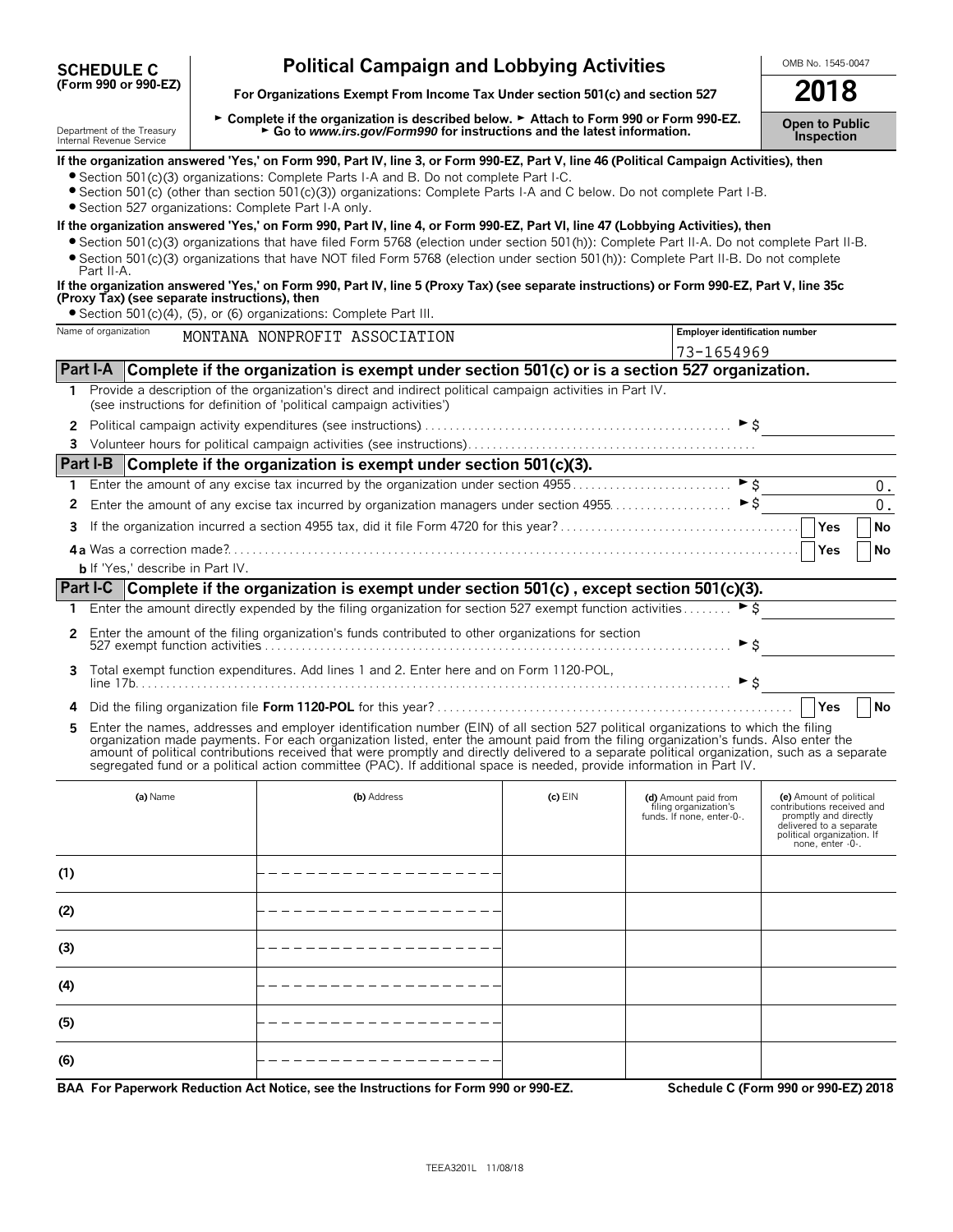| Schedule C (Form 990 or 990-EZ) 2018 MONTANA NONPROFIT ASSOCIATION |  |  |  |
|--------------------------------------------------------------------|--|--|--|
|--------------------------------------------------------------------|--|--|--|

| Schedule C (Form 990 or 990-EZ) 2018 MONTANA NONPROFIT ASSOCIATION                                                                                            |                                                                                                                                                                                            | 73-1654969                          | Page 2                         |
|---------------------------------------------------------------------------------------------------------------------------------------------------------------|--------------------------------------------------------------------------------------------------------------------------------------------------------------------------------------------|-------------------------------------|--------------------------------|
| Part II-A<br>section 501(h)).                                                                                                                                 | Complete if the organization is exempt under section 501(c)(3) and filed Form 5768 (election under                                                                                         |                                     |                                |
| A Check<br>►                                                                                                                                                  | if the filing organization belongs to an affiliated group (and list in Part IV each affiliated group member's name,<br>address, EIN, expenses, and share of excess lobbying expenditures). |                                     |                                |
| Check $\blacktriangleright$<br>в                                                                                                                              | if the filing organization checked box A and 'limited control' provisions apply.                                                                                                           |                                     |                                |
|                                                                                                                                                               | <b>Limits on Lobbying Expenditures</b><br>(The term 'expenditures' means amounts paid or incurred.)                                                                                        | (a) Filing<br>organization's totals | (b) Affiliated<br>group totals |
|                                                                                                                                                               | 1a Total lobbying expenditures to influence public opinion (grass roots lobbying)                                                                                                          |                                     |                                |
|                                                                                                                                                               | <b>b</b> Total lobbying expenditures to influence a legislative body (direct lobbying)                                                                                                     |                                     |                                |
|                                                                                                                                                               |                                                                                                                                                                                            | $0$ .                               | 0.                             |
|                                                                                                                                                               |                                                                                                                                                                                            |                                     |                                |
|                                                                                                                                                               |                                                                                                                                                                                            | $0$ .                               | 0.                             |
| f Lobbying nontaxable amount. Enter the amount from the following table in<br>both columns. $\ldots$ . $\ldots$ . $\ldots$ . $\ldots$ . $\ldots$ . $\ldots$ . |                                                                                                                                                                                            |                                     |                                |
| If the amount on line 1e, column (a) or (b) is:                                                                                                               | The lobbying nontaxable amount is:                                                                                                                                                         |                                     |                                |
| Not over \$500,000                                                                                                                                            | 20% of the amount on line 1e.                                                                                                                                                              |                                     |                                |
| Over \$500,000 but not over \$1,000,000                                                                                                                       | \$100,000 plus 15% of the excess over \$500,000.                                                                                                                                           |                                     |                                |
| Over \$1,000,000 but not over \$1,500,000                                                                                                                     | \$175,000 plus 10% of the excess over \$1,000,000.                                                                                                                                         |                                     |                                |
| Over \$1,500,000 but not over \$17,000,000                                                                                                                    | \$225,000 plus 5% of the excess over \$1,500,000.                                                                                                                                          |                                     |                                |
| Over \$17,000,000                                                                                                                                             | \$1,000,000.                                                                                                                                                                               |                                     |                                |
|                                                                                                                                                               |                                                                                                                                                                                            | $\mathbf{0}$ .                      | $0$ .                          |
|                                                                                                                                                               |                                                                                                                                                                                            | $0$ .                               | $0$ .                          |
|                                                                                                                                                               |                                                                                                                                                                                            | $0$ .                               | $0$ .                          |
|                                                                                                                                                               | If there is an amount other than zero on either line 1h or line 1i, did the organization file Form 4720 reporting                                                                          |                                     | l No<br><b>Yes</b>             |

**4-Year Averaging Period Under Section 501(h) (Some organizations that made a section 501(h) election do not have to complete all of the five columns below. See the separate instructions for lines 2a through 2f.)**

|                                                                            | Lobbying Expenditures During 4-Year Averaging Period |            |            |            |           |  |  |  |
|----------------------------------------------------------------------------|------------------------------------------------------|------------|------------|------------|-----------|--|--|--|
| Calendar year (or fiscal year<br>beginning in)                             | (a) $2015$                                           | (b) $2016$ | (c) $2017$ | (d) $2018$ | (e) Total |  |  |  |
| 2a Lobbying nontaxable<br>amount                                           |                                                      |            | 108,647.   |            | 108,647.  |  |  |  |
| <b>b</b> Lobbying ceiling<br>amount (150% of line<br>$2a$ , column $(e)$ ) |                                                      |            |            |            | 162, 971. |  |  |  |
| c Total lobbying<br>expenditures                                           |                                                      |            | 1,100.     |            | 1,100.    |  |  |  |
| d Grassroots nontaxable<br>amount                                          |                                                      |            | 27,162.    |            | 27,162.   |  |  |  |
| e Grassroots ceiling<br>amount (150% of line<br>$2d$ , column $(e)$ )      |                                                      |            |            |            | 40,743.   |  |  |  |
| f Grassroots lobbying<br>expenditures                                      |                                                      |            | 1,001.     |            | 1,001.    |  |  |  |
| <b>BAA</b><br>Schedule C (Form 990 or 990-EZ) 2018                         |                                                      |            |            |            |           |  |  |  |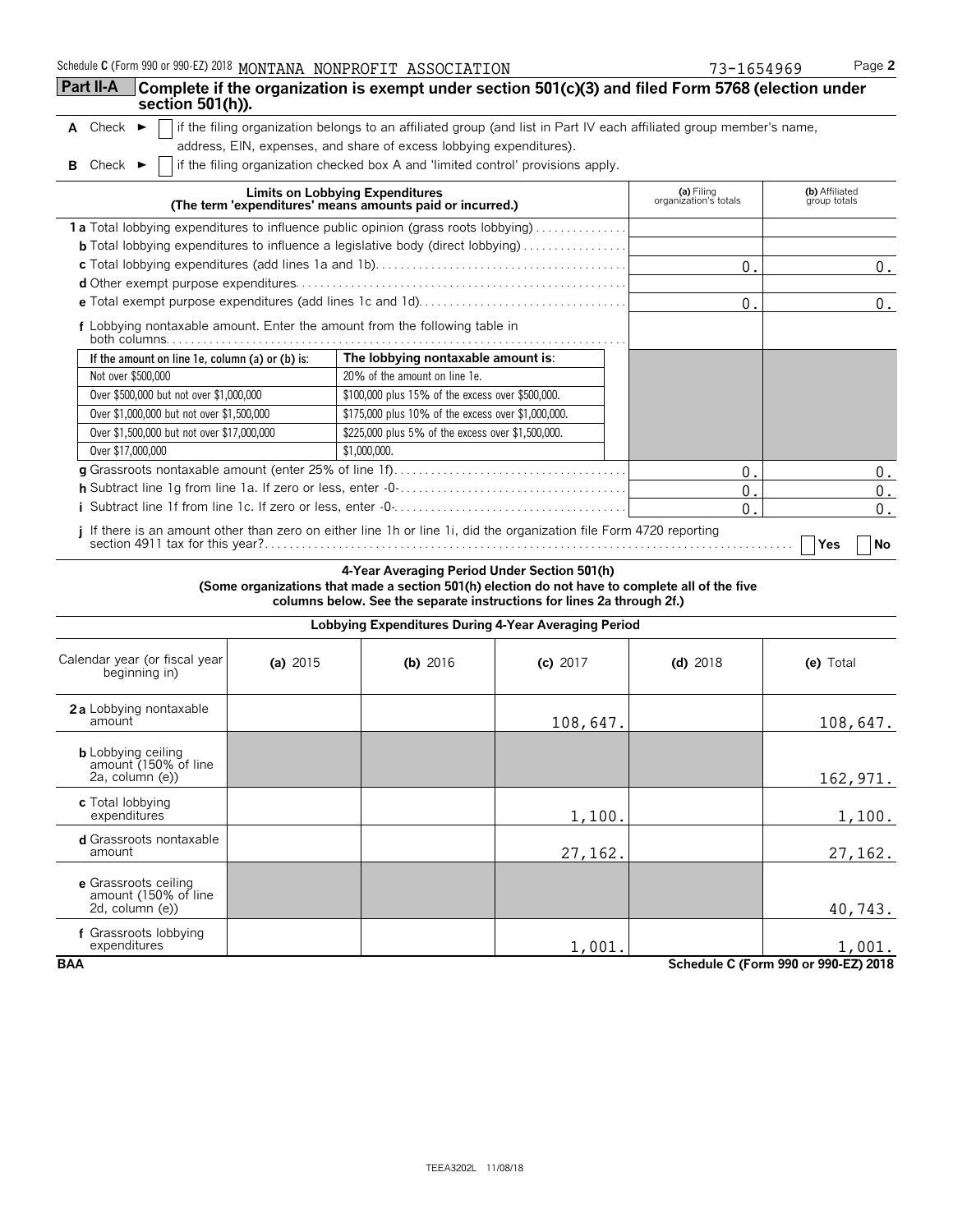**5** Taxable amount of lobbying and political expenditures (see instructions). . . . . . . . . . . . . . . . . . . . . . . . . . . . . . . . . . . . **5**

2 (see instructions); and Part II-B, line 1. Also, complete this part for any additional information.

Provide the descriptions required for Part I-A, line 1; Part I-B, line 4; Part I-C, line 5; Part II-A (affiliated group list); Part II-A, lines 1 and

### Schedule **C** (Form 990 or 990-EZ) 2018 MONTANA NONPROFIT ASSOCIATION 73-1654969 Page 3 **Part II-B Complete if the organization is exempt under section 501(c)(3) and has NOT filed Form 5768**

| (election under section 501(h)).                                                                                                                                                                                                                       |            |                         |                |            |    |
|--------------------------------------------------------------------------------------------------------------------------------------------------------------------------------------------------------------------------------------------------------|------------|-------------------------|----------------|------------|----|
|                                                                                                                                                                                                                                                        |            | (a)                     |                | (b)        |    |
| For each 'Yes' response on lines 1a through 1i below, provide in Part IV a detailed description<br>of the lobbying activity.                                                                                                                           | <b>Yes</b> | No                      |                | Amount     |    |
| During the year, did the filing organization attempt to influence foreign, national, state, or local<br>legislation, including any attempt to influence public opinion on a legislative matter or referendum,<br>through the use of:                   |            |                         |                |            |    |
|                                                                                                                                                                                                                                                        |            |                         |                |            |    |
| <b>b</b> Paid staff or management (include compensation in expenses reported on lines 1c through 1i)?                                                                                                                                                  |            |                         |                |            |    |
|                                                                                                                                                                                                                                                        |            |                         |                |            |    |
|                                                                                                                                                                                                                                                        |            |                         |                |            |    |
|                                                                                                                                                                                                                                                        |            |                         |                |            |    |
| g Direct contact with legislators, their staffs, government officials, or a legislative body?                                                                                                                                                          |            |                         |                |            |    |
| <b>h</b> Rallies, demonstrations, seminars, conventions, speeches, lectures, or any similar means?                                                                                                                                                     |            |                         |                |            |    |
|                                                                                                                                                                                                                                                        |            |                         |                |            |    |
| 2a Did the activities in line 1 cause the organization to be not described in section $501(c)(3)$ ?                                                                                                                                                    |            |                         |                |            |    |
|                                                                                                                                                                                                                                                        |            |                         |                |            |    |
| c If 'Yes,' enter the amount of any tax incurred by organization managers under section 4912                                                                                                                                                           |            |                         |                |            |    |
| d If the filing organization incurred a section 4912 tax, did it file Form 4720 for this year?                                                                                                                                                         |            |                         |                |            |    |
| Part III-A Complete if the organization is exempt under section 501(c)(4), section 501(c)(5), or                                                                                                                                                       |            |                         |                |            |    |
| section 501(c)(6).                                                                                                                                                                                                                                     |            |                         |                |            |    |
|                                                                                                                                                                                                                                                        |            |                         |                | <b>Yes</b> | No |
|                                                                                                                                                                                                                                                        |            |                         | $\mathbf{1}$   |            |    |
| 2                                                                                                                                                                                                                                                      |            |                         | $\overline{2}$ |            |    |
| 3 Did the organization agree to carry over lobbying and political campaign activity expenditures from the prior year?                                                                                                                                  |            |                         | 3              |            |    |
| <b>Part III-B</b><br>Complete if the organization is exempt under section 501(c)(4), section 501(c)(5), or section 501(c)<br>(6) and if either (a) BOTH Part III-A, lines 1 and 2, are answered 'No,' OR (b) Part III-A, line 3, is<br>answered 'Yes.' |            |                         |                |            |    |
| 1.                                                                                                                                                                                                                                                     |            | 1                       |                |            |    |
| Section 162(e) nondeductible lobbying and political expenditures (do not include amounts of political<br>2<br>expenses for which the section 527(f) tax was paid).                                                                                     |            |                         |                |            |    |
|                                                                                                                                                                                                                                                        |            | 2a                      |                |            |    |
|                                                                                                                                                                                                                                                        |            | 2 <sub>b</sub>          |                |            |    |
|                                                                                                                                                                                                                                                        |            | 2c                      |                |            |    |
| 3 Aggregate amount reported in section 6033(e)(1)(A) notices of nondeductible section 162(e) dues                                                                                                                                                      |            | $\overline{\mathbf{3}}$ |                |            |    |
| If notices were sent and the amount on line 2c exceeds the amount on line 3, what portion of the excess<br>4<br>does the organization agree to carryover to the reasonable estimate of nondeductible lobbying and political                            |            | 4                       |                |            |    |

**Part IV Supplemental Information**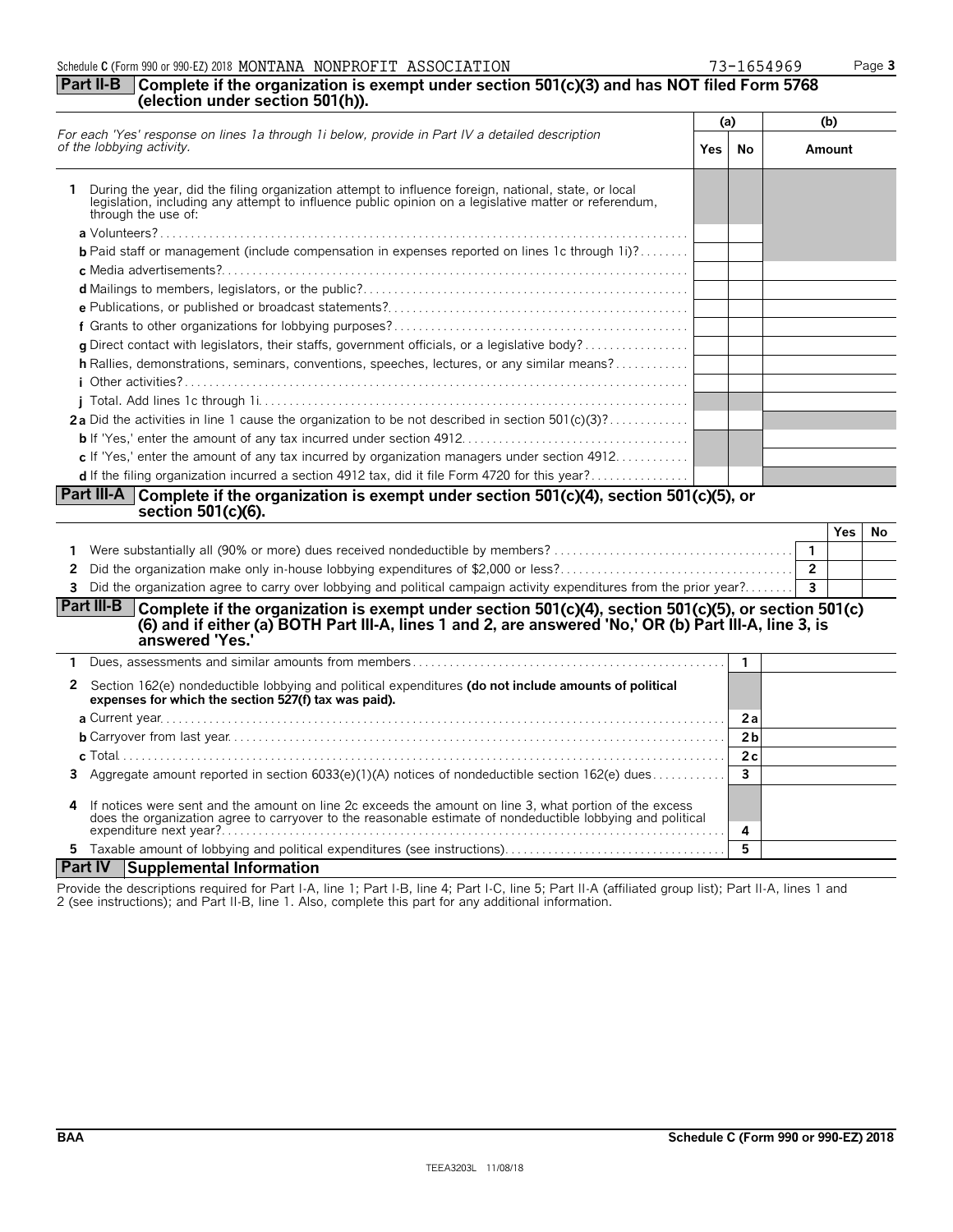| <b>Supplemental Financial Statements</b><br><b>SCHEDULE D</b> |                                                        |                                                                     |                                                                                                                                                                                                                                                                                                                                                                                                |                                                    |                | OMB No. 1545-0047                  |                                |                                        |
|---------------------------------------------------------------|--------------------------------------------------------|---------------------------------------------------------------------|------------------------------------------------------------------------------------------------------------------------------------------------------------------------------------------------------------------------------------------------------------------------------------------------------------------------------------------------------------------------------------------------|----------------------------------------------------|----------------|------------------------------------|--------------------------------|----------------------------------------|
|                                                               | (Form 990)                                             |                                                                     | ► Complete if the organization answered 'Yes' on Form 990,<br>Part IV, line 6, 7, 8, 9, 10, 11a, 11b, 11c, 11d, 11e, 11f, 12a, or 12b.<br>Attach to Form 990.                                                                                                                                                                                                                                  |                                                    |                |                                    |                                | 2018                                   |
|                                                               | Department of the Treasury<br>Internal Revenue Service |                                                                     | ► Go to www.irs.gov/Form990 for instructions and the latest information.                                                                                                                                                                                                                                                                                                                       |                                                    |                |                                    | <b>Inspection</b>              | <b>Open to Public</b>                  |
|                                                               | Name of the organization                               |                                                                     |                                                                                                                                                                                                                                                                                                                                                                                                |                                                    |                |                                    | Employer identification number |                                        |
|                                                               |                                                        |                                                                     |                                                                                                                                                                                                                                                                                                                                                                                                |                                                    |                |                                    |                                |                                        |
|                                                               |                                                        | MONTANA NONPROFIT ASSOCIATION                                       |                                                                                                                                                                                                                                                                                                                                                                                                |                                                    |                | 73-1654969                         |                                |                                        |
| Part I                                                        |                                                        |                                                                     | Organizations Maintaining Donor Advised Funds or Other Similar Funds or Accounts.<br>Complete if the organization answered 'Yes' on Form 990, Part IV, line 6.                                                                                                                                                                                                                                 |                                                    |                |                                    |                                |                                        |
|                                                               |                                                        |                                                                     | (a) Donor advised funds                                                                                                                                                                                                                                                                                                                                                                        |                                                    |                |                                    | (b) Funds and other accounts   |                                        |
|                                                               |                                                        | Total number at end of year                                         |                                                                                                                                                                                                                                                                                                                                                                                                |                                                    |                |                                    |                                |                                        |
| 2                                                             |                                                        | Aggregate value of contributions to (during year)                   |                                                                                                                                                                                                                                                                                                                                                                                                |                                                    |                |                                    |                                |                                        |
| 3                                                             |                                                        | Aggregate value of grants from (during year) $\dots \dots$          |                                                                                                                                                                                                                                                                                                                                                                                                |                                                    |                |                                    |                                |                                        |
| 4                                                             |                                                        | Aggregate value at end of year                                      |                                                                                                                                                                                                                                                                                                                                                                                                |                                                    |                |                                    |                                |                                        |
| 5.                                                            |                                                        |                                                                     | Did the organization inform all donors and donor advisors in writing that the assets held in donor advised funds<br>are the organization's property, subject to the organization's exclusive legal control?                                                                                                                                                                                    |                                                    |                |                                    | Yes                            | No                                     |
| 6                                                             |                                                        |                                                                     | Did the organization inform all grantees, donors, and donor advisors in writing that grant funds can be used only<br>for charitable purposes and not for the benefit of the donor or donor advisor, or for any other purpose conferring                                                                                                                                                        |                                                    |                |                                    | Yes                            | No                                     |
| Part II                                                       |                                                        | <b>Conservation Easements.</b>                                      |                                                                                                                                                                                                                                                                                                                                                                                                |                                                    |                |                                    |                                |                                        |
|                                                               |                                                        |                                                                     | Complete if the organization answered 'Yes' on Form 990, Part IV, line 7.                                                                                                                                                                                                                                                                                                                      |                                                    |                |                                    |                                |                                        |
| 1                                                             |                                                        |                                                                     | Purpose(s) of conservation easements held by the organization (check all that apply).                                                                                                                                                                                                                                                                                                          |                                                    |                |                                    |                                |                                        |
|                                                               |                                                        | Preservation of land for public use (e.g., recreation or education) |                                                                                                                                                                                                                                                                                                                                                                                                | Preservation of a historically important land area |                |                                    |                                |                                        |
|                                                               |                                                        | Protection of natural habitat                                       |                                                                                                                                                                                                                                                                                                                                                                                                | Preservation of a certified historic structure     |                |                                    |                                |                                        |
|                                                               | Preservation of open space                             |                                                                     |                                                                                                                                                                                                                                                                                                                                                                                                |                                                    |                |                                    |                                |                                        |
| 2                                                             | last day of the tax year.                              |                                                                     | Complete lines 2a through 2d if the organization held a qualified conservation contribution in the form of a conservation easement on the                                                                                                                                                                                                                                                      |                                                    |                |                                    |                                |                                        |
|                                                               |                                                        |                                                                     |                                                                                                                                                                                                                                                                                                                                                                                                |                                                    |                |                                    |                                | <b>Held at the End of the Tax Year</b> |
|                                                               |                                                        |                                                                     |                                                                                                                                                                                                                                                                                                                                                                                                |                                                    | 2a             |                                    |                                |                                        |
|                                                               |                                                        |                                                                     |                                                                                                                                                                                                                                                                                                                                                                                                |                                                    | 2 <sub>b</sub> |                                    |                                |                                        |
|                                                               |                                                        |                                                                     | <b>c</b> Number of conservation easements on a certified historic structure included in (a)                                                                                                                                                                                                                                                                                                    |                                                    | 2c             |                                    |                                |                                        |
|                                                               |                                                        |                                                                     | d Number of conservation easements included in (c) acquired after 7/25/06, and not on a historic                                                                                                                                                                                                                                                                                               |                                                    | 2d             |                                    |                                |                                        |
| 3.                                                            | tax year $\blacktriangleright$                         |                                                                     | Number of conservation easements modified, transferred, released, extinguished, or terminated by the organization during the                                                                                                                                                                                                                                                                   |                                                    |                |                                    |                                |                                        |
|                                                               |                                                        |                                                                     | Number of states where property subject to conservation easement is located $\blacktriangleright$                                                                                                                                                                                                                                                                                              |                                                    |                |                                    |                                |                                        |
| 5                                                             |                                                        |                                                                     | Does the organization have a written policy regarding the periodic monitoring, inspection, handling of violations,                                                                                                                                                                                                                                                                             |                                                    |                |                                    | Yes                            | No                                     |
|                                                               |                                                        |                                                                     | 6 Staff and volunteer hours devoted to monitoring, inspecting, handling of violations, and enforcing conservation easements during the year                                                                                                                                                                                                                                                    |                                                    |                |                                    |                                |                                        |
| 7                                                             | ►\$                                                    |                                                                     | Amount of expenses incurred in monitoring, inspecting, handling of violations, and enforcing conservation easements during the year                                                                                                                                                                                                                                                            |                                                    |                |                                    |                                |                                        |
| 8                                                             |                                                        |                                                                     | Does each conservation easement reported on line 2(d) above satisfy the requirements of section 170(h)(4)(B)(i)                                                                                                                                                                                                                                                                                |                                                    |                |                                    | Yes                            | No                                     |
| 9                                                             | conservation easements.                                |                                                                     | In Part XIII, describe how the organization reports conservation easements in its revenue and expense statement, and balance sheet, and<br>include, if applicable, the text of the footnote to the organization's financial statements that describes the organization's accounting for                                                                                                        |                                                    |                |                                    |                                |                                        |
|                                                               |                                                        |                                                                     | Part III   Organizations Maintaining Collections of Art, Historical Treasures, or Other Similar Assets.                                                                                                                                                                                                                                                                                        |                                                    |                |                                    |                                |                                        |
|                                                               |                                                        |                                                                     | Complete if the organization answered 'Yes' on Form 990, Part IV, line 8.                                                                                                                                                                                                                                                                                                                      |                                                    |                |                                    |                                |                                        |
|                                                               |                                                        |                                                                     | 1a If the organization elected, as permitted under SFAS 116 (ASC 958), not to report in its revenue statement and balance sheet works of<br>art, historical treasures, or other similar assets held for public exhibition, education, or research in furtherance of public service, provide,<br>in Part XIII, the text of the footnote to its financial statements that describes these items. |                                                    |                |                                    |                                |                                        |
|                                                               |                                                        | following amounts relating to these items:                          | b If the organization elected, as permitted under SFAS 116 (ASC 958), to report in its revenue statement and balance sheet works of art,<br>historical treasures, or other similar assets held for public exhibition, education, or research in furtherance of public service, provide the                                                                                                     |                                                    |                |                                    |                                |                                        |
|                                                               |                                                        |                                                                     |                                                                                                                                                                                                                                                                                                                                                                                                |                                                    |                | $\blacktriangleright$ $\mathsf{S}$ |                                |                                        |
|                                                               |                                                        |                                                                     |                                                                                                                                                                                                                                                                                                                                                                                                |                                                    |                | $\blacktriangleright$ \$           |                                |                                        |
| $\mathbf{z}$                                                  |                                                        |                                                                     | If the organization received or held works of art, historical treasures, or other similar assets for financial gain, provide the following<br>amounts required to be reported under SFAS 116 (ASC 958) relating to these items:                                                                                                                                                                |                                                    |                |                                    |                                |                                        |

| BAA For Paperwork Reduction Act Notice, see the Instructions for Form 990. | TEEA3301L 10/10/18 | Schedule D (Form 990) 2018 |
|----------------------------------------------------------------------------|--------------------|----------------------------|

**a** Revenue included on Form 990, Part VIII, line 1. . . . . . . . . . . . . . . . . . . . . . . . . . . . . . . . . . . . . . . . . . . . . . . . . . . . . . . . . . . . G\$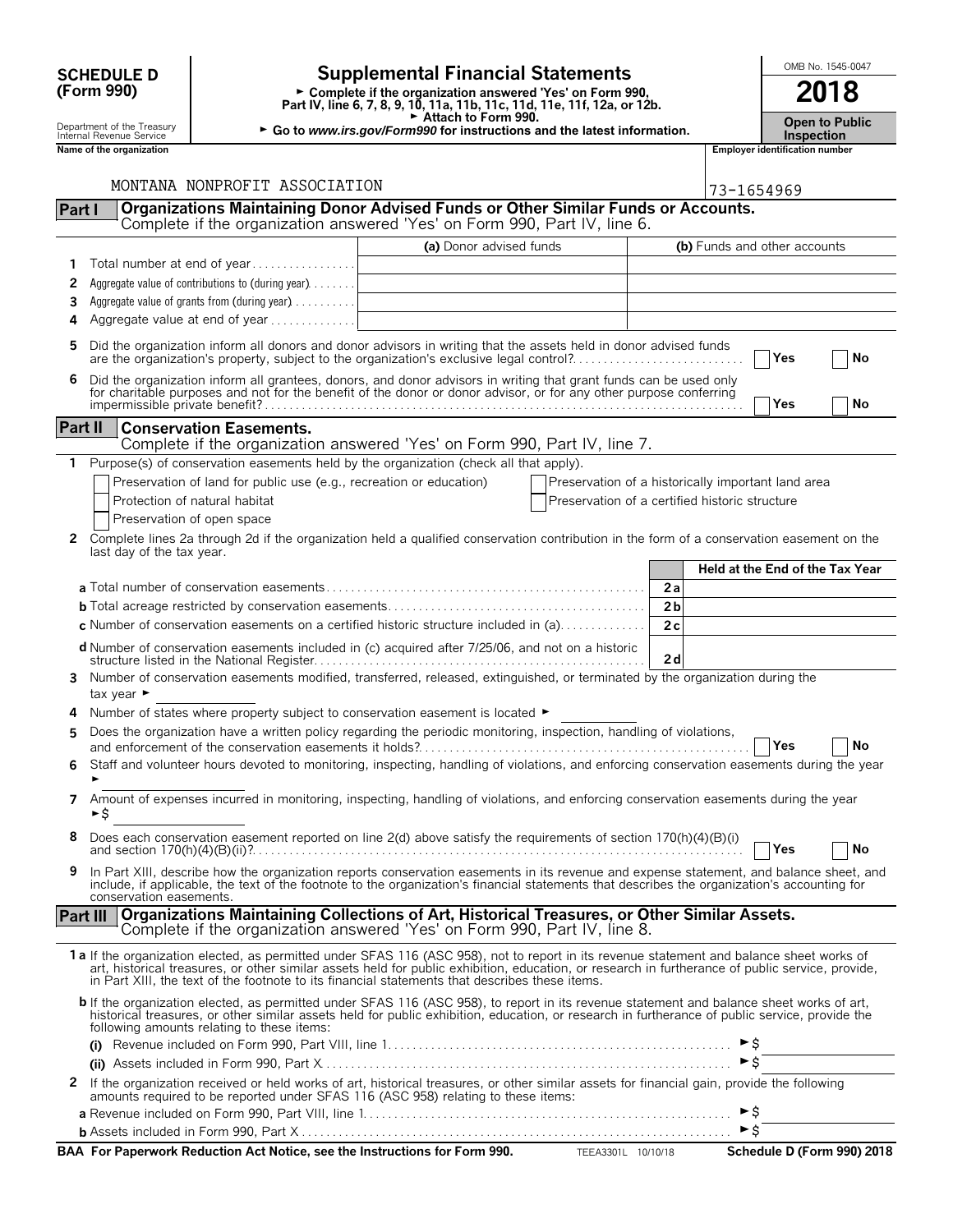| Schedule D (Form 990) 2018 MONTANA NONPROFIT ASSOCIATION                                                                                                                                                                     |                  |                         |                           | 73-1654969           |                            | Page 2  |
|------------------------------------------------------------------------------------------------------------------------------------------------------------------------------------------------------------------------------|------------------|-------------------------|---------------------------|----------------------|----------------------------|---------|
| Organizations Maintaining Collections of Art, Historical Treasures, or Other Similar Assets (continued)<br><b>Part III</b>                                                                                                   |                  |                         |                           |                      |                            |         |
| Using the organization's acquisition, accession, and other records, check any of the following that are a significant use of its collection<br>3<br>items (check all that apply):<br>Public exhibition<br>a                  |                  |                         | Loan or exchange programs |                      |                            |         |
| Scholarly research<br>b                                                                                                                                                                                                      |                  | Other<br>е              |                           |                      |                            |         |
| Preservation for future generations<br>С                                                                                                                                                                                     |                  |                         |                           |                      |                            |         |
| Provide a description of the organization's collections and explain how they further the organization's exempt purpose in<br>4<br>Part XIII.                                                                                 |                  |                         |                           |                      |                            |         |
| During the year, did the organization solicit or receive donations of art, historical treasures, or other similar assets<br>to be sold to raise funds rather than to be maintained as part of the organization's collection? |                  |                         |                           |                      | Yes                        | No      |
| <b>Escrow and Custodial Arrangements.</b> Complete if the organization answered 'Yes' on Form 990, Part IV,<br><b>Part IV</b><br>line 9, or reported an amount on Form 990, Part X, line 21.                                 |                  |                         |                           |                      |                            |         |
| 1 a Is the organization an agent, trustee, custodian or other intermediary for contributions or other assets not included                                                                                                    |                  |                         |                           |                      | Yes                        | No      |
| <b>b</b> If 'Yes,' explain the arrangement in Part XIII and complete the following table:                                                                                                                                    |                  |                         |                           |                      |                            |         |
|                                                                                                                                                                                                                              |                  |                         |                           |                      | Amount                     |         |
|                                                                                                                                                                                                                              |                  |                         |                           | 1 с                  |                            |         |
|                                                                                                                                                                                                                              |                  |                         |                           | 1 d                  |                            |         |
|                                                                                                                                                                                                                              |                  |                         |                           | 1 e                  |                            |         |
|                                                                                                                                                                                                                              |                  |                         |                           | 1f                   |                            |         |
| 2a Did the organization include an amount on Form 990, Part X, line 21, for escrow or custodial account liability?                                                                                                           |                  |                         |                           |                      | <b>Yes</b>                 | No      |
| <b>b</b> If 'Yes,' explain the arrangement in Part XIII. Check here if the explanation has been provided on Part XIII                                                                                                        |                  |                         |                           |                      |                            |         |
|                                                                                                                                                                                                                              |                  |                         |                           |                      |                            |         |
| <b>Part V</b><br>Endowment Funds. Complete if the organization answered 'Yes' on Form 990, Part IV, line 10.                                                                                                                 |                  |                         |                           |                      |                            |         |
|                                                                                                                                                                                                                              | (a) Current year | (b) Prior year          | (c) Two years back        | (d) Three years back | (e) Four years back        |         |
| <b>1a</b> Beginning of year balance<br><b>b</b> Contributions                                                                                                                                                                |                  |                         |                           |                      |                            |         |
|                                                                                                                                                                                                                              |                  |                         |                           |                      |                            |         |
| c Net investment earnings, gains,<br>and losses                                                                                                                                                                              |                  |                         |                           |                      |                            |         |
| <b>d</b> Grants or scholarships $\ldots$                                                                                                                                                                                     |                  |                         |                           |                      |                            |         |
| <b>e</b> Other expenditures for facilities                                                                                                                                                                                   |                  |                         |                           |                      |                            |         |
| and programs                                                                                                                                                                                                                 |                  |                         |                           |                      |                            |         |
| f Administrative expenses                                                                                                                                                                                                    |                  |                         |                           |                      |                            |         |
| <b>q</b> End of year balance $\dots\dots\dots\dots$                                                                                                                                                                          |                  |                         |                           |                      |                            |         |
| 2 Provide the estimated percentage of the current year end balance (line 1g, column (a)) held as:                                                                                                                            |                  |                         |                           |                      |                            |         |
| a Board designated or quasi-endowment $\blacktriangleright$<br><b>b</b> Permanent endowment $\blacktriangleright$                                                                                                            | %                |                         |                           |                      |                            |         |
| c Temporarily restricted endowment ►                                                                                                                                                                                         |                  |                         |                           |                      |                            |         |
| The percentages on lines 2a, 2b, and 2c should equal 100%.                                                                                                                                                                   |                  |                         |                           |                      |                            |         |
|                                                                                                                                                                                                                              |                  |                         |                           |                      |                            |         |
| 3a Are there endowment funds not in the possession of the organization that are held and administered for the<br>organization by:                                                                                            |                  |                         |                           |                      | Yes                        | No      |
|                                                                                                                                                                                                                              |                  |                         |                           |                      | 3a(i)                      |         |
|                                                                                                                                                                                                                              |                  |                         |                           |                      | 3a(ii)                     |         |
|                                                                                                                                                                                                                              |                  |                         |                           |                      | 3 <sub>b</sub>             |         |
| 4 Describe in Part XIII the intended uses of the organization's endowment funds.                                                                                                                                             |                  |                         |                           |                      |                            |         |
| Part VI   Land, Buildings, and Equipment.<br>Complete if the organization answered 'Yes' on Form 990, Part IV, line 11a. See Form 990, Part X, line 10.                                                                      |                  |                         |                           |                      |                            |         |
| Description of property                                                                                                                                                                                                      |                  | (a) Cost or other basis | (b) Cost or other         | (c) Accumulated      | (d) Book value             |         |
|                                                                                                                                                                                                                              |                  | (investment)            | basis (other)             | depreciation         |                            |         |
|                                                                                                                                                                                                                              |                  |                         |                           |                      |                            |         |
|                                                                                                                                                                                                                              |                  |                         |                           |                      |                            |         |
| c Leasehold improvements                                                                                                                                                                                                     |                  |                         |                           |                      |                            |         |
|                                                                                                                                                                                                                              |                  |                         | 47,733.                   | 45,481.              |                            | 2,252.  |
|                                                                                                                                                                                                                              |                  |                         | 37,107.                   | 23, 114.             |                            | 13,993. |
| Total. Add lines 1a through 1e. (Column (d) must equal Form 990, Part X, column (B), line 10c.)                                                                                                                              |                  |                         |                           |                      |                            | 16,245. |
| BAA                                                                                                                                                                                                                          |                  |                         |                           |                      | Schedule D (Form 990) 2018 |         |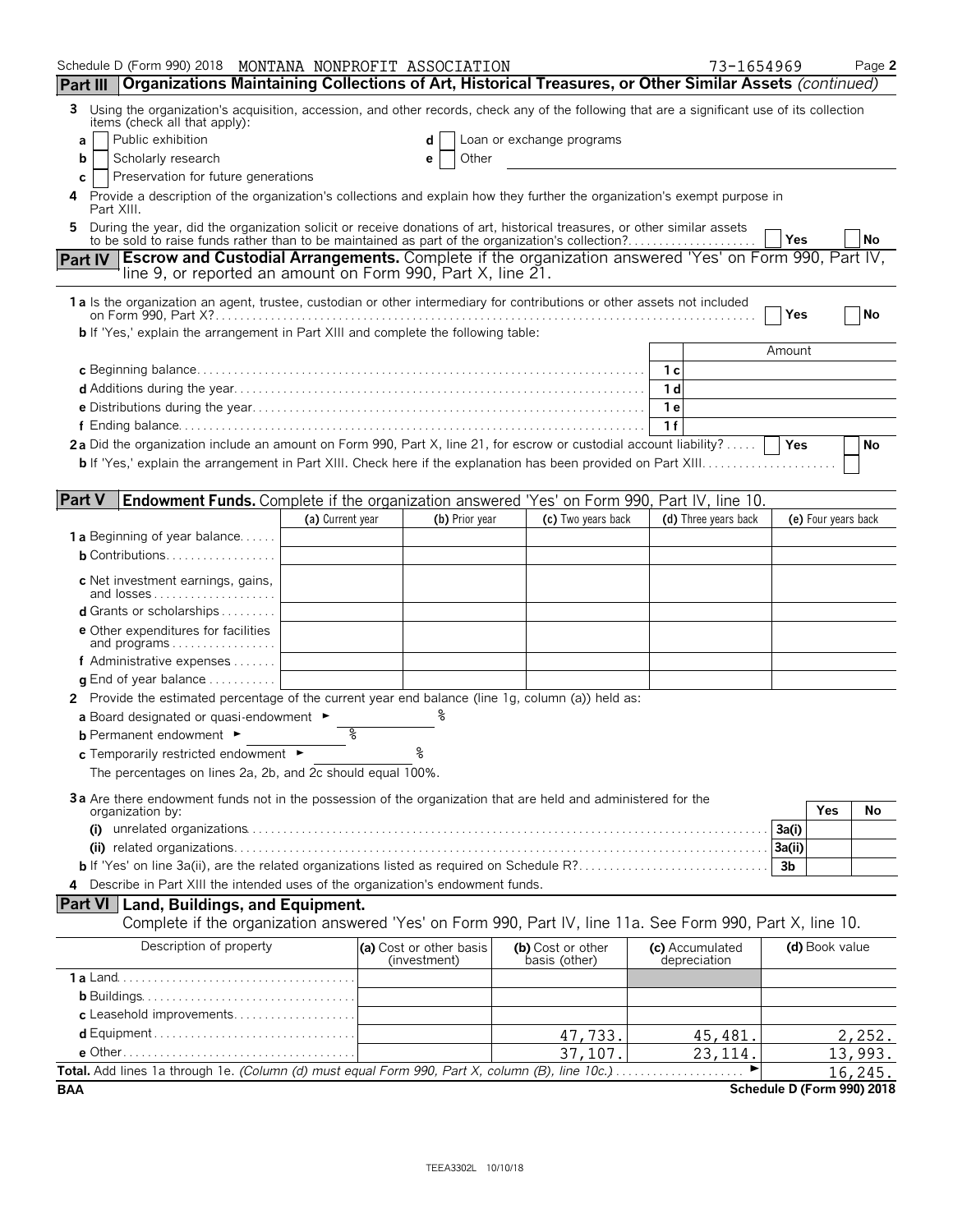|                   |                               | Part VII Investments - Other Securities.                                       |                 | N/A                                                                                                                                                                                         |                |
|-------------------|-------------------------------|--------------------------------------------------------------------------------|-----------------|---------------------------------------------------------------------------------------------------------------------------------------------------------------------------------------------|----------------|
|                   |                               |                                                                                |                 | Complete if the organization answered 'Yes' on Form 990, Part IV, line 11b. See Form 990, Part X, line 12.                                                                                  |                |
|                   |                               | (a) Description of security or category (including name of security)           | (b) Book value  | (c) Method of valuation: Cost or end-of-year market value                                                                                                                                   |                |
|                   |                               | (1) Financial derivatives.                                                     |                 |                                                                                                                                                                                             |                |
|                   |                               | (2) Closely-held equity interests                                              |                 |                                                                                                                                                                                             |                |
| (3) Other         |                               |                                                                                |                 |                                                                                                                                                                                             |                |
| (A)               |                               |                                                                                |                 |                                                                                                                                                                                             |                |
| (B)               |                               |                                                                                |                 |                                                                                                                                                                                             |                |
| $\underline{(C)}$ |                               |                                                                                |                 |                                                                                                                                                                                             |                |
| (D)<br>(E)        |                               |                                                                                |                 |                                                                                                                                                                                             |                |
| (F)               |                               |                                                                                |                 |                                                                                                                                                                                             |                |
| (G)               |                               |                                                                                |                 |                                                                                                                                                                                             |                |
| (H)               |                               |                                                                                |                 |                                                                                                                                                                                             |                |
| (1)               |                               |                                                                                |                 |                                                                                                                                                                                             |                |
|                   |                               | Total. (Column (b) must equal Form 990, Part X, column (B) line 12.). $\Box$   |                 |                                                                                                                                                                                             |                |
| Part VIII         |                               | Investments - Program Related.                                                 |                 | N/A                                                                                                                                                                                         |                |
|                   |                               |                                                                                |                 | Complete if the organization answered 'Yes' on Form 990, Part IV, line 11c. See Form 990, Part X, line 13.                                                                                  |                |
|                   | (a) Description of investment |                                                                                | (b) Book value  | (c) Method of valuation: Cost or end-of-year market value                                                                                                                                   |                |
| (1)               |                               |                                                                                |                 |                                                                                                                                                                                             |                |
| (2)               |                               |                                                                                |                 |                                                                                                                                                                                             |                |
| (3)               |                               |                                                                                |                 |                                                                                                                                                                                             |                |
| (4)               |                               |                                                                                |                 |                                                                                                                                                                                             |                |
| (5)<br>(6)        |                               |                                                                                |                 |                                                                                                                                                                                             |                |
| (7)               |                               |                                                                                |                 |                                                                                                                                                                                             |                |
| (8)               |                               |                                                                                |                 |                                                                                                                                                                                             |                |
| (9)               |                               |                                                                                |                 |                                                                                                                                                                                             |                |
| (10)              |                               |                                                                                |                 |                                                                                                                                                                                             |                |
|                   |                               | Total. (Column (b) must equal Form 990, Part X, column (B) line 13.).<br>E     |                 |                                                                                                                                                                                             |                |
| Part IX           | <b>Other Assets.</b>          |                                                                                |                 | <b>Other Assets.</b><br>Complete if the organization answered 'Yes' on Form 990, Part IV, line 11d. See Form 990, Part X, line 15.                                                          |                |
|                   |                               |                                                                                | (a) Description |                                                                                                                                                                                             | (b) Book value |
| (1)               |                               |                                                                                |                 |                                                                                                                                                                                             |                |
| (2)               |                               |                                                                                |                 |                                                                                                                                                                                             |                |
| (3)               |                               |                                                                                |                 |                                                                                                                                                                                             |                |
| (4)               |                               |                                                                                |                 |                                                                                                                                                                                             |                |
| (5)               |                               |                                                                                |                 |                                                                                                                                                                                             |                |
| (6)<br>(7)        |                               |                                                                                |                 |                                                                                                                                                                                             |                |
| (8)               |                               |                                                                                |                 |                                                                                                                                                                                             |                |
| (9)               |                               |                                                                                |                 |                                                                                                                                                                                             |                |
| (10)              |                               |                                                                                |                 |                                                                                                                                                                                             |                |
|                   |                               |                                                                                |                 |                                                                                                                                                                                             |                |
| <b>Part X</b>     | <b>Other Liabilities.</b>     |                                                                                |                 |                                                                                                                                                                                             |                |
|                   |                               |                                                                                |                 | Complete if the organization answered 'Yes' on Form 990, Part IV, line 11e or 11f. See Form 990, Part X, line 25.                                                                           |                |
| (1)               | Federal income taxes          | (a) Description of liability                                                   | (b) Book value  |                                                                                                                                                                                             |                |
| (2)               |                               |                                                                                |                 |                                                                                                                                                                                             |                |
| (3)               |                               |                                                                                |                 |                                                                                                                                                                                             |                |
| (4)               |                               |                                                                                |                 |                                                                                                                                                                                             |                |
| (5)               |                               |                                                                                |                 |                                                                                                                                                                                             |                |
| $\overline{(6)}$  |                               |                                                                                |                 |                                                                                                                                                                                             |                |
| (7)               |                               |                                                                                |                 |                                                                                                                                                                                             |                |
| (8)<br>(9)        |                               |                                                                                |                 |                                                                                                                                                                                             |                |
| (10)              |                               |                                                                                |                 |                                                                                                                                                                                             |                |
| (11)              |                               |                                                                                |                 |                                                                                                                                                                                             |                |
|                   |                               | Total. (Column (b) must equal Form 990, Part X, column (B) line 25.). $\ldots$ |                 |                                                                                                                                                                                             |                |
|                   |                               |                                                                                |                 | 2. Liability for uncertain tax positions. In Part XIII, provide the text of the footnote to the organization's financial statements that reports the organization's liability for uncertain |                |
|                   |                               |                                                                                |                 |                                                                                                                                                                                             |                |

tax positions under FIN 48 (ASC 740). Check here if the text of the footnote has been provided in Part XIII . . . . . . . . . . . . . . . . . . . . . . . . . . . . . . . . . . . . . . . . . . . . . . . . . . . . . .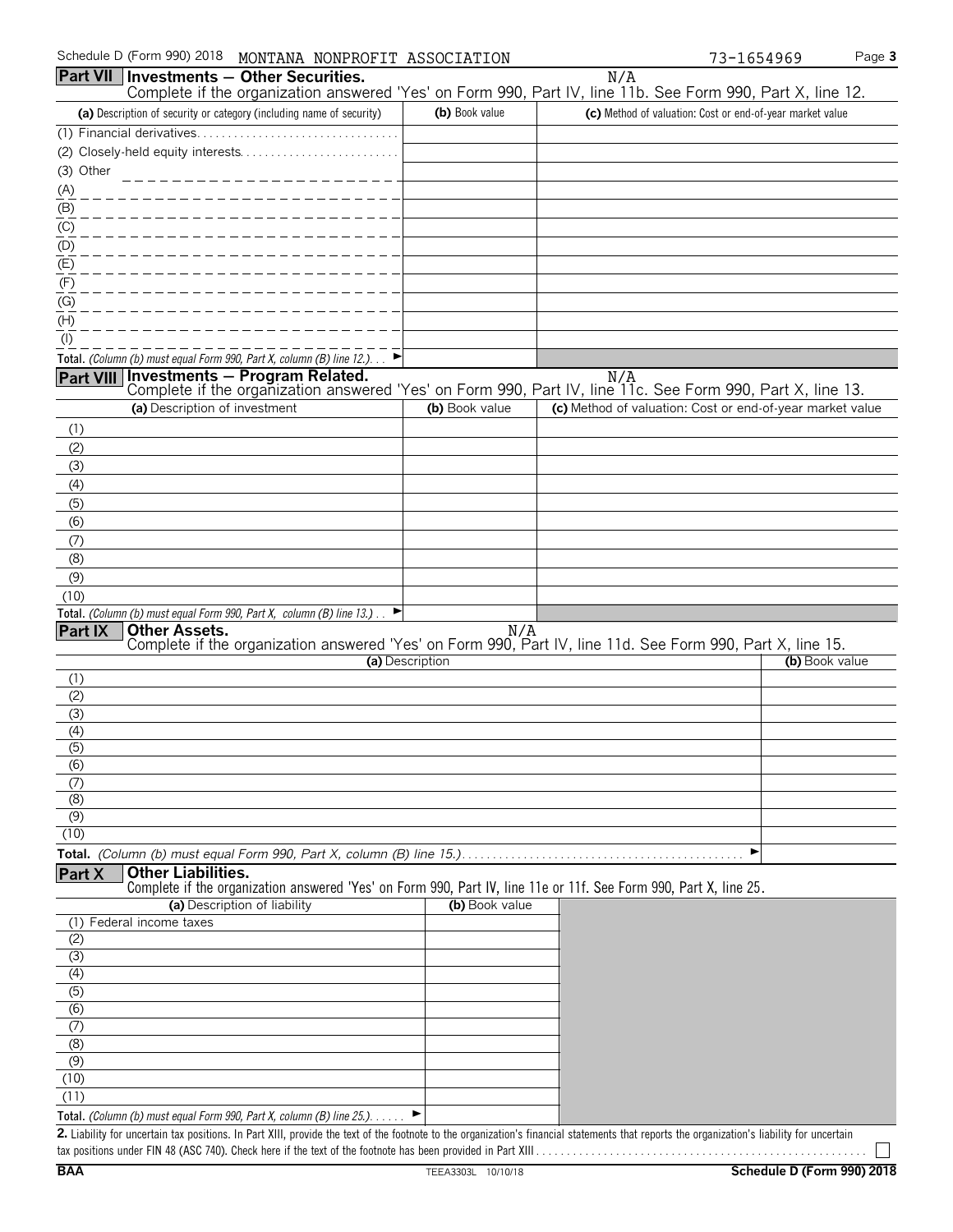| Schedule D (Form 990) 2018 MONTANA NONPROFIT ASSOCIATION                                                   | 73-1654969<br>Page 4 |
|------------------------------------------------------------------------------------------------------------|----------------------|
| <b>Part XI</b>   Reconciliation of Revenue per Audited Financial Statements With Revenue per Return. $N/A$ |                      |
| Complete if the organization answered 'Yes' on Form 990, Part IV, line 12a.                                |                      |
| 1                                                                                                          |                      |
| Amounts included on line 1 but not on Form 990, Part VIII, line 12:<br>2                                   |                      |
| 2a                                                                                                         |                      |
| 2 <sub>h</sub>                                                                                             |                      |
|                                                                                                            |                      |
|                                                                                                            |                      |
|                                                                                                            | 2e                   |
| 3                                                                                                          | 3                    |
| Amounts included on Form 990, Part VIII, line 12, but not on line 1:<br>4                                  |                      |
|                                                                                                            |                      |
|                                                                                                            |                      |
|                                                                                                            | 4c                   |
| 5 Total revenue. Add lines 3 and 4c. (This must equal Form 990, Part I, line 12.)                          | 5                    |
| Part XII Reconciliation of Expenses per Audited Financial Statements With Expenses per Return. N/A         |                      |
| Complete if the organization answered 'Yes' on Form 990, Part IV, line 12a.                                |                      |
|                                                                                                            | 1                    |
| Amounts included on line 1 but not on Form 990, Part IX, line 25:<br>$\mathbf{2}$                          |                      |
| 2a                                                                                                         |                      |
| 2 <sub>b</sub>                                                                                             |                      |
|                                                                                                            |                      |
|                                                                                                            |                      |
|                                                                                                            | <b>2e</b>            |
| 3                                                                                                          | 3                    |
| Amounts included on Form 990, Part IX, line 25, but not on line 1:<br>4                                    |                      |
|                                                                                                            |                      |
|                                                                                                            |                      |
|                                                                                                            | 4 c                  |
| 5 Total expenses. Add lines 3 and 4c. (This must equal Form 990, Part I, line 18.)                         | 5                    |
| Part XIII Supplemental Information.                                                                        |                      |

Provide the descriptions required for Part II, lines 3, 5, and 9; Part III, lines 1a and 4; Part IV, lines 1b and 2b; Part V,

line 4; Part X, line 2; Part XI, lines 2d and 4b; and Part XII, lines 2d and 4b. Also complete this part to provide any additional information.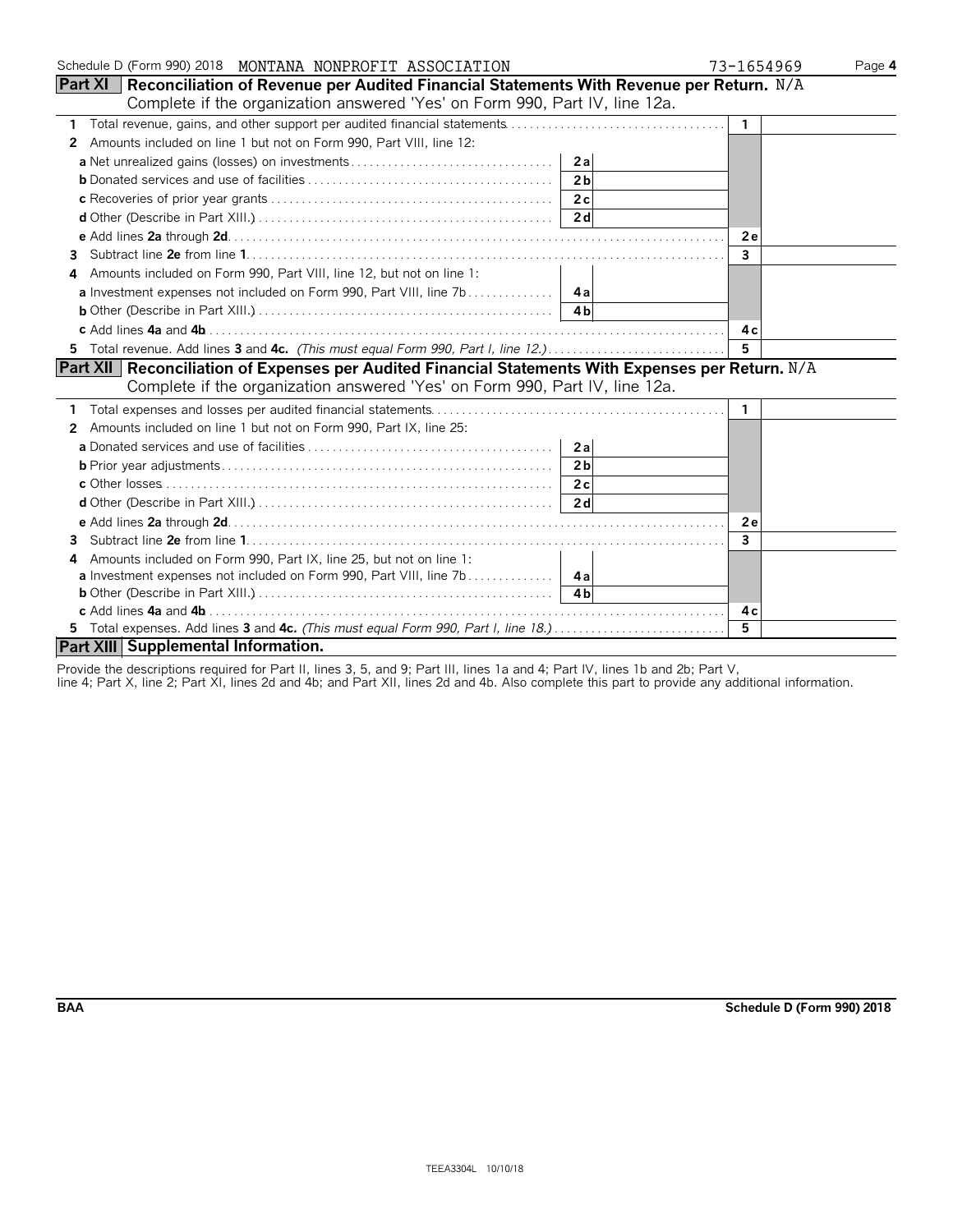### **SCHEDULE O Supplemental Information to Form 990 or 990-EZ** <u>LOMB No. 1545-0047</u> **(Form 990 or 990-EZ) Complete to provide information for responses to specific questions on Form 990 or 990-EZ or to provide any additional information. 2018** ► Attach to Form 990 or 990-EZ.

Department of the Treasury **GGO to Service 3 and Service Control Control Control Control Control Control Control Control Control Control Control Control Control Control Control Control Control Control Control Control Cont** 

Name of the organization **Employer identification number Employer identification number** 

### MONTANA NONPROFIT ASSOCIATION 73-1654969

### **Form 990, Part III, Line 1 - Organization Mission**

THE MONTANA NONPROFIT ASSOCIATION (MNA) IS BASED ON A BELIEF THAT A STRONG AND VIBRANT NONPROFIT SECTOR IS ESSENTIAL TO MONTANA'S VITALITY AND LIVABILITY. MNA'S MISSION IS TO PROVIDE LEADERSHIP TO MONTANA'S NONPROFIT SECTOR, AND PARTNER WITH CHARITABLE NONPROFITS TO CREATE A SUSTAINABLE, NETWORKED, AND INFLUENTIAL SECTOR. MNA ACHIEVES ITS MISSION BY PROVIDING THE FOLLOWING PROGRAMS AND SERVICES TO ITS MEMBERS: ADVOCACY AND PUBLIC POLICY ON SECTOR-WIDE ISSUES; GROUP BUYING OPPORTUNITIES TO SAVE ADMINISTRATIVE COSTS; PROFESSIONAL AND ORGANIZATIONAL DEVELOPMENT INCLUDING TRAINING AND TECHNICAL ASSISTANCE TO BUILD NONPROFIT CAPACITY, RESEARCH AND COMMUNICATIONS ON ISSUES OF IMPORTANCE TO NONPROFITS, NETWORK BUILDING TO CONNECT AND STRENGTHEN NONPROFITS, AND PROMOTING A CULTURE OF PHILANTHROPY.

### **Form 990, Part III, Line 4d - Other Program Services Description**

GROUP BUYING PRODUCTS AND SERVICES: In 2018 MNA members saved more than \$1 million on administrative costs through group buying power. MNA negotiates and secures affordable products and services so that MNA members can direct more resources toward mission related work. MNA's group buying programs include health insurance, Directors and Officer's insurance, Career Center, grantseeking subscriptions, background check services and more.

### **Form 990, Part VI, Line 6 - Explanation of Classes of Members or Shareholder**

MNA IS A PUBLIC BENEFIT ORGANIZATION WITH VOTING MEMBERS.

**Form 990, Part VI, Line 7a - How Members or Shareholders Elect Governing Body** THE MEMBERS OF MNA ELECT THE BOARD OF DIRECTORS AT THE ANNUAL MEMBER MEETING IN CONJUNCTION WITH MNA'S ANNUAL CONFERENCE.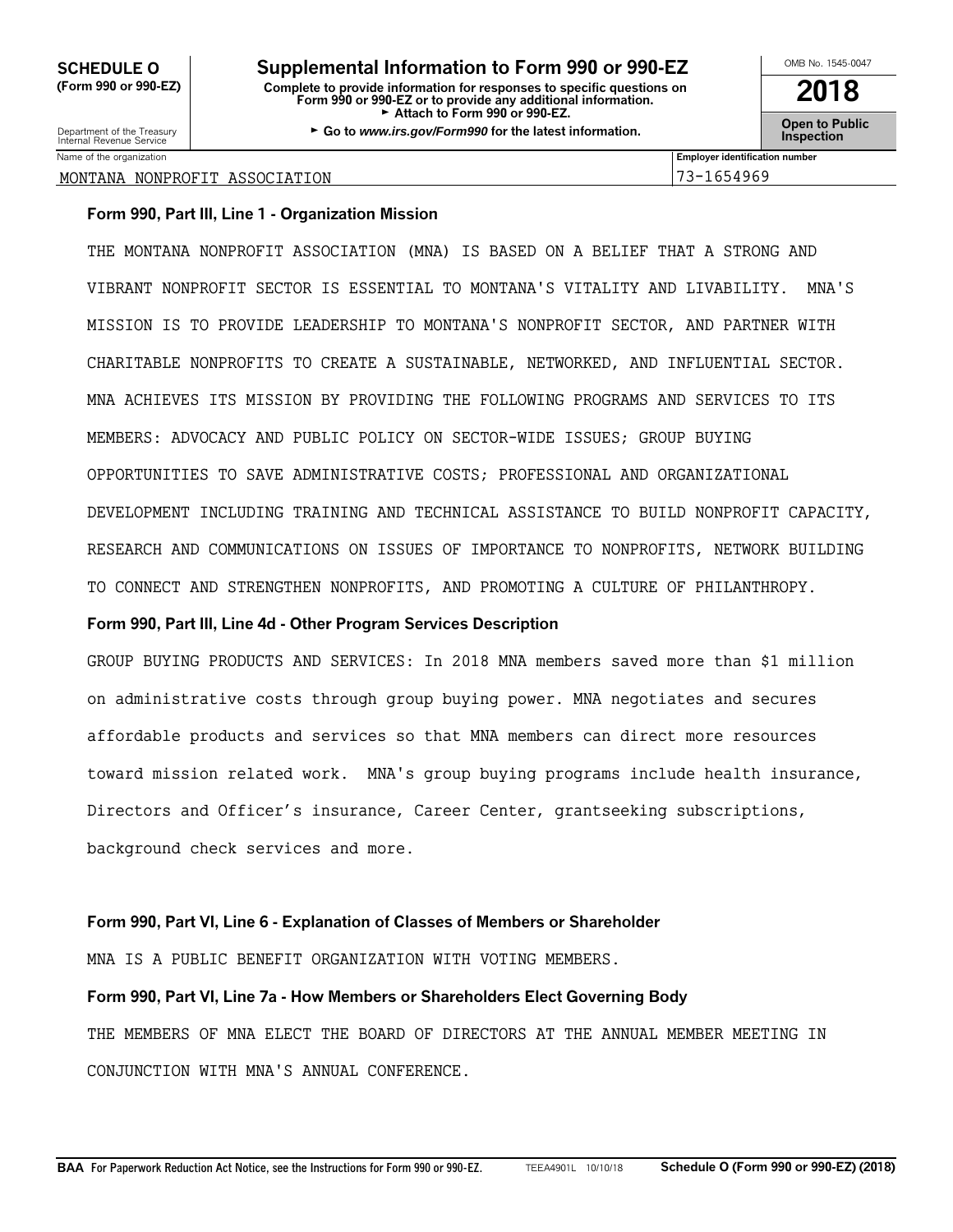### **Form 990, Part VI, Line 7b - Decisions of Governing Body Approval by Members or Shareholders**

SOME OF THE DECISIONS OF THE BOARD OF DIRECTORS ARE SUBJECT TO THE RATIFICATION BY THE MEMBERS. THIS TAKES PLACE AT THE ANNUAL MEMBER MEETING AT MNA'S ANNUAL CONFERENCE. IN 2017 THERE WERE NO SUCH GOVERNANCE DECISIONS OUTSIDE OF ELECTION OF DIRECTORS.

### **Form 990, Part VI, Line 11b - Form 990 Review Process**

THE FINANCE COMMITTEE REVIEWS AND APPROVES THE FORM 990 AND MAKES A RECOMMENDATION FOR THE BOARD TO REVIEW AND APPROVE THE FORM 990 FOR FILING. ALL BOARD MEMBERS RECEIVE A COMPLETE COPY OF THE 990 BEFORE IT IS SIGNED AND SENT TO THE IRS. THE BOARD OFFICIALLY ACCEPTS THE DOCUMENT AS A MATTER OF RECORD AT ONE OF THEIR MEETINGS AND NOTES THIS IN THE MINUTES.

### **Form 990, Part VI, Line 12c - Explanation of Monitoring and Enforcement of Conflicts**

1) EACH DIRECTOR, PRINCIPAL OFFICER AND MEMBER OF A COMMITTEE WITH BOARD DELEGATED POWERS SHALL ANNUALLY SIGN A STATEMENT WHICH AFFIRMS SUCH PERSON:

A. HAS RECEIVED A COPY OF THE CONFLICT OF INTEREST POLICY.

B. HAS READ AND UNDERSTANDS THE POLICY.

C. HAS AGREED TO COMPLY WITH THE POLICY, AND

D. UNDERSTANDS THAT MNA IS CHARITABLE AND IN ORDER TO MAINTAIN ITS FEDERAL TAX EXEMPTION IT MUST ENGAGE PRIMARILY IN ACTIVITIES WHICH ACCOMPLISH ONE OR MORE OF ITS TAX-EXEMPT PURPOSES.

2) EACH VOTING MEMBER OF THE BOARD SHALL ANNUALLY SIGN A STATEMENT WHICH DECLARES WHETHER SUCH PERSON IS AN INDEPENDENT DIRECTOR.

3) IF AT ANY TIME DURING THE YEAR, THE INFORMATION IN THE ANNUAL STATEMENT CHANGES MATERIALLY, THE DIRECTOR SHALL DISCLOSE SUCH CHANGES AND REVISE THE ANNUAL DISCLOSURE FORM.

4) THE EXECUTIVE COMMITTEE SHALL REGULARLY AND CONSISTENTLY MONITOR AND ENFORCE COMPLIANCE WITH THIS POLICY BY REVIEWING ANNUAL STATEMENTS AND TAKING SUCH OTHER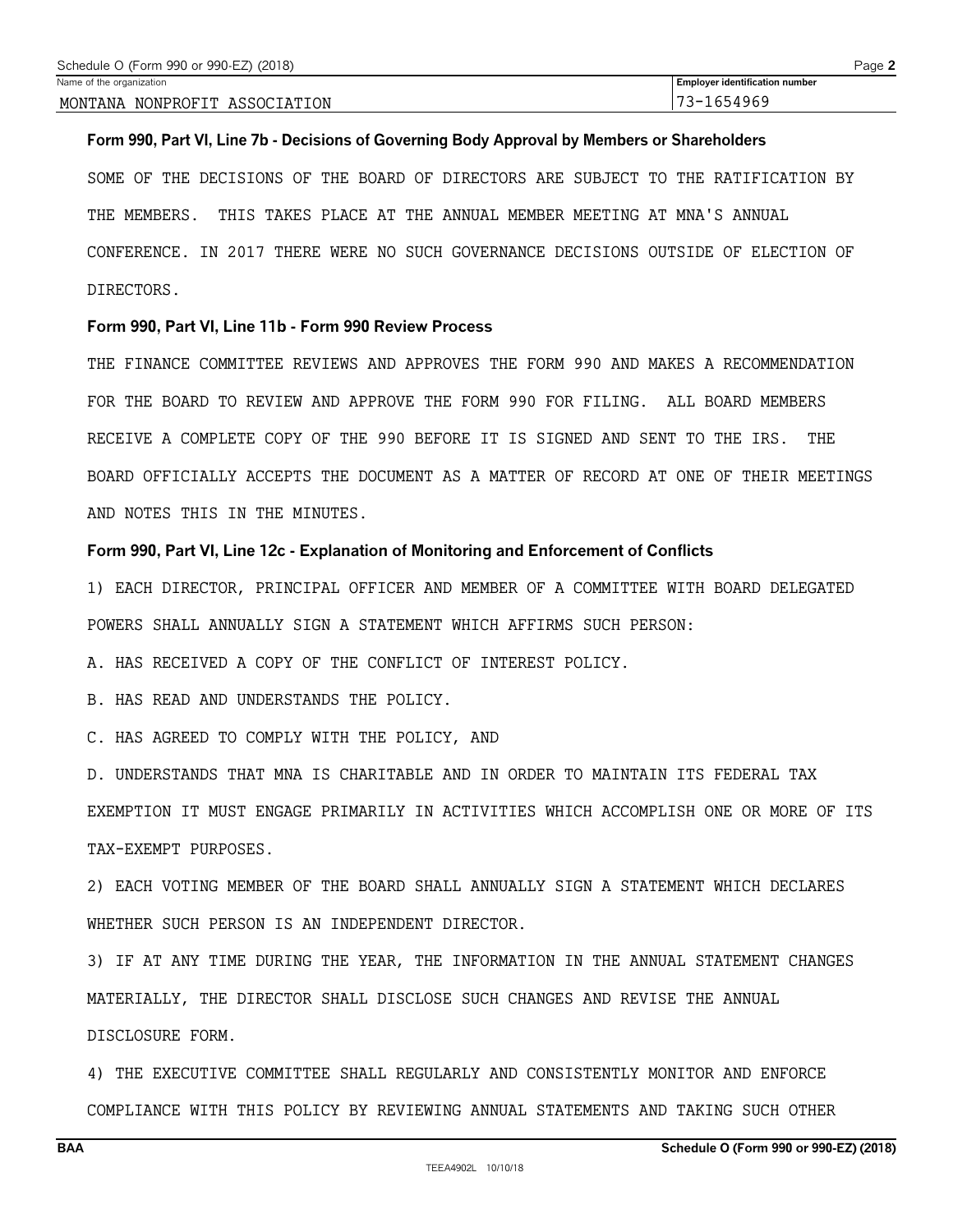**Form 990, Part VI, Line 12c - Explanation of Monitoring and Enforcement of Conflicts (continued)**

ACTIONS AS ARE NECESSARY FOR EFFECTIVE OVERSIGHT.

### **Form 990, Part VI, Line 15a - Compensation Review & Approval Process - CEO & Top Management**

MNA HAS THE FOLLOWING POLICY IN PLACE: THE BOARD SHALL REVIEW AND APPROVE EXECUTIVE COMPENSATION, AFTER A REVIEW OF COMPARABLE DATA OR OTHER EVIDENCE THAT COMPENSATION IS REASONABLE AND SHALL CONTEMPORANEOUSLY SUBSTANTIATE ITS DELIBERATION AND DECISION IN THE MINUTES. ONLY THOSE DIRECTORS WHO ARE FREE OF CONFLICTS OF INTEREST MAY VOTE ON EXECUTIVE COMPENSATION.

### **Form 990, Part VI, Line 19 - Other Organization Documents Publicly Available**

THESE DOCUMENTS ARE AVAILABLE ON THE ORGANIZATION'S WEBSITE.

### **Form 990, Part IX, Line 11g Other Fees For Services**

|                                                 |       | (A)                           | (B)<br>Program                | Management     | (D)<br>Fund- |
|-------------------------------------------------|-------|-------------------------------|-------------------------------|----------------|--------------|
|                                                 |       | Total                         | Services                      | & General      | raising      |
| CATERING<br>CONTRACTED<br>SERVICES<br>HONORARIA |       | 48,311.<br>43,169.<br>36,450. | 48,230.<br>40,608.<br>36,450. | 2,561.         |              |
|                                                 | Total | 127                           | 288<br>'25                    | $\sqrt{633}$ . |              |